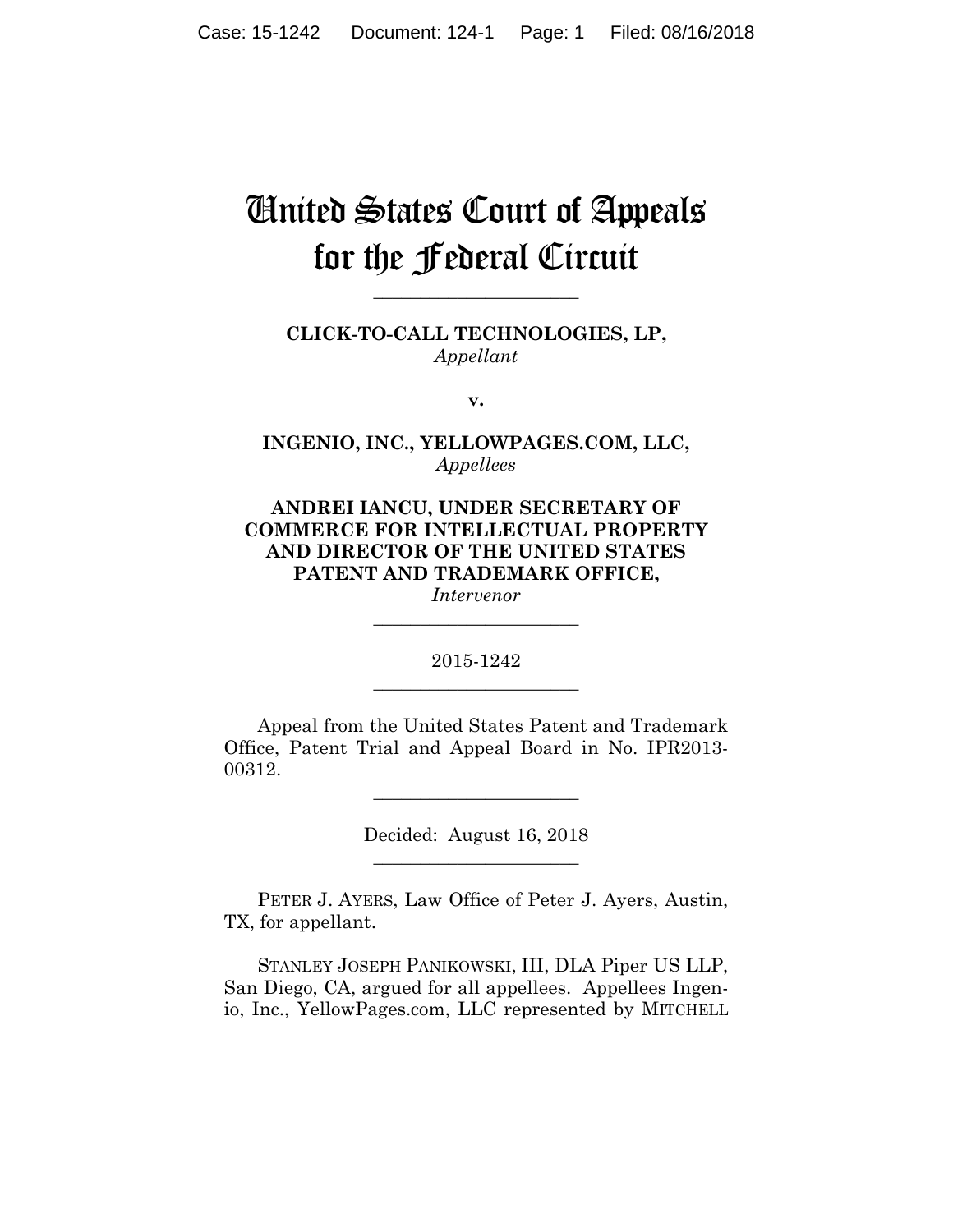G. STOCKWELL, Kilpatrick Townsend & Stockton LLP, Atlanta, GA. Appellee YellowPages.com, LLC also represented by DAVID CLAY HOLLOWAY.

 MOLLY R. SILFEN, Office of the Solicitor, United States Patent and Trademark Office, Alexandria, VA, argued for intervenor. Also represented by SARAH E. CRAVEN, MARY L. KELLY, THOMAS W. KRAUSE.

**\_\_\_\_\_\_\_\_\_\_\_\_\_\_\_\_\_\_\_\_\_\_** 

Before O'MALLEY and TARANTO, *Circuit Judges,* and STARK, *Chief District Judge*\**.* 

Opinion for the court filed by *Circuit Judge* O'MALLEY, in which TARANTO, *Circuit Judge*, and STARK, *Chief District Judge*, join.

Footnote 3 of the opinion is joined by PROST, *Chief Judge*, NEWMAN, MOORE, O'MALLEY, REYNA, WALLACH, TARANTO, CHEN, HUGHES, and STOLL, *Circuit Judges*.

Opinion concurring in footnote 3 of the opinion filed by *Circuit Judge* TARANTO.

Opinion dissenting from footnote 3 of the opinion filed by *Circuit Judge* DYK, in which *Circuit Judge* LOURIE joins.

O'MALLEY, *Circuit Judge.*

1

This long-marooned case returns to us after a voyage alongside two others interpreting the scope of 35 U.S.C. § 314(d)'s "No Appeal" provision and its applicability to time-bar determinations under 35 U.S.C. § 315(b): *Cuozzo Speed Technologies, LLC v. Lee*, 136 S. Ct. 2131 (2016), and *Wi-Fi One, LLC v. Broadcom Corp.*, 878 F.3d 1364 (Fed. Cir. 2018) (en banc). Because we have held en banc

<sup>\*</sup> The Honorable Leonard P. Stark, Chief District Judge, United States District Court for the District of Delaware, sitting by designation.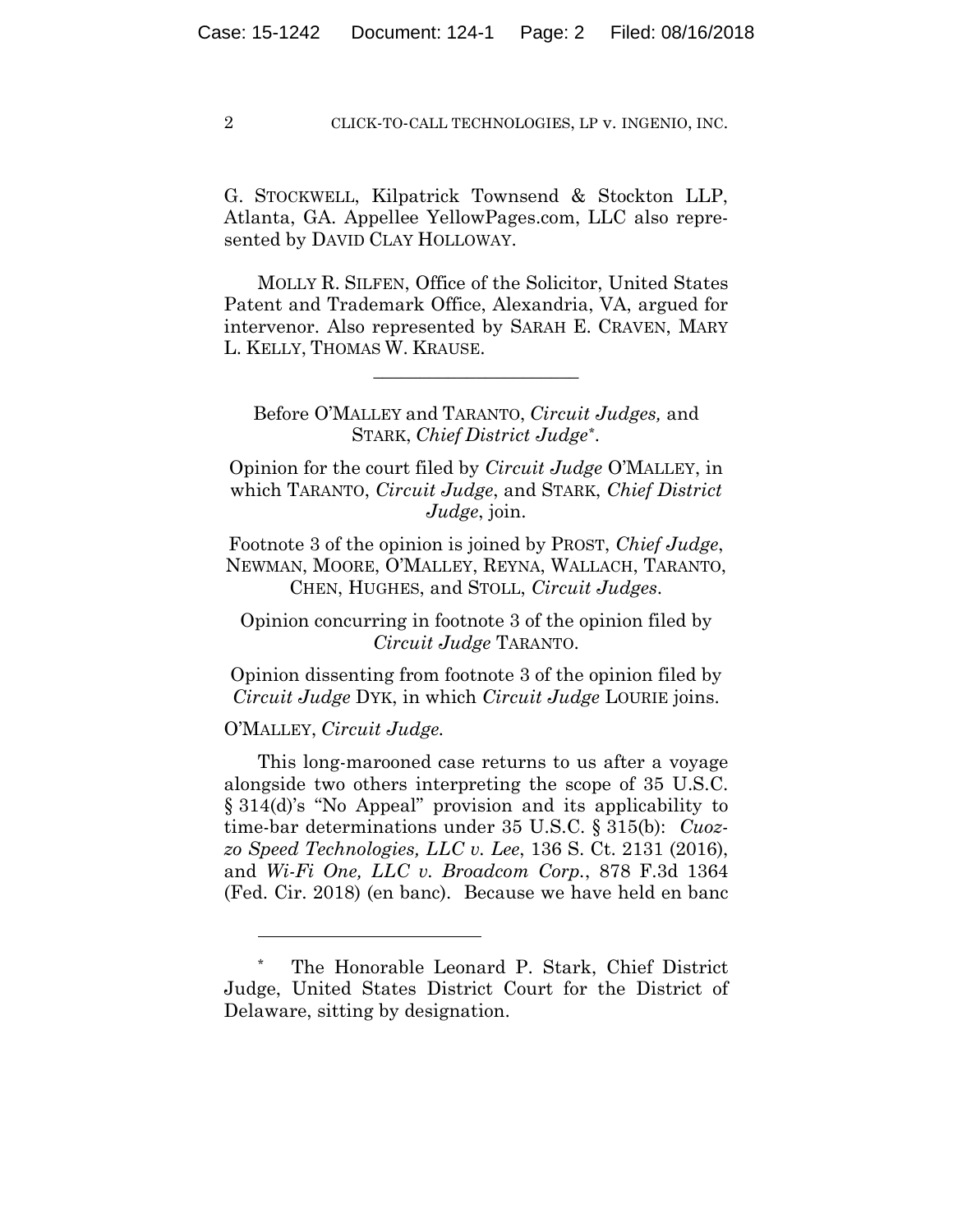"that the time-bar determinations under § 315(b) are appealable," *Wi-Fi One*, 878 F.3d at 1367, we address for the first time the merits of Appellant Click-to-Call Technologies, LP's ("CTC") contention that the Patent Trial and Appeal Board ("Board") erred in determining that an inter partes review ("IPR") petition challenging claims of CTC's patent was not time-barred under § 315(b).

We conclude that the Board committed legal error in rendering its § 315(b) determination, and reject the proposed, alternative grounds for affirmance. Because the subject petition was time-barred, the Board lacked jurisdiction to institute the IPR proceedings. Accordingly, we vacate the Board's Final Written Decision in *Oracle Corp. v. Click-to-Call Technologies LP*, No. IPR2013- 00312 (P.T.A.B. Oct. 28, 2014), Paper No. 52 (*Final Written Decision*), and remand with instructions to dismiss IPR2013-00312.

#### I. BACKGROUND

#### A. The District Court Actions

On June 8, 2001, Inforocket.Com, Inc. ("Inforocket"), the exclusive licensee of U.S. Patent No. 5,818,836 ("the '836 patent"), filed a civil action in the United States District Court for the Southern District of New York. Compl., *Inforocket.Com, Inc. v. Keen, Inc.*, CA No. 1:01-cv-05130-LAP (S.D.N.Y.), ECF No. 1 (*Inforocket Action*). Inforocket served a complaint asserting infringement of the '836 patent on defendant Keen, Inc. ("Keen") on September 14, 2001. Affidavit of Service, *Inforocket Action*, ECF No. 4.

Shortly thereafter, Keen brought its own infringement suit against Inforocket based on U.S. Patent No. 6,223,165, which proceeded before the same district judge as the *Inforocket Action*. *See generally Keen, Inc. v. Inforocket.Com, Inc.*, CA No. 1:01-cv-8226-LAP (S.D.N.Y.) (*Keen Action*). In the *Keen Action*, the district court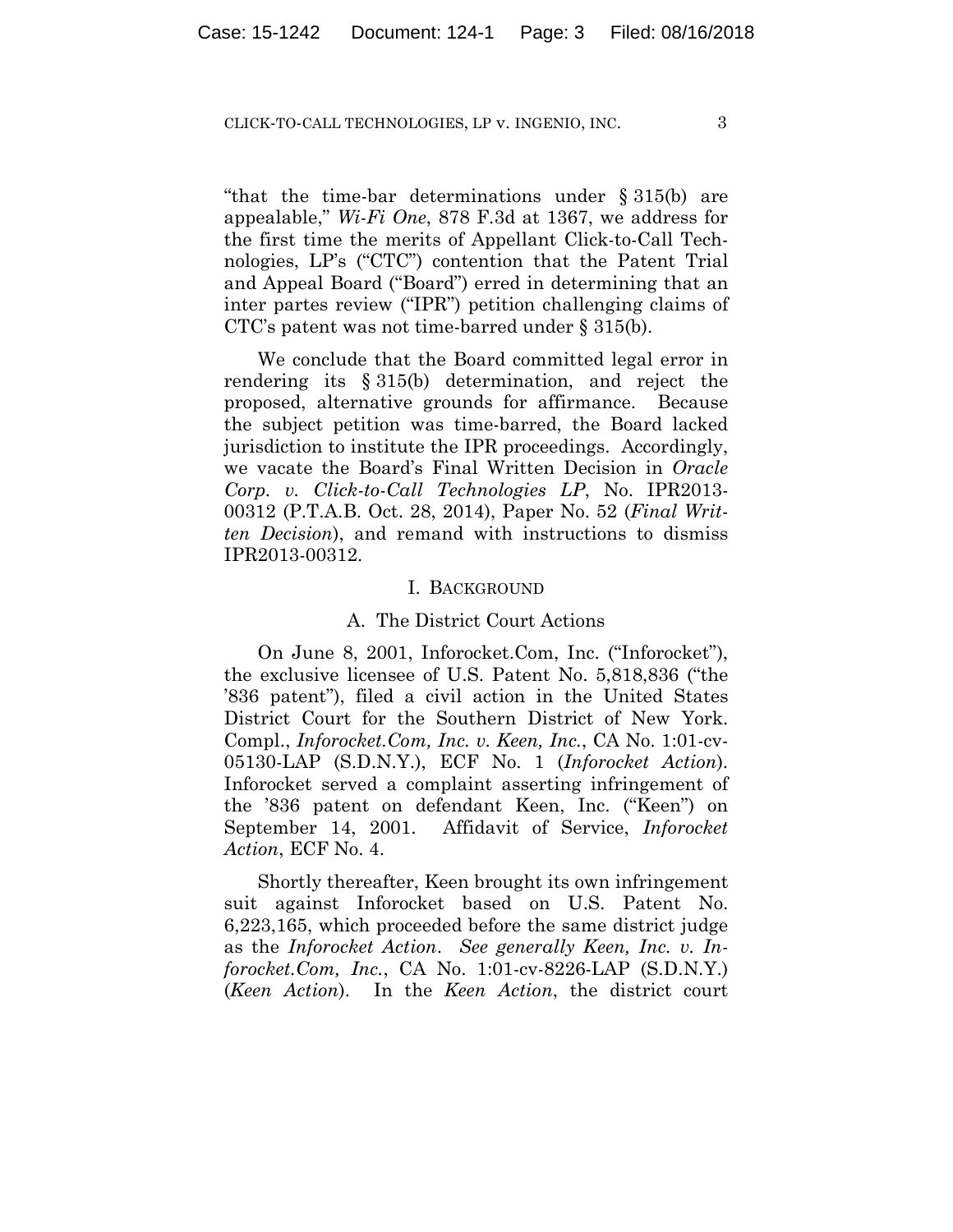granted Inforocket's motion for summary judgment of noninfringement and entered judgment in favor of Inforocket in July 2002. *See* Order Granting Inforocket's Mot. for Summ. J., *Keen Action*, ECF No. 47; Judgment, *Keen Action*, ECF No. 48. Keen filed a Notice of Appeal to this court on August 23, 2002. Notice of Appeal, *Keen Action*, ECF No. 49.

In 2003, while its appeal was pending, Keen acquired Inforocket as its wholly-owned subsidiary. Thereafter, subject to the terms of the merger, Inforocket and Keen stipulated to a voluntary dismissal of both suits "without prejudice," and the district court dismissed both actions on the same day—March 21, 2003. *See* Stipulation and Order of Dismissal, *Inforocket Action*; Stipulation and Order of Dismissal, *Keen Action*.1 Later in 2003, Keen changed its name to Ingenio, Inc. ("Ingenio").

On April 20, 2004, Ingenio requested *ex parte* reexamination of claims 1–21 of the '836 patent. The Director of the Patent & Trademark Office ("Director") granted Ingenio's request, and issued an *ex parte* reexamination certificate on December 30, 2008. Several claims were cancelled, others were determined to be patentable as amended, and new claims 22–30 were added.

Meanwhile, in late 2007, non-party AT&T announced its plan to acquire Ingenio and integrate Ingenio and YellowPages.com, also owned by AT&T. In January 2008, Ingenio was acquired by a subsidiary of AT&T Inc. and its name was changed to Ingenio, LLC (also "Ingenio"). In April 2012, AT&T sold its interest in YellowPages.com and Ingenio.

<u>.</u>

<sup>1</sup> The appeal in the *Keen Action* was also dismissed by agreement of the parties on March 19, 2003, under Fed. R. App. P. 42(b). *Keen, Inc. v. Inforocket.Com, Inc.*, 60 F. App'x 809 (Fed. Cir. 2003).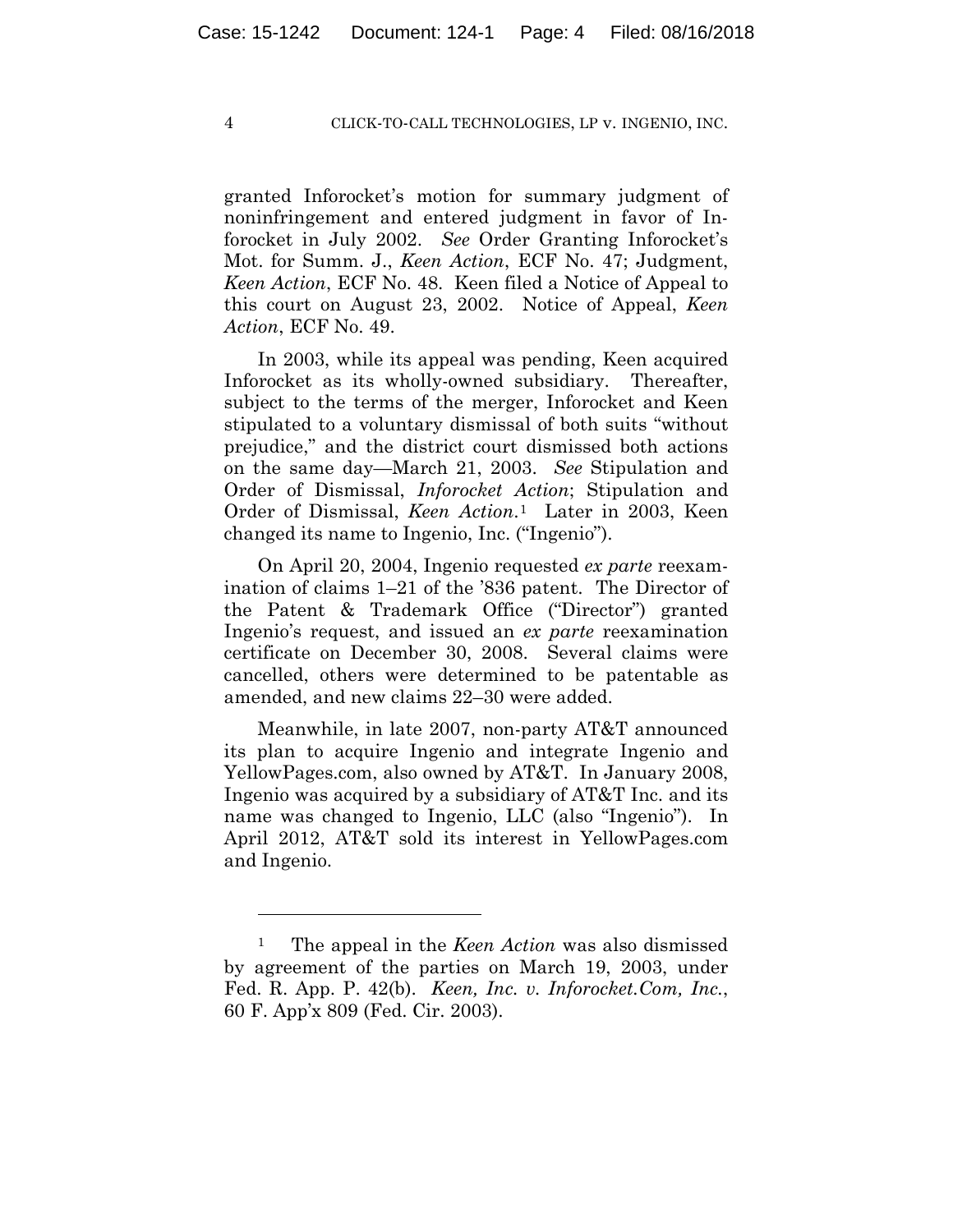CTC subsequently acquired the '836 patent, and, on May 29, 2012, asserted patent infringement claims against multiple parties in the United States District Court for the Western District of Texas. Compl., *Click-to-Call Techs. LP v. AT&T, Inc.*, No. 1:12-cv-00465-LY (W.D. Tex.), ECF No. 1 (*AT&T Action*); Compl., *Click-to-Call Techs. LP v. Oracle Corp.*, No. 1:12-cv-00468-LY (W.D. Tex.), ECF No. 1 (*Oracle Action*). Among the defendants named in the *AT&T Action* was Ingenio, which subsequently changed its name to YP Interactive LLC ("YP Interactive"). Both the *AT&T Action* and the *Oracle Action* are currently stayed.

## B. The IPR Proceedings

On May 28, 2013, Ingenio, together with Oracle Corp., Oracle OTC Subsidiary LLC, and YellowPages.com LLC (together, "Petitioners" or "Appellees"),2 filed a single IPR petition challenging claims of the '836 patent on anticipation and obviousness grounds. CTC filed its Preliminary

1

<sup>2</sup> As we discuss in Section II(D)(2), *infra*, Petitioners identified themselves as a singular "Petitioner" in their IPR petition. For simplicity, we refer to the collective as "Petitioners" in this Opinion. We use this convention even though Oracle Corp. and Oracle OTC Subsidiary LLC filed an unopposed motion to withdraw from further participation in this appeal on June 14, 2018, after settling their disputes with CTC. *See* Mot. to Withdraw, No. 15-1242 (Fed. Cir. June 14, 2018), ECF No. 121. These entities noted that their "motion does not affect the participation of the non-Oracle Appellees, YellowPages.com LLC and YP Interactive LLC, in this appeal." *Id.* at 1. As neither the other Petitioners' participation in this appeal nor the outcome of this case would be affected by granting the Oracle entities' requested relief, we granted their motion. *See* Order Granting Mot. to Withdraw, No. 15- 1242 (Fed. Cir. July 24, 2018), ECF No. 123.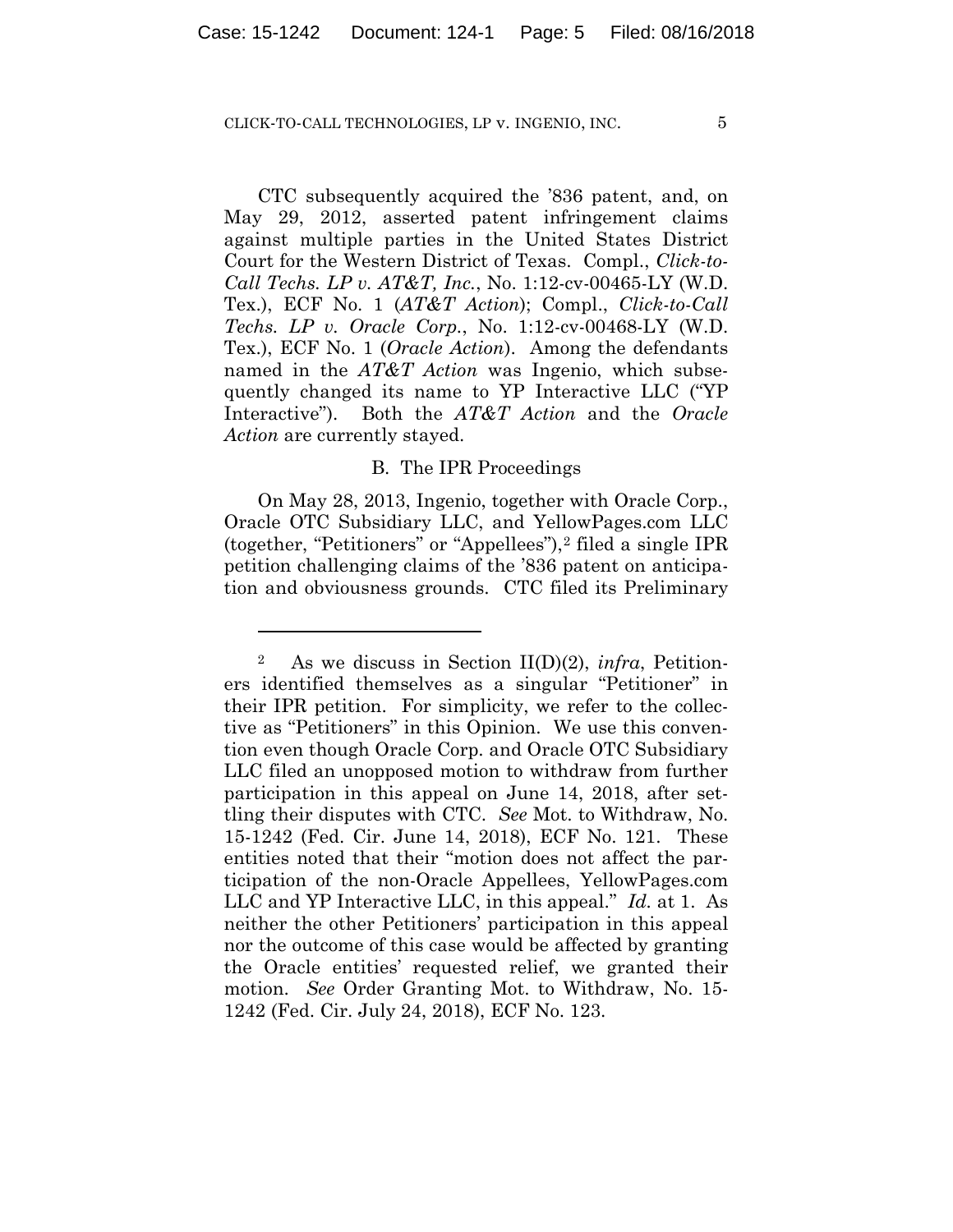Response on August 30, 2013, contending, among other things, that § 315(b) statutorily barred institution of IPR proceedings, and that Ingenio lacked standing under 37 C.F.R. § 42.101(b). In its Preliminary Response, CTC presented evidence that Ingenio was served with a complaint alleging infringement of the '836 patent in 2001.

The Board held a conference call with counsel for CTC and Petitioners in September 2013, in part to discuss CTC's § 315(b) argument. The Board then issued an order pursuant to 37 C.F.R. § 42.5 in which it requested additional briefing addressing the terms of the dismissal of the *Inforocket Action*. Both parties submitted additional briefing in compliance with the Board's request.

The Board issued its Institution Decision on October 30, 2013. With respect to the § 315(b) issue, the Board acknowledged that Ingenio was served with a complaint alleging infringement of the '836 patent on June 8, 2001 and found CTC's timeline of events "helpful in determining whether Ingenio, LLC is barred from filing an *inter partes* review of the '836 patent." J.A. 287. The Board then recited the language of § 315(b), and stated that the "statute requires that the service date of the complaint be more than one year before the petition was filed—in this case more than one year before May 28, 2013." J.A. 288.

Notwithstanding the above, the Board concluded that CTC "has not established that service of the complaint in the [*Inforocket Action*] bars Ingenio, LLC from pursuing an *inter partes* review for the '836 patent" because that infringement suit was "dismissed voluntarily without prejudice on March 21, 2003, pursuant to a joint stipulation under Fed. R. Civ. P. 41(a)." J.A. 288–89. The Board wrote that "[t]he Federal Circuit consistently has interpreted the effect of such dismissals as leaving the parties as though the action had never been brought," citing this court's decisions in *Graves v. Principi*, 294 F.3d 1350 (Fed. Cir. 2002), and *Bonneville Associates, Ltd. Partner-*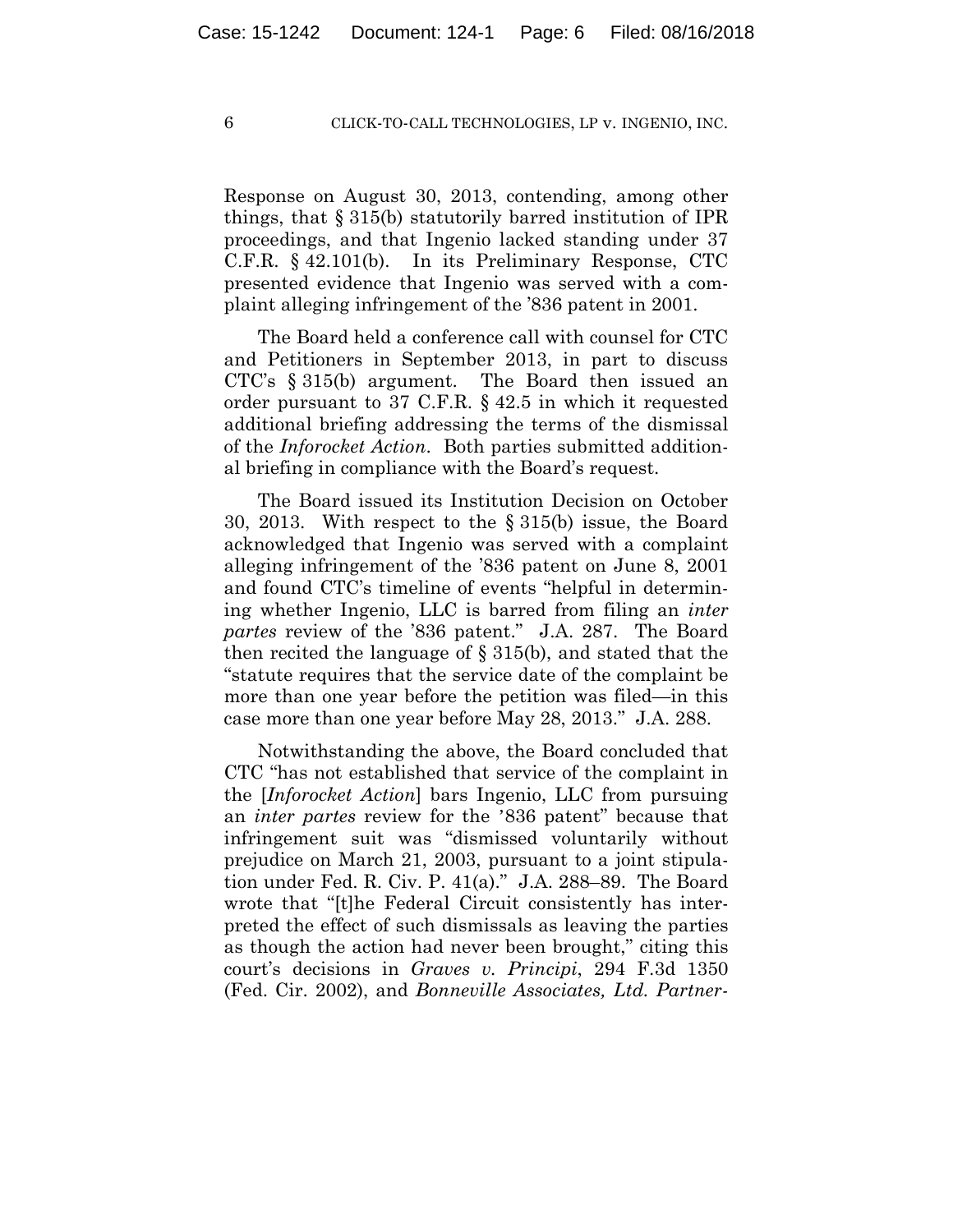*ship v. Barram*, 165 F.3d 1360 (Fed. Cir. 1999). J.A. 289. The Board also relied on Wright & Miller's Federal Practice and Procedure treatise for the proposition that, "as numerous federal courts have made clear, a voluntary dismissal without prejudice under Rule 41(a) leaves the situation as if the action never had been filed." J.A. 289 (quoting 9 Wright, Miller, Kane, and Marcus, Federal Prac. & Proc. Civ. § 2367 (3d ed.)). The Board concluded by determining that "the dismissal of the infringement suit brought by Inforocket against Keen—now Ingenio, LLC—nullifies the effect of the service of the complaint and, as a consequence, does not bar Ingenio, LLC or any of the other Petitioners from pursuing an *inter partes* review of the '836 patent." J.A. 289. In light of this determination, the Board did not address the following two contingent questions: (1) whether the patent at issue in the *Inforocket Action* is the same patent at issue in the IPR due to amendments made in the interim; and (2) whether § 315(b)'s time bar should be determined on a "petitioner-by-petitioner" basis. J.A. 289–90.

CTC requested rehearing of this § 315(b) determination, but the Board denied its request. CTC filed its Patent Owner Response on January 16, 2014, addressing the merits of Petitioners' unpatentability arguments and again requesting dismissal of the petition because the Board lacked statutory authority to review the '836 patent under § 315(b), and because Petitioners lacked standing under 37 C.F.R. § 42.101(b).

The Board issued its Final Written Decision on October 28, 2014, reaffirming its conclusion that Petitioners were not barred from filing an IPR petition by stating that, "because [the *Inforocket Action*] was dismissed without prejudice, Federal Circuit precedent interprets such a dismissal as leaving the parties in the same legal position as if the underlying complaint had never been served." *Final Written Decision* at \*7. The Board also determined that claims 1, 2, 8, 12, 13, 15, 16, 19, 22, 23,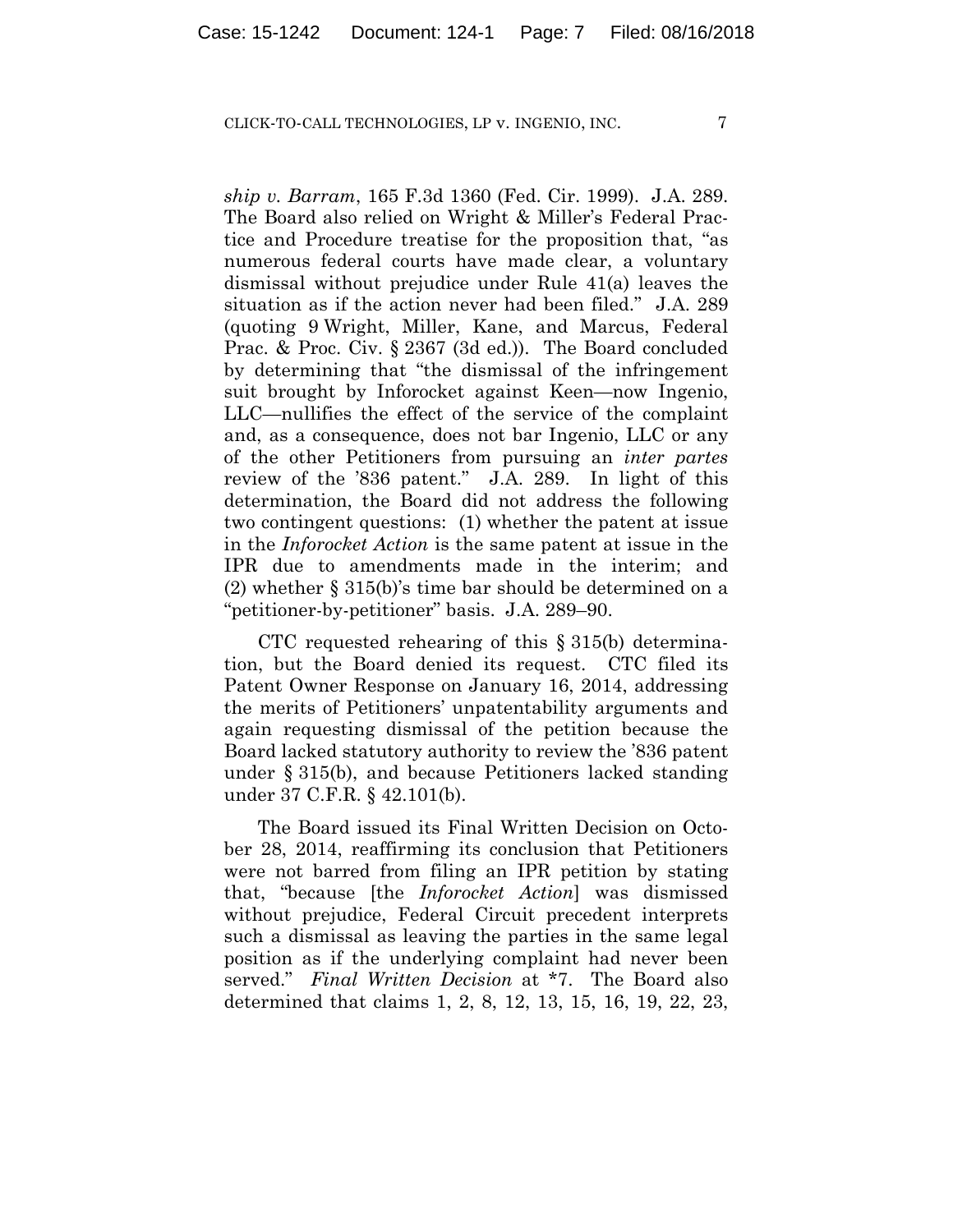26, 29, and 30 either were anticipated by or would have been obvious in view of certain prior art references. *Id.* at \*14. Those merits determinations are not at issue in this appeal.

## C. The History of this Appeal

CTC filed its Notice of Appeal on November 25, 2014, and briefing commenced shortly thereafter. In April 2015, the Director intervened solely to address the § 315(b) time bar issue. *See* Intervenor Docketing Statement, No. 15-1242 (Fed. Cir. Apr. 1, 2015), ECF No. 28.

On October 12, 2015, counsel for Appellees submitted a Rule 28(j) letter informing the court of our decision in *Achates Reference Publishing, Inc. v. Apple Inc.*, 803 F.3d 652 (Fed. Cir. 2015), arguing that *Achates* mandates dismissal of the appeal for lack of appellate jurisdiction. Rule 28(j) Citation of Suppl. Authority, No. 15-1242 (Fed. Cir. Oct. 12, 2015), ECF No. 64. In light of *Achates*, this panel subsequently waived oral argument, and, on November 12, 2015, issued an order dismissing CTC's appeal for lack of jurisdiction. *Click-to-Call Techs., LP v. Oracle Corp.*, 622 F. App'x 907 (Fed. Cir. 2015) (per curiam) (*Click-to-Call I*).

CTC petitioned for writ of certiorari, and, on June 27, 2016, the Supreme Court granted the petition, vacated this court's judgment in *Click-to-Call I*, and remanded for further consideration in light of its opinion in *Cuozzo*. *Click-to-Call Techs., LP v. Oracle Corp.*, No. 15-1014 (June 27, 2016). We directed the parties to file supplemental briefs and the parties complied with our directive.

On September 21, 2016, counsel for Appellees filed a second letter regarding supplemental authority, this time informing the court of our decision in *Wi-Fi One, LLC v. Broadcom Corp.*, 837 F.3d 1329 (Fed. Cir. 2016). Rule 28(j) Citation of Suppl. Authority, No. 15-1242 (Fed. Cir. Sept. 21, 2016), ECF No. 83. In this letter, Appellees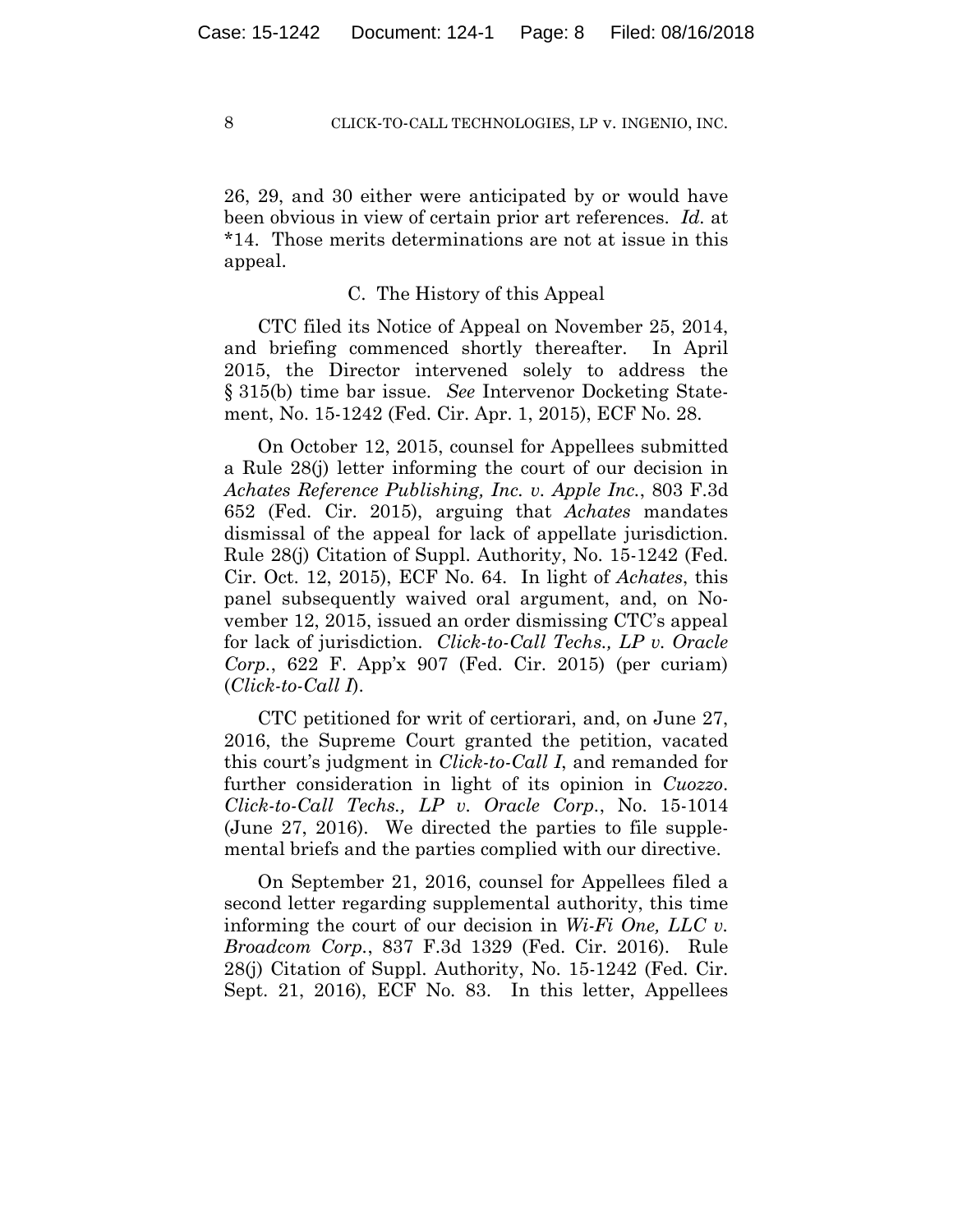argued that, because *Wi-Fi One* confirmed that *Achates* remained good law, CTC's appeal should again be dismissed for lack of appellate jurisdiction. We agreed with Appellees that we were bound by our precedents in *Wi-Fi One* and *Achates*, and on November 17, 2016, dismissed CTC's appeal for a second time. *Click-to-Call Techs., LP v. Oracle Corp.*, No. 15-1242, 2016 WL 6803054 (Fed. Cir. Nov. 17, 2016) (*Click-to-Call II*).

On December 5, 2016, CTC filed a petition for en banc rehearing, principally arguing that *Achates* and *Wi-Fi One* should be overruled. Pet. for Reh'g En Banc, No. 15- 1242 (Fed. Cir. Dec. 5, 2016), ECF No. 91. Less than one month later, CTC's wish was partially granted when this court agreed to consider en banc whether it should overrule *Achates* and hold that judicial review is available for a patent owner to challenge the Director's determination that the petitioner satisfied the timeliness requirement of 35 U.S.C. § 315(b). Order, *Wi-Fi One, LLC v. Broadcom Corp.*, Nos. 2015-1944, -1945, -1946 (Fed. Cir. Jan. 4, 2017) (en banc), ECF No. 67. The panel in this case subsequently held CTC's petition for rehearing in abeyance pending the outcome of *Wi-Fi One*.

On January 8, 2018, we issued our en banc decision in *Wi-Fi One*, expressly overruling *Achates* and holding that time-bar determinations under § 315(b) are appealable. 878 F.3d at 1367. We subsequently granted CTC's petition for rehearing en banc, which we construed as a petition for panel rehearing, and authorized supplemental briefing regarding the merits of the Board's compliance with § 315(b). Order, No. 15-1242 (Fed. Cir. Jan. 19, 2018), ECF No. 99. CTC, Petitioners, and the Director, as Intervenor, all filed supplemental briefs in February and March of this year.

We have jurisdiction under 28 U.S.C. § 1295(a)(4)(A).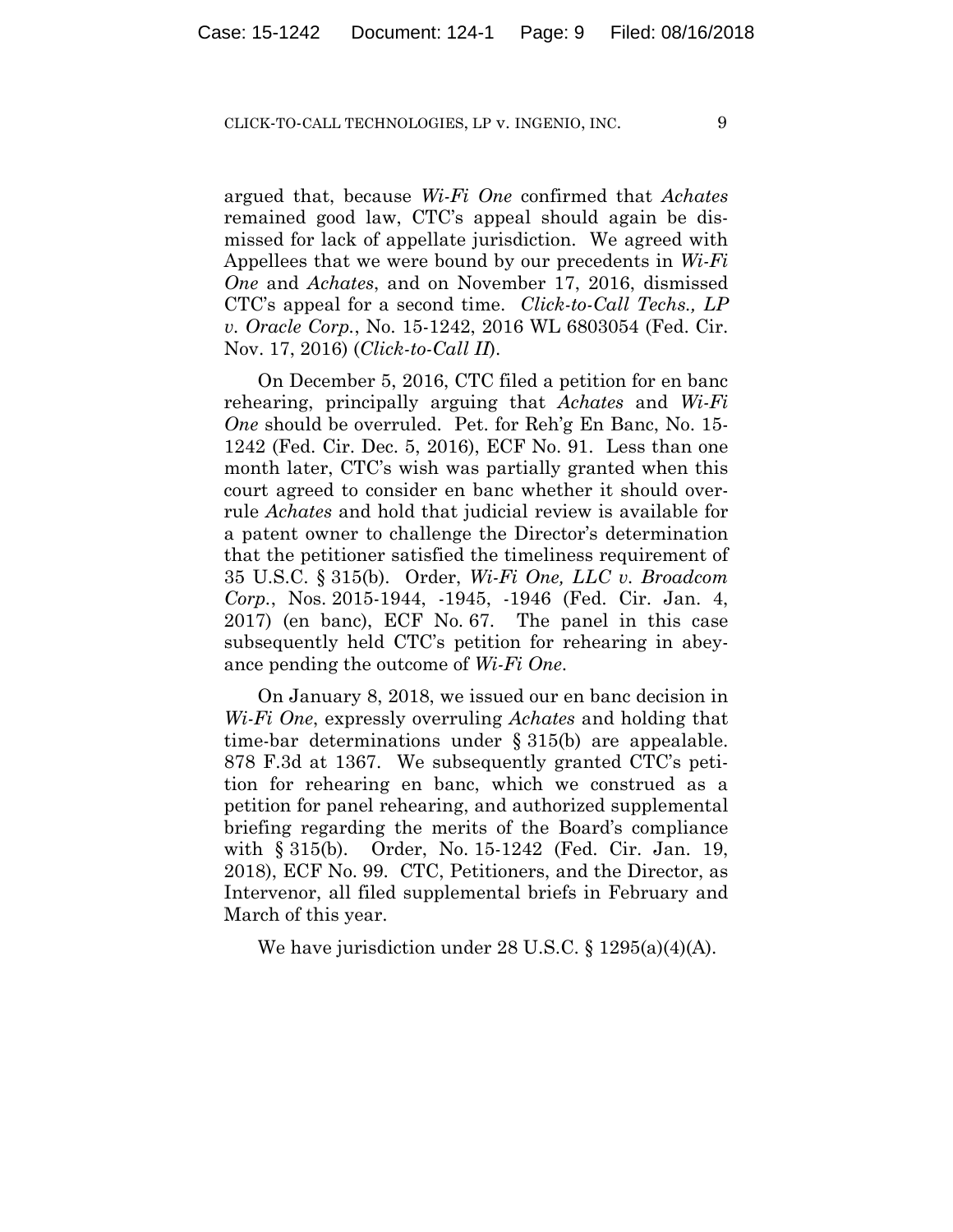1

#### II. DISCUSSION

# A. Section 315(b) and Voluntary Dismissals Without Prejudice

The principal question on appeal is whether the Board erred in interpreting the phrase "served with a complaint alleging infringement of [a] patent" recited in  $\S 315(b)$ such that the voluntary dismissal without prejudice of the civil action in which the complaint was served "does not trigger" the bar. *Final Written Decision*, slip op. at 12. We hold that it did.<sup>3</sup>

## 1. Legal Standards

We review the Board's statutory interpretation pursuant to *Chevron, U.S.A., Inc. v. Natural Resources Defense Council, Inc.*, 467 U.S. 837 (1984), *Auer v. Robbins*, 519 U.S. 452 (1997), and *United States v. Mead Corp.*, 533 U.S. 218, 229–30 (2001). *Chevron* requires that a court reviewing an agency's construction of a statute it administers first discern "whether Congress has directly spoken to the precise question at issue." 467 U.S. at 842. If the answer is yes, the inquiry ends, and the reviewing court must give effect to Congress's unambiguous intent. *Id.* at 842–43. If the answer is no, the court must consider "whether the agency's answer [to the precise question at

<sup>3</sup> The en banc court formed of PROST, *Chief Judge*, NEWMAN, LOURIE, DYK, MOORE, O'MALLEY, REYNA, WALLACH, TARANTO, CHEN, HUGHES, and STOLL, *Circuit Judges*, considered whether 35 U.S.C. § 315(b)'s time bar applies to bar institution when an IPR petitioner was served with a complaint for patent infringement more than one year before filing its petition, but the district court action in which the petitioner was so served was voluntarily dismissed without prejudice. The en banc court holds that § 315(b)'s time bar applies in such a scenario.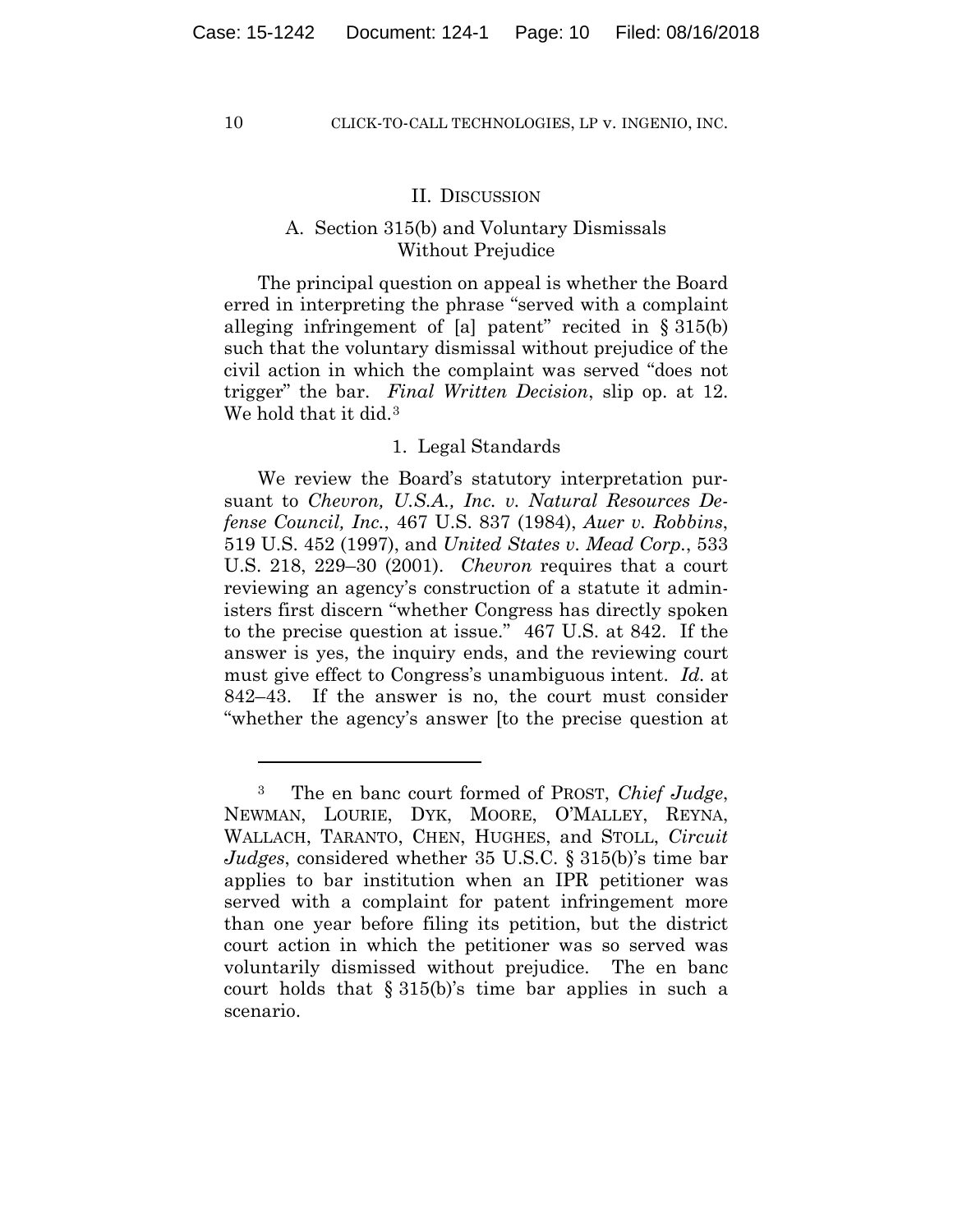issue] is based on a permissible construction of the statute." *Id.* at 843. The agency's "interpretation governs in the absence of unambiguous statutory language to the contrary or unreasonable resolution of language that is ambiguous." *United States v. Eurodif S.A.*, 555 U.S. 305, 316 (2009) (citing *Mead*, 533 U.S. at 229–30).

When a statute expressly grants an agency rulemaking authority and does not "unambiguously direct[ ]" the agency to adopt a particular rule, the agency may "enact rules that are reasonable in light of the text, nature, and purpose of the statute." *Cuozzo*, 136 S. Ct. at 2142 (citing *Mead*, 533 U.S. at 229, and *Chevron*, 467 U.S. at 843). When the Director does adopt rules, "[w]e accept the [Director's] interpretation of Patent and Trademark Office regulations unless that interpretation is plainly erroneous or inconsistent with the regulation." *In re Sullivan*, 362 F.3d 1324, 1326 (Fed. Cir. 2004) (quoting *Eli Lilly Co. v. Bd. of Regents of the Univ. of Wash.*, 334 F.3d 1264, 1266 (Fed. Cir. 2003) (citing *Auer*, 519 U.S. at 461–62, and *Bowles v. Seminole Rock & Sand Co.*, 325 U.S. 410, 414 (1945))) (internal quotations omitted).

Where an agency instead engages in "interpretive," rather than "formal," rulemaking, a lower level of deference might apply. *See Mead*, 533 U.S. at 230–31 (describing notice-and-comment as "significant . . . in pointing to *Chevron* authority"); *Reno v. Koray*, 515 U.S. 50, 61 (1995) (according "some deference" to an interpretive rule that "do[es] not require notice and comment" (citations omitted)). The Supreme Court has explained that "[t]he fair measure of deference to an agency administering its own statute has been understood to vary with circumstances, and courts have looked to the degree of the agency's care, its consistency, formality, and relative expertness, and to the persuasiveness of the agency's position." *Mead*, 553 U.S*.* at 228 (footnotes omitted) (citing *Skidmore v. Swift & Co.*, 323 U.S. 134, 139–40 (1944)).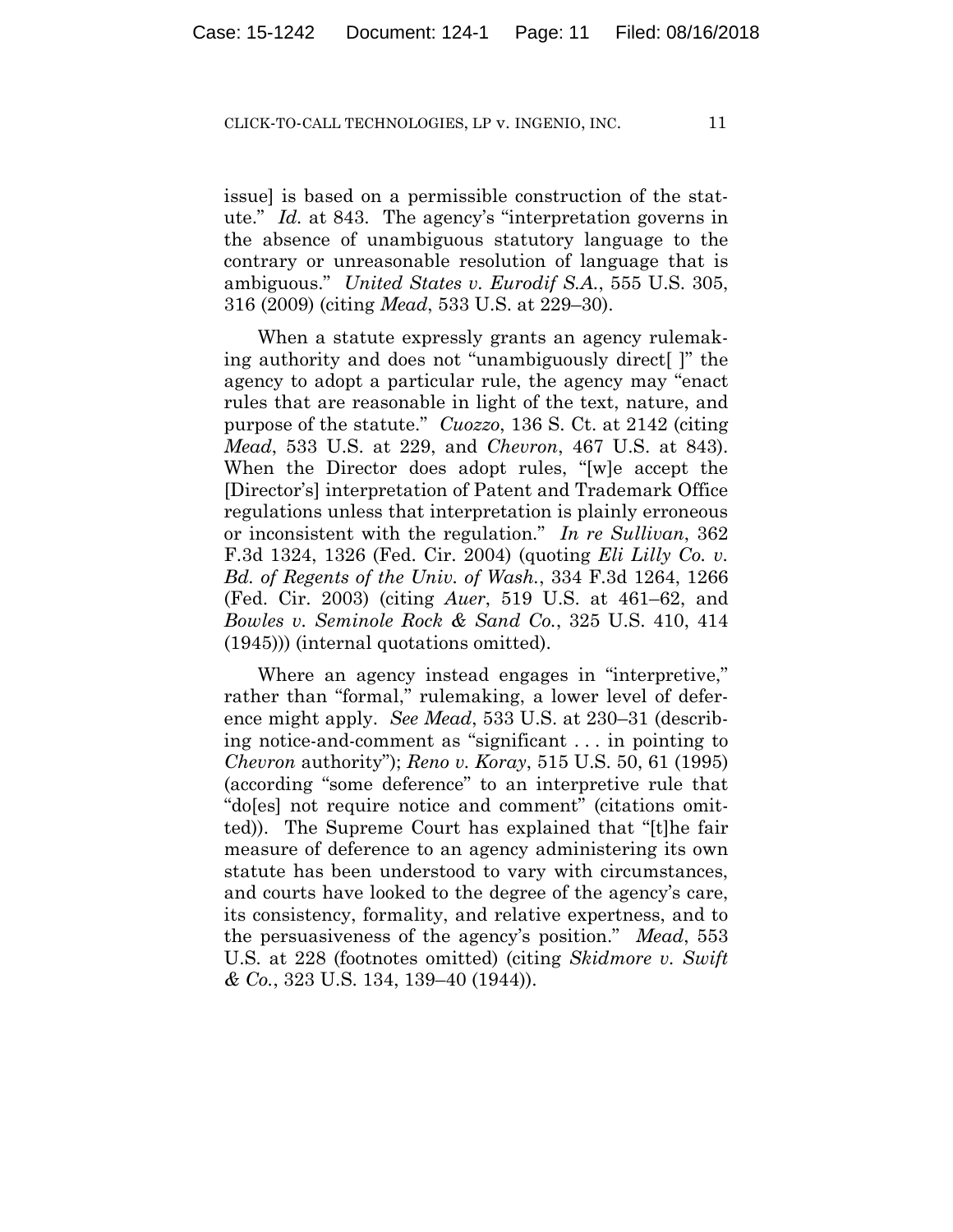# 2. *Chevron* Step One

We begin our analysis of the Board's interpretation of § 315(b) by construing the provision. "As in any case of statutory construction, our analysis begins with the language of the statute." *Hughes Aircraft Co. v. Jacobson*, 525 U.S. 432, 438 (1999) (internal quotation marks and citation omitted). "The first step 'is to determine whether the language at issue has a plain and unambiguous meaning with regard to the particular dispute in the case.'" *Barnhart v. Sigmon Coal Co., Inc.*, 534 U.S. 438, 450 (2002) (quoting *Robinson v. Shell Oil Co.*, 519 U.S. 337, 340 (1997)). In doing so, we "must read the words 'in their context and with a view to their place in the overall statutory scheme." *King v. Burwell*,  $-$  U.S.  $-$ , 135 S. Ct. 2480, 2489 (2015) (quoting *FDA v. Brown & Williamson Tobacco Corp.*, 529 U.S. 120, 133 (2000)). This is because statutory "[a]mbiguity is a creature not of definitional possibilities but of statutory context." *Brown v. Gardner*, 513 U.S. 115, 118 (1994). Importantly, we may not conclude that a statutory provision is ambiguous until we conclude that resort to all standard forms of statutory interpretation are incapable of resolving any apparent ambiguity which might appear on the face of the statute. *See Chevron*, 467 U.S. at 843 n.9. And, in discerning whether a statute is ambiguous, we must take care not to weigh competing policy goals, for "[i]t is Congress's job to enact policy and it is th[e] [c]ourt's job to follow the policy Congress has prescribed." *SAS Inst., Inc. v. Iancu*, 138 S. Ct. 1348, 1358 (2018).

# a. Plain and Unambiguous Language

We "[s]tart where the statute does." *SAS*, 138 S. Ct. at 1355. Section 315(b), titled "Patent Owner's Action," provides that an IPR "may not be instituted if the petition requesting the proceeding is filed more than 1 year after the date on which the petitioner, real party in interest, or privy of the petitioner is *served with a complaint* alleging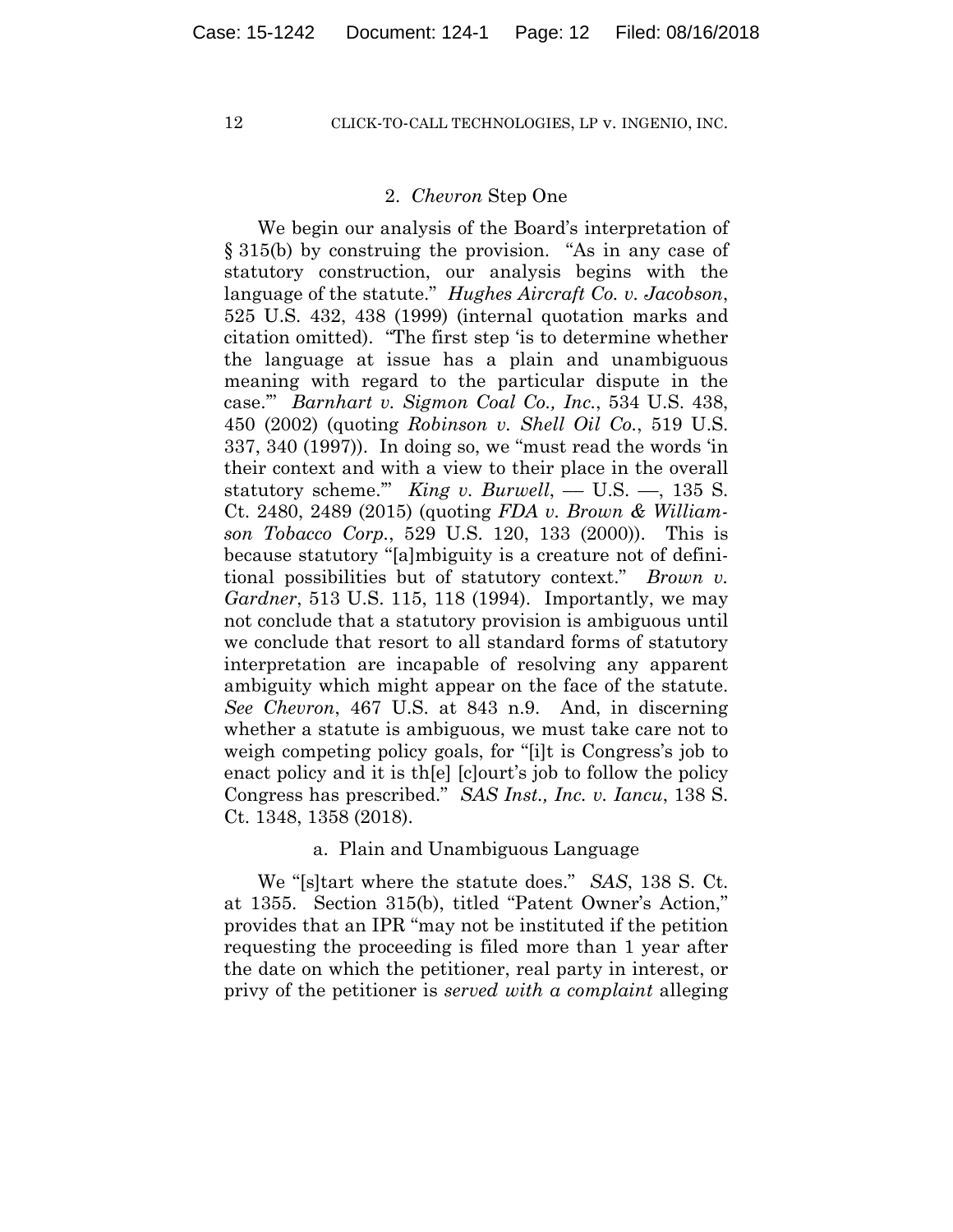infringement of the patent." 35 U.S.C. § 315(b) (emphasis added). The statute does not contain any exceptions or exemptions for complaints served in civil actions that are subsequently dismissed, with or without prejudice. Nor does it contain any indication that the application of § 315(b) is subject to any subsequent act or ruling. Instead, the provision unambiguously precludes the Director from instituting an IPR if the petition seeking institution is filed more than one year after the petitioner, real party in interest, or privy of the petitioner "is served with a complaint" alleging patent infringement. Simply put, § 315(b)'s time bar is implicated once a party receives notice through official delivery of a complaint in a civil action, irrespective of subsequent events.

The "ordinary, contemporary, common meaning[s]" of the operative terms "served" and "complaint" support the understanding that it is wholly irrelevant to the § 315(b) inquiry whether the civil action in which the complaint was filed is later voluntarily dismissed without prejudice. Black's Law Dictionary defines "serve" as "[t]o make legal delivery of (a notice or process)" or "[t]o present (a person) with a notice or process as required by law," and defines "service" as "[t]he formal delivery of a writ, summons, or other legal process[.]" Black's Law Dictionary 1491 (9th ed. 2009). It defines "complaint" as "[t]he initial pleading that starts a civil action and states the basis for the court's jurisdiction, the basis for the plaintiff's claim, and the demand for relief." *Id.* at 323. These definitions confirm that the plain meaning of the phrase "served with a complaint" is "presented with a complaint" or "delivered a complaint" in a manner prescribed by law. Indeed, at least one Board decision has interpreted the phrase "served with a complaint" in precisely this manner: "the legally-charged text 'served with a complaint' is used ordinarily in connection with the official delivery of a complaint in a civil action." *Amkor Tech., Inc. v. Tessera,*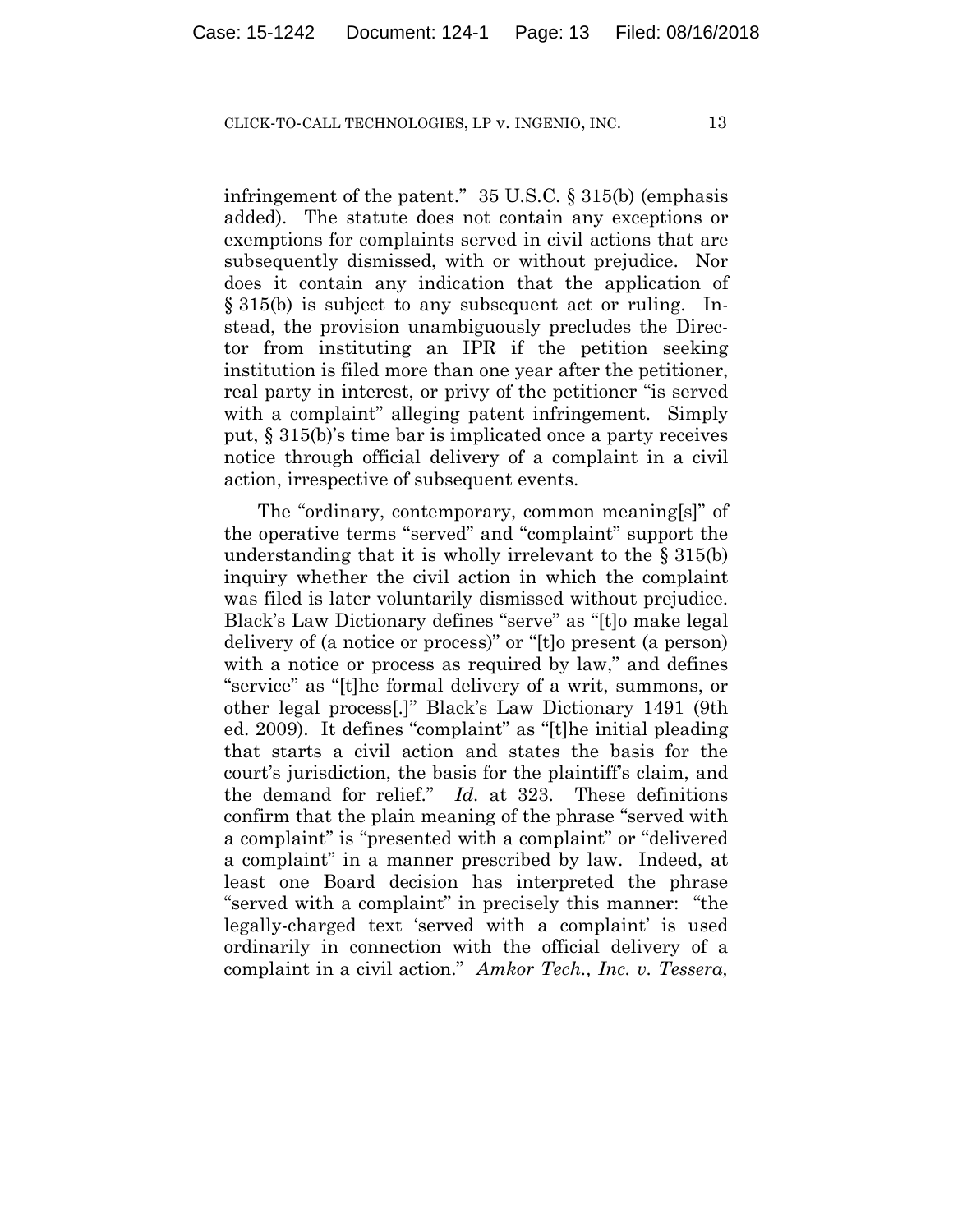*Inc.*, No. IPR2013-00242, slip op. at 9 (P.T.A.B. Jan. 31, 2014), Paper No. 98.

This reading of § 315(b) is confirmed by our en banc decision in *Wi-Fi One*, in which we held that the provision sets forth a "condition precedent to the Director's authority to act," based on the "timely filing of a petition." 878 F.3d at 1374. Indeed, we observed that, "if a petition is not filed within a year after a real party in interest, or privy of the petitioner is served with a complaint, it is time-barred by § 315(b), and the petition *cannot be rectified* and *in no event* can IPR be instituted." *Id.* at 1374 n.9 (emphases added). This is so because § 315(b)'s time bar concerns "real-world facts that limit the agency's authority to act under the IPR scheme," reflecting Congress's "balancing [of] various public interests." *Id.* at 1374; *see id.* at 1377 (O'Malley, J., concurring) (explaining that "§ 315(b) codifies one of the 'important procedural rights' that Congress chose to afford patent owners in the IPR context" (quoting *Lindahl v. Office of Pers. Mgmt.*, 470 U.S. 768, 791 (1985))). It is impossible to square *Wi-Fi One*'s "cannot be rectified" and "in no event" language with the possibility that subsequent events in the civil action might operate to "nullify" service of the complaint for the purpose of  $\S 315(b)$ 's time bar.<sup>4</sup>

1

<sup>4</sup> Although the stipulations of dismissal in this case were jointly entered by the predecessors of both CTC and Ingenio, we acknowledge that plaintiffs in civil suits can seek dismissal without prejudice pursuant to Rule 41(a)(1) of the Federal Rules of Civil Procedure in certain circumstances without a court order and without any involvement by the defendant. This reality does not alter our conclusion that the subsequent dismissal of a civil action is irrelevant to whether a petitioner, real party in interest, or privy of the petitioner was previously "served with a complaint" within the meaning of  $\S 315(b)$ . To the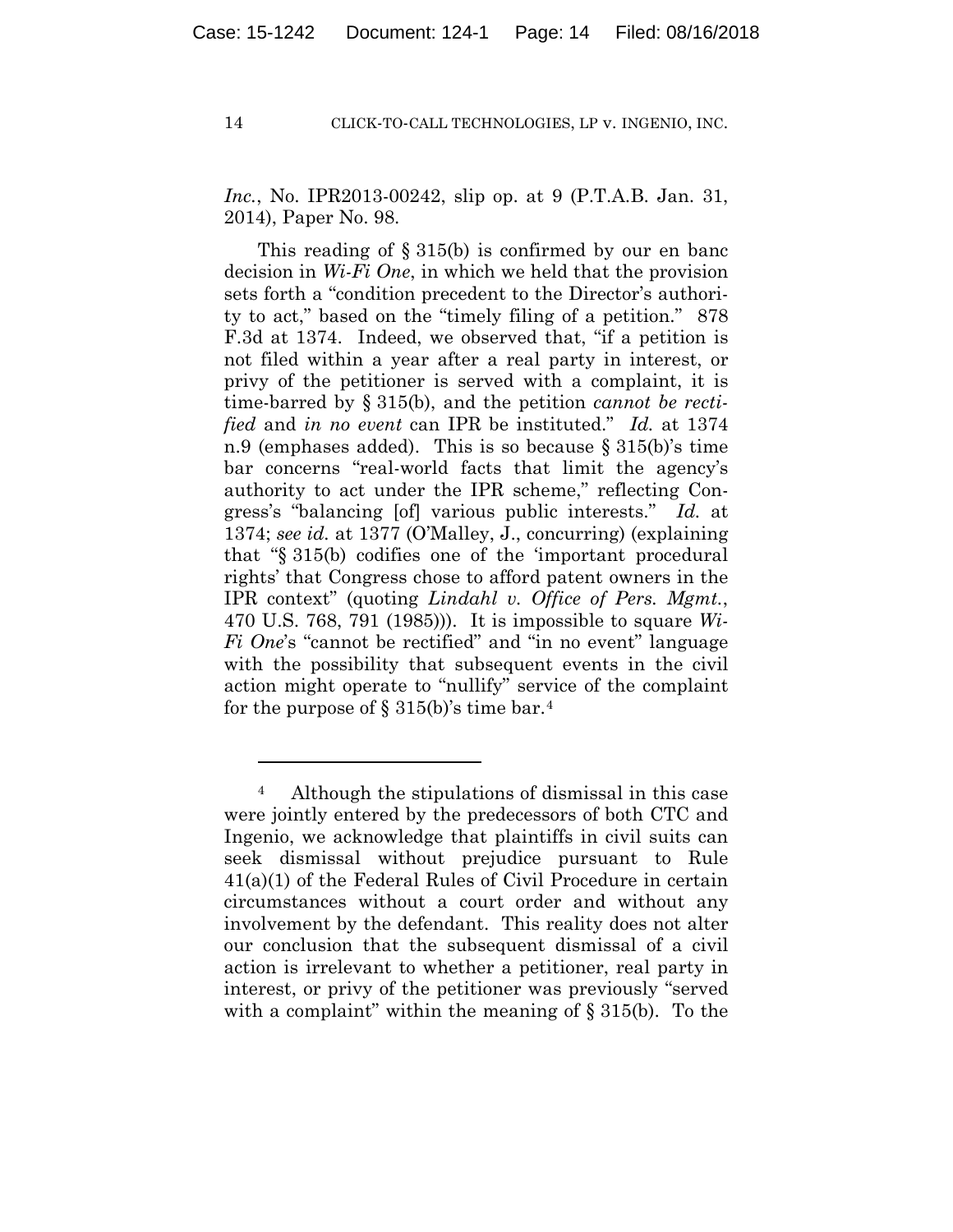Moreover, adopting the Board's preferred construction of the phrase "served with a complaint" in § 315(b) "would impose additional conditions not present in the statute's text." *Return Mail, Inc. v. U.S. Postal Serv.*, 868 F.3d 1350, 1363 (Fed. Cir. 2017) (citing *Norfolk Dredging Co. v. United States*, 375 F.3d 1106, 1111 (Fed. Cir. 2004), for its holding that courts must avoid "add[ing] conditions" to the applicability of a statute that do not appear in the provision's text). Congress specifically addressed the effect of a dismissal of an IPR petitioner's district court action in  $\S 315(a)(2)$ , but did not include any similar language in § 315(b). Congress also demonstrated that it knew how to provide an exception to the time bar by including a second sentence in the provision: "The time limitation set forth in the preceding sentence shall not apply to a request for joinder under subsection (c)." 35 U.S.C. § 315(b). Similarly, Congress could have chosen to include a variation of the phrase "unless the action in which the complaint was served was later dismissed without prejudice," but it did not do so. We reject the Board's effort to graft this additional language into § 315(b). *Cf. Return Mail*, 868 F.3d at 1363 (rejecting appellant's argument, in part, because "Congress could have easily specified the phrase 'sued for infringement' to require being sued for infringement under 35 U.S.C. § 271 or otherwise excluded [28 U.S.C.] § 1498 suits from the definition of 'sued for infringement,' but it did not do so").

# b. Legislative History

The legislative history of § 315(b) further supports the understanding that its time bar concerns only the date on which the complaint was formally served. For example,

 $\overline{a}$ 

extent the parties debate whether the Board's interpretation of § 315(b) results in good policy, "who should win that debate isn't our call to make." *SAS*, 138 S. Ct. at 1358.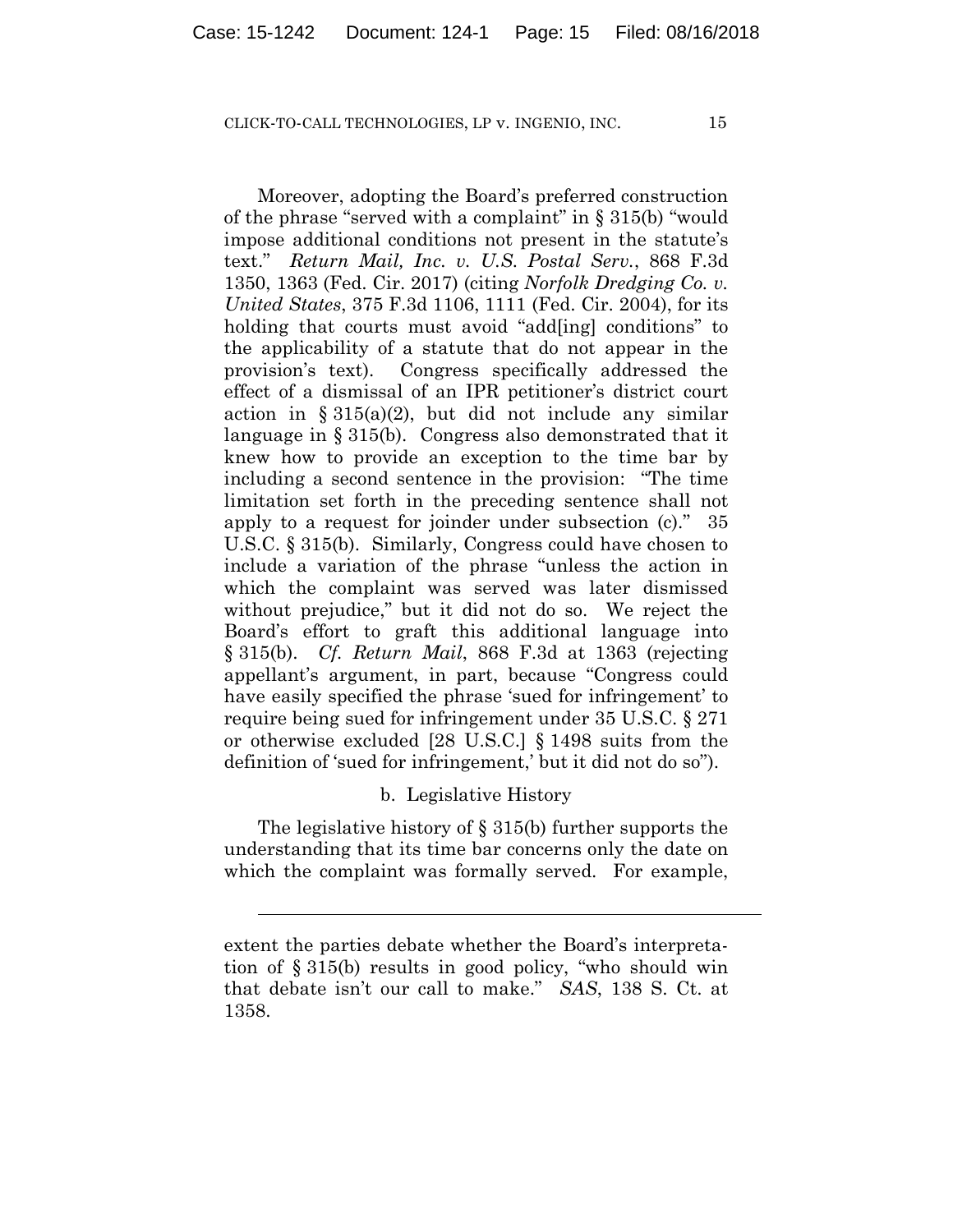during the March 2011 Senate debates, Senator Kyl made clear that, under the version of  $\S 315(b)$  then being considered, "if a party has been sued for infringement and wants to seek inter partes review, he *must do so* within 6 months of *when he was served* with the infringement complaint." 157 Cong. Rec. S1375 (daily ed. Mar. 8, 2011) (statement of Sen. Kyl) (emphases added). This unequivocal reference to the date on which an accused infringer was served suggests that Congress did not contemplate subsequent events "nullifying" § 315(b)'s time bar.

The legislative history also clarifies that Congress chose the date of service, as opposed to some other event, as the trigger for § 315(b)'s time bar because service of a complaint is the seminal notice-conferring event in a district court action. As the Supreme Court has explained, "the core function of service is to supply *notice* of the pendency of a legal action, in a manner and at a time that affords the defendant a fair opportunity to answer the complaint and present defenses and objections." *Henderson v. United States*, 517 U.S. 654, 672 (1996) (emphasis added). During the September 2011 Senate debates, Senator Kyl offered the following justification for extending the previously contemplated six-month time bar to one year. He observed that companies, in particular those in the high-technology sector, "are often sued by [patentees] asserting multiple patents with large numbers of vague claims, making it difficult to determine in the first few months of the litigation which claims will be relevant and how those claims are alleged to read on the defendant's products." 157 Cong. Rec. S5429 (daily ed. Sept. 8, 2011) (statement of Sen. Kyl). Recognizing that "[c]urrent law imposes no deadline on seeking inter partes reexamination," he reasoned that, "in light of the present bill's enhanced estoppels, it is important that the section 315(b) deadline afford defendants a *reasonable opportunity to identify and understand* the patent claims that are relevant to the litigation." *Id.* (emphasis added). Con-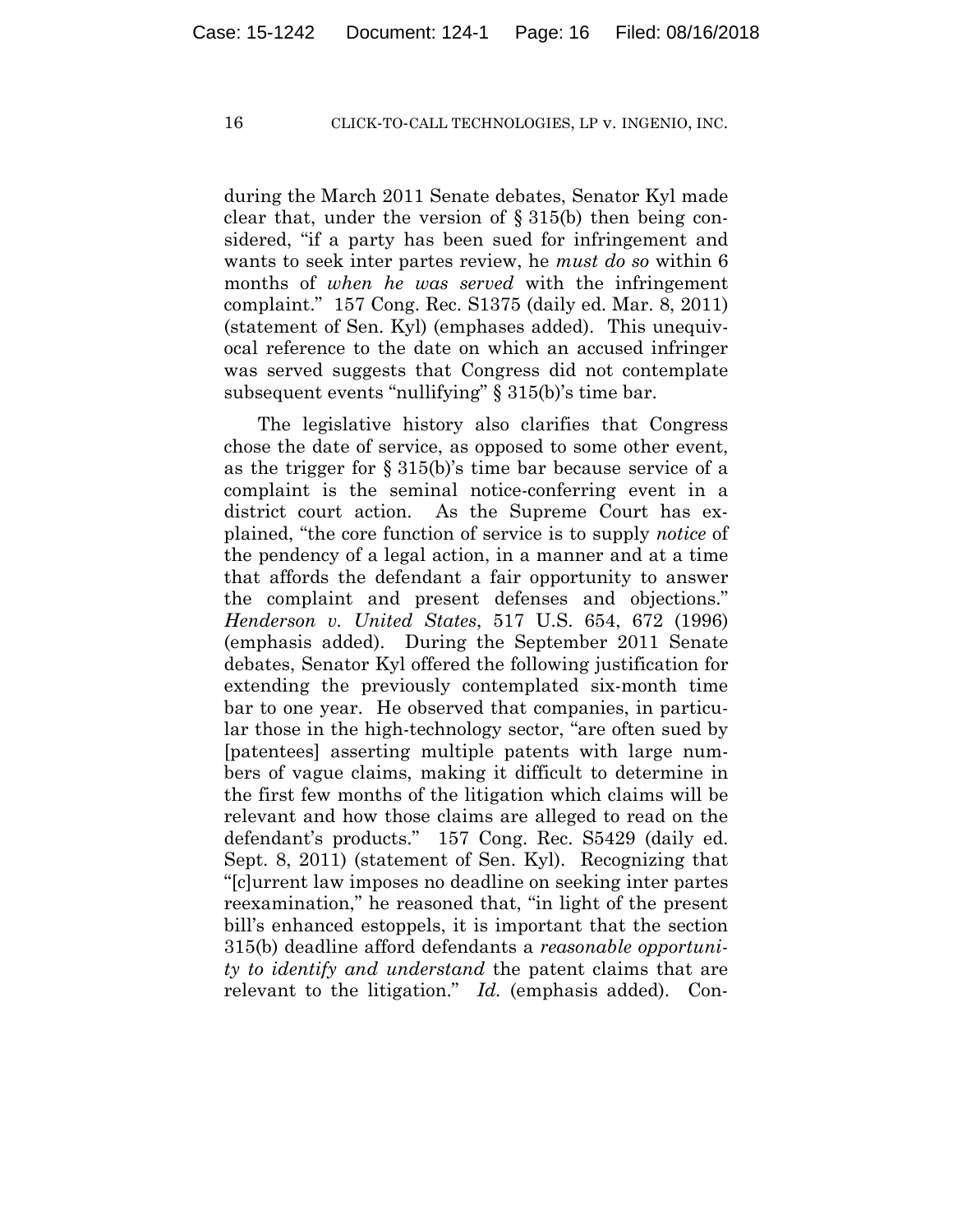gress, in "balancing various public interests," decided to use the "real-world fact[]" of when a petitioner, real party in interest, or privy of the petitioner was "served with a complaint" to trigger § 315(b). *Wi-Fi One*, 878 F.3d at 1374.

# c. Conclusion Regarding *Chevron* Step One

"Because a statute's text is Congress's final expression of its intent, if the text answers the question, that is the end of the matter." *Timex V.I., Inc. v. United States*, 157 F.3d 879, 882 (Fed. Cir. 1998) (citations omitted); *see also Cuozzo*, 136 S. Ct. at 2142 ("Where a statute is clear, the agency must follow the statute."). Here, the text of § 315(b) clearly and unmistakably considers only the date on which the petitioner, its privy, or a real party in interest was properly served with a complaint. Because "the statutory language is unambiguous and 'the statutory scheme is coherent and consistent,'" our inquiry ceases and we need not proceed to *Chevron*'s second step. *Barnhart*, 534 U.S. at 450 (quoting *Robinson*, 519 U.S. at 340). Simply put, there is no gap to fill or ambiguity to resolve: "[w]here a statute's language carries a plain meaning, the duty of an administrative agency is to follow its commands as written, not to supplant those commands with others it may prefer." *SAS*, 138 S. Ct. at 1355 (citing *Soc. Sec. Bd. v. Nierotko*, 327 U.S. 358, 369 (1946)).

# 2. The Board's Contrary Reasoning Is Unpersuasive

Notwithstanding the absence of any facial ambiguity in the phrase "served with a complaint," the Board concluded that CTC "has not established that service of the complaint in the infringement suit brought by Inforocket against Keen bars Ingenio, LLC from pursuing an *inter partes* review for the '836 patent." JA. 288. To support this conclusion, the Board wrote that the "Federal Circuit consistently has interpreted the effect of such dismissals as leaving the parties as though the action had never been brought," and cited this court's decisions in *Graves*,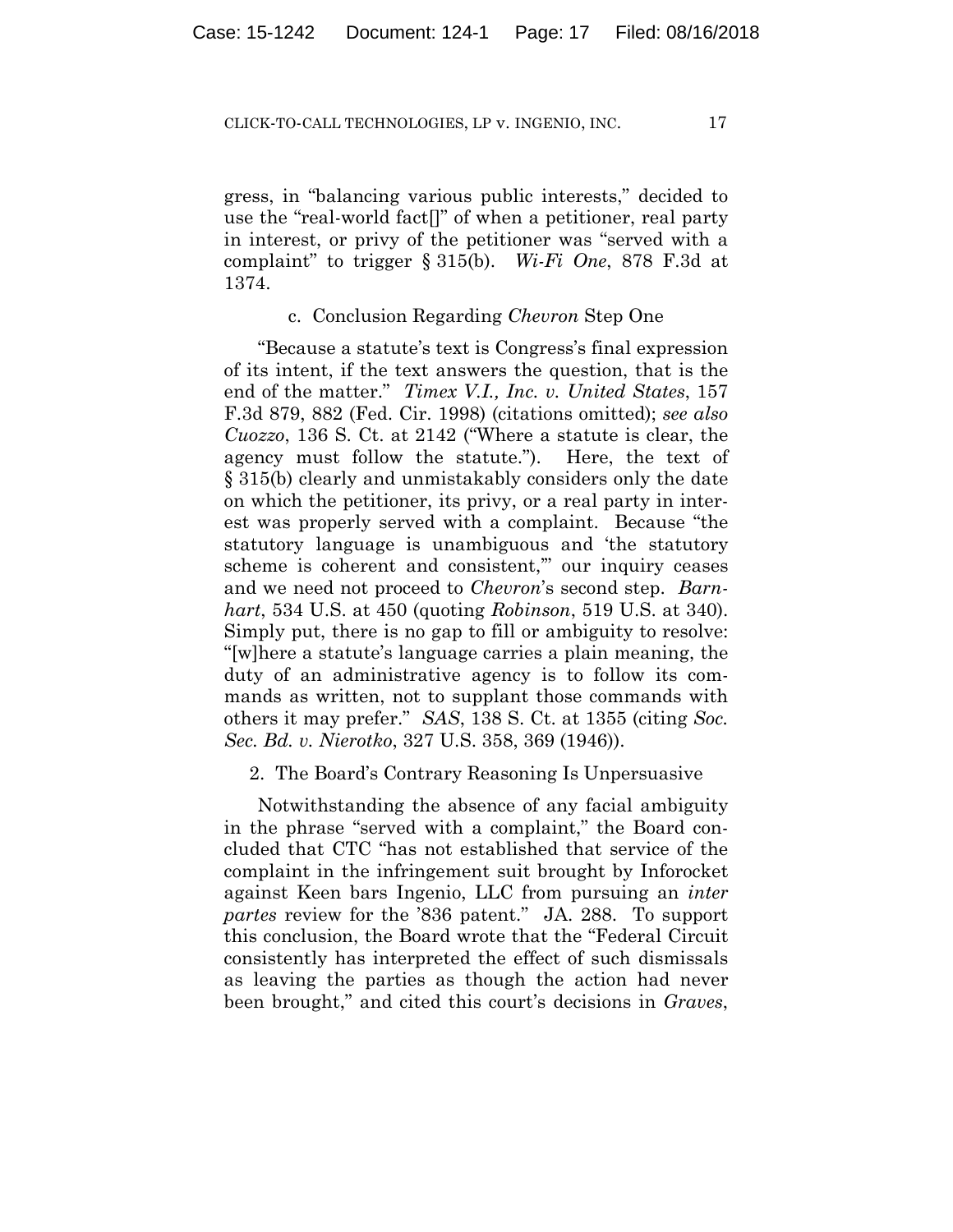294 F.3d at 1356, and *Bonneville*, 165 F.3d at 1364, and a section of Wright and Miller's Federal Practice and Procedure treatise. *Id.* The Board concluded that, "[a]ccordingly, the dismissal of the infringement suit brought by Inforocket against Keen—now Ingenio, LLC *nullifies the effect of the service* of the complaint and, as a consequence, does not bar Ingenio, LLC or any of the other Petitioners from pursuing an *inter partes* review of the '836 patent." *Id.* (emphasis added).

The Board misunderstood that the text of § 315(b) is agnostic as to the "effect" of the service—i.e., what events transpired after the defendant was served. The provision only probes whether the petitioner, real party in interest, or privy of the petitioner *was* served with a complaint alleging patent infringement more than one year before the IPR petition was filed. We reject the Board's interpretation of § 315(b) for this reason alone.

Even if the provision could fairly be read to consider the "effect" of service—which it cannot—the Board's reliance on the cited authorities was erroneous.5 We interpret the Board's reasoning as presupposing that the phrase "served with a complaint" is a legal term of art with some latent ambiguity, necessitating the reliance on additional interpretive aids. Assuming *arguendo* that the phrase is ambiguous, none of the authorities on which the Board relied help resolve this ambiguity because they each concern fundamentally different contexts, and consequently shed no light on "whether *service* of a complaint can be nullified." *Shaw Indus. Grp., Inc. v. Automated Creel Sys., Inc.*, 817 F.3d 1293, 1301 (Fed. Cir. 2016) (recognizing that "we have held in other cases that dis-

<u>.</u>

<sup>&</sup>lt;sup>5</sup> We ignore for the purpose of this appeal whether the Board improperly placed the burden of demonstrating that the IPR petition was time-barred on CTC, the patent owner.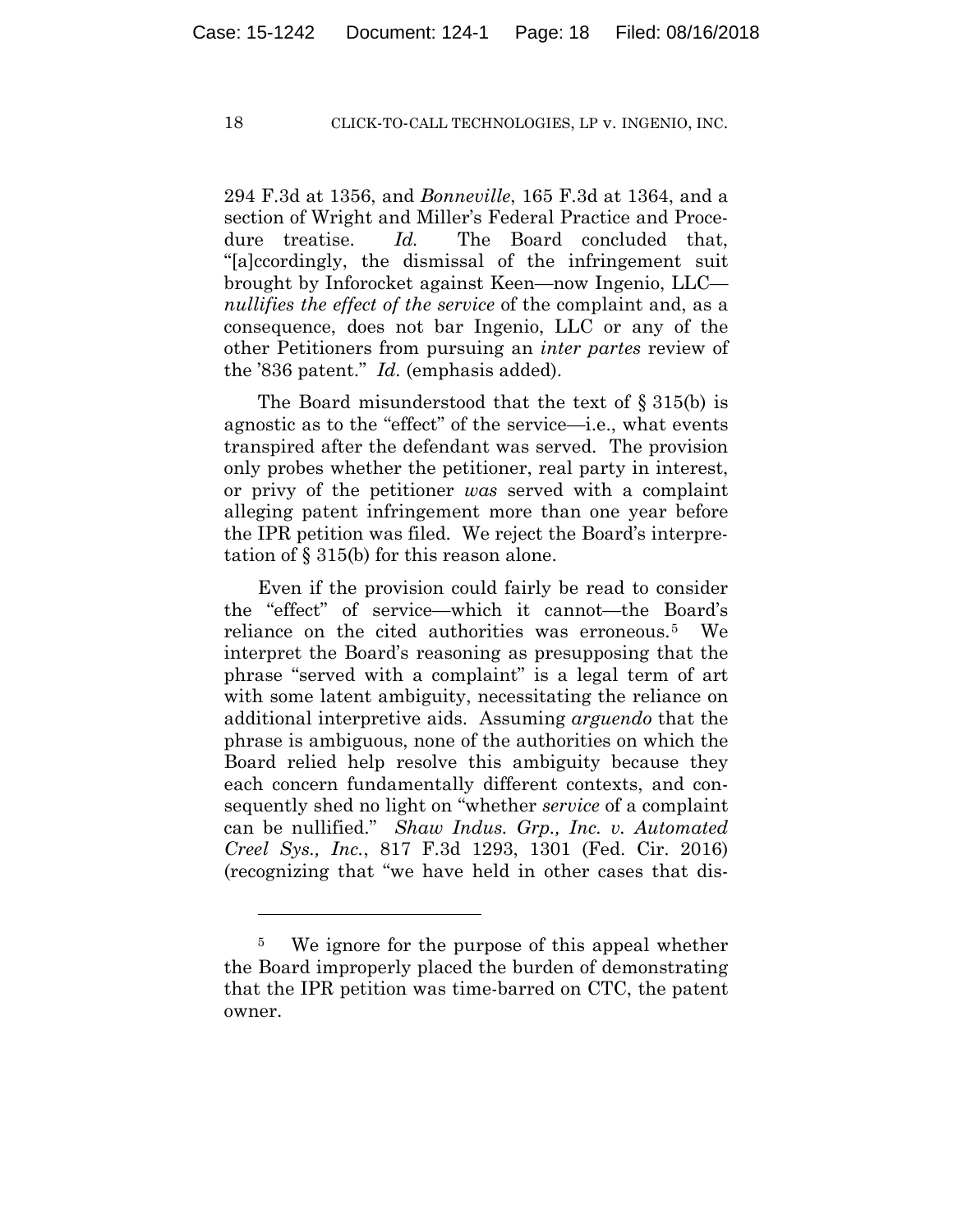missals without prejudice leave the parties as though the action had never been brought," but questioning "whether *service* of a complaint can be nullified").

Both *Bonneville* and *Graves* concern the dismissal of an appeal in a first proceeding and the extent to which that dismissal impacts the appellant's ability to initiate a later proceeding. In the former, Bonneville, after receiving an adverse decision from a contracting officer, filed a notice of appeal with the General Services Administration Board of Contract Appeals, but thereafter "withdr[e]w" its notice of appeal pursuant to the Board's rules to "pursue its appeal in the U.S. Claims Court." *Bonneville*, 165 F.3d at 1362. Before the Board actually dismissed the appeal without prejudice—under the condition that the dismissal would transform into one with prejudice unless Bonneville reinstated its appeal in three years—Bonneville brought suit in the Claims Court. *Id.* The Claims Court, however, dismissed the suit, holding that Bonneville's filing of the appeal to the Board constituted an election of remedies that barred Bonneville from subsequently invoking the court's jurisdiction. *Id.*

We affirmed the Claims Court's dismissal, *id.*, and ten days later, Bonneville sought to reinstate its appeal to the Board, arguing that it was complying with the three-year deadline set forth in the Board's dismissal order, *id.* at 1363. But the Board "applied the same principle that the federal courts had applied in construing the similar provision governing voluntary dismissals without prejudice in Federal Rule of Civil Procedure 41(a), namely, that an appeal so dismissed 'leaves the situation as if the suit had never been brought." *Id.* The Board therefore concluded that,

because Bonneville voluntarily caused its appeal to be dismissed without prejudice in order to pursue the appeal in another forum, Bonneville is placed in the same position as if the first appeal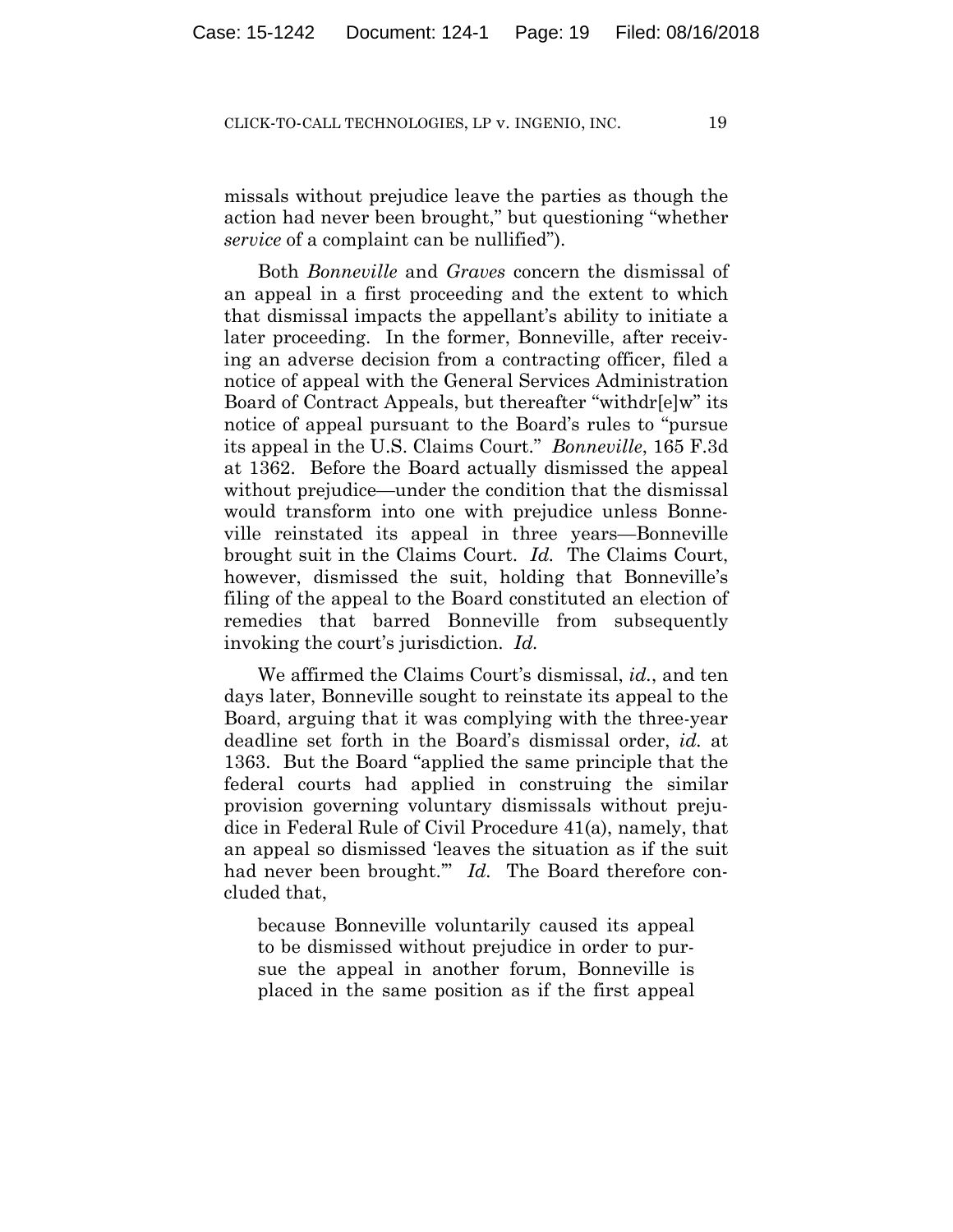had never been filed. The second filing does not relate back to the date of the first filing. Moreover, as the second complaint filed on December 29, 1994 is a "new appeal" filed after the expiration of the CDA ninety-day time limit, it is untimely. We lack jurisdiction to hear this appeal.

*Id.*

We affirmed the Board's dismissal, finding no plain error in the Board's decision to treat Bonneville's dismissal without prejudice the same way that federal courts would have treated it under Rule 41(a). *Id.* at 1364. We then disagreed with Bonneville's criticism of the Board's rule as a "legal fiction," writing that its rule "merely states the *consequence* of a voluntary dismissal without prejudice, namely, that the appellant cannot thereafter resurrect the appeal after the statute of limitations on the cause of action has run." *Id.* (emphasis added).

*Graves* likewise concerns an appellant's effort to seek relief a second time beyond a limitations period. After Graves received an adverse decision from the Board of Veterans' Appeals, he, proceeding *pro se*, timely appealed to the U.S. Court of Appeals for Veterans Claims ("Veterans Court"). 294 F.3d at 1353. He thereafter retained counsel, who filed in the Veterans Court a document requesting dismissal without prejudice, but neither mentioning any rules of the Veterans Court nor indicating that Graves intended to seek reconsideration of the Board's decision. *Id.* The Veterans Court thereafter dismissed the appeal pursuant to Rule 42 of its Rules of Practice and Procedure. *Id.*

Graves then asked the Board to reconsider its initial decision, and after the Board denied this request, Graves appealed both the initial decision and the denial of his request for reconsideration to the Veterans Court. *Id.* The Veterans Court dismissed this appeal for lack of jurisdiction on the ground that it was untimely, pointing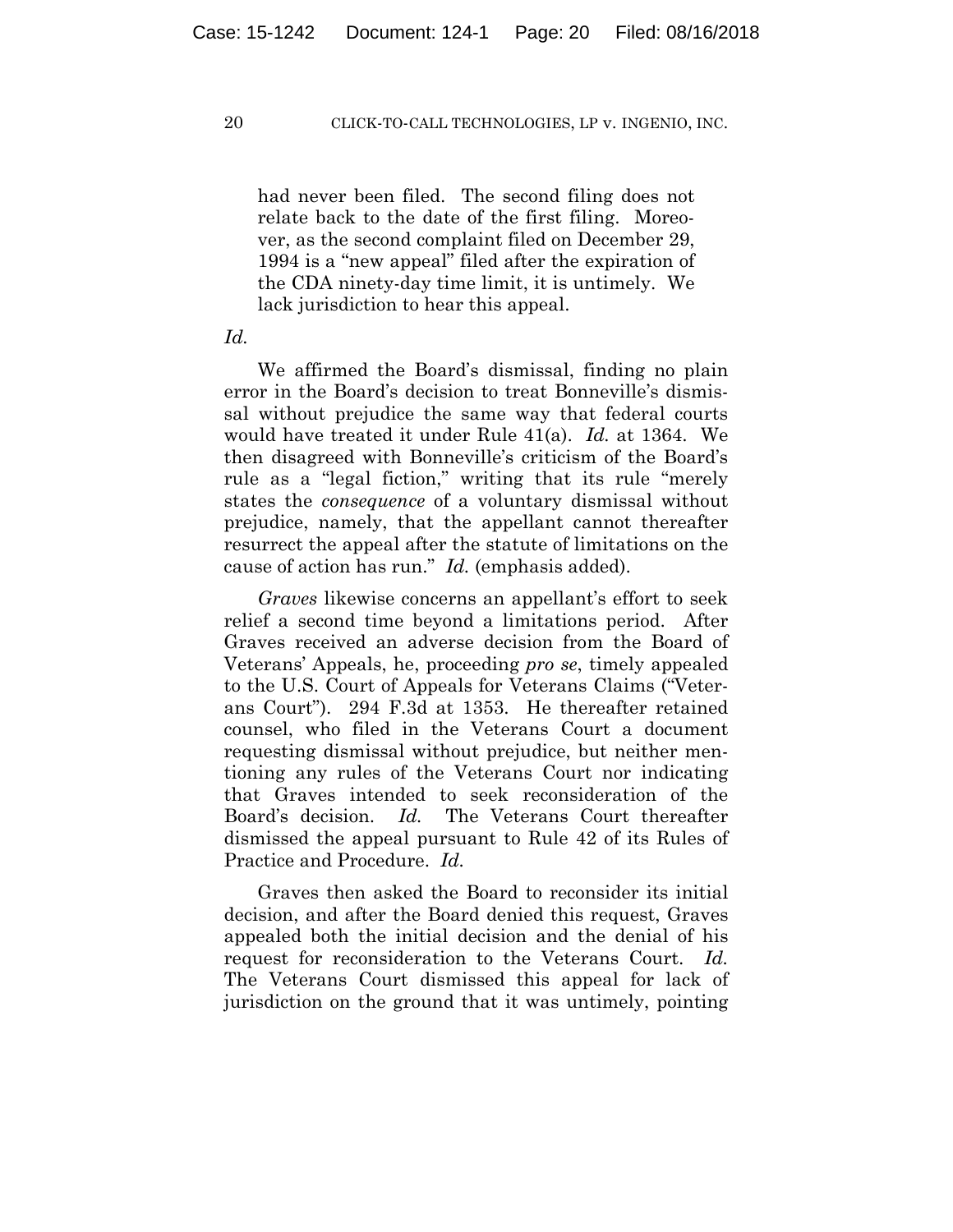out that, pursuant to 38 U.S.C. § 7266(a), Graves was required to file his notice of appeal with the Veterans Court within 120 days of the date the Board mailed its initial decision to him. *Id.* Citing an earlier decision, the Veterans Court observed that, if Graves had filed a motion for reconsideration with the Board within the 120 day judicial appeal period, the finality of the initial Board decision "would have been abated" and a new 120-day period would have begun to run on the date that the Board mailed him a denial of his motion for reconsideration. *Id.*

We affirmed, writing that "[t]he most fundamental problem" facing Graves "is the fact that, as a matter of law, once his appeal was dismissed—for whatever purpose and whether with or without prejudice—it was as if the appeal had never been filed." *Id.* at 1355–56. We noted that, in *Bonneville*, "the nullifying effect of a voluntary dismissal in accordance with Fed. R. Civ. P. 41(a)(1) was applied in the context of a General Services Administration Board of Contract Appeals dismissal," and concluded that "the rule is equally applicable to voluntary dismissals under Rule 42 of the Veterans Court." *Id.* at 1356. Thus, once Graves dismissed his initial appeal, "the Veterans Court no longer had jurisdiction over the action" and he "was barred from appealing" the Board's decision because "he was in the same situation that he would have been in if he had never filed a notice of appeal." *Id.*

These two cases are inapplicable to the issue presented in this appeal. Both concern whether an appellant's filing of a notice of appeal and subsequent dismissal of that appeal "tolls" the jurisdictional deadline to appeal from the decision below. The cases, relying on the principle that "[t]he effect of a voluntary dismissal without prejudice pursuant to Rule 41(a) 'is to *render the proceedings a nullity* and leave the parties as if the action had never been brought,'" *Bonneville*, 165 F.3d at 1364 (emphasis added) (quoting *Williams v. Clarke*, 82 F.3d 270,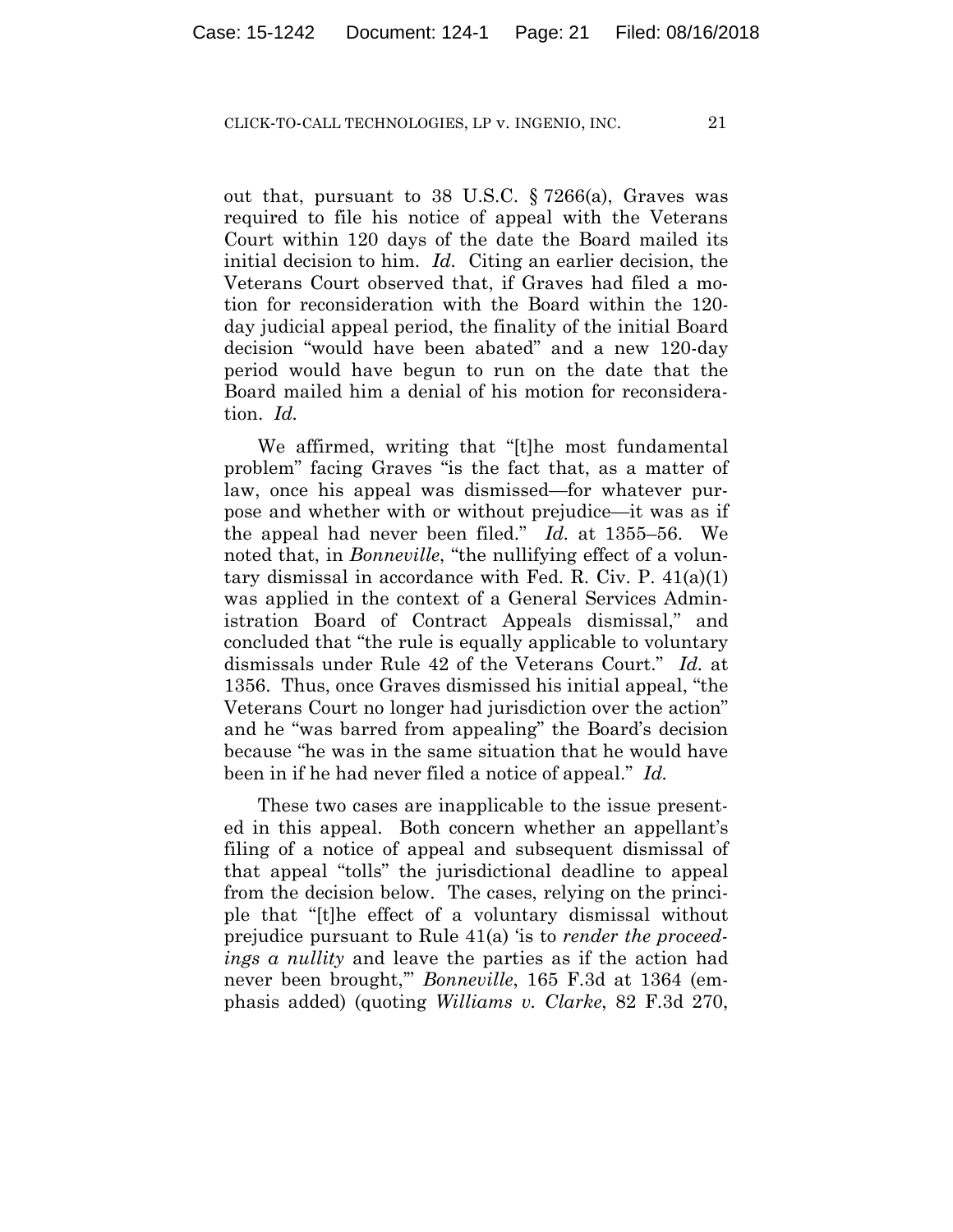273 (8th Cir. 1996)), answer this question in the negative. More broadly, the background legal principle in these cases is that a party's voluntary dismissal of its action or appeal will not toll a statute of limitations, and, as a result, a subsequently filed action or appeal must still be brought within the original limitations period.

Here, by contrast, the appropriate question is whether the voluntary, without prejudice dismissal of a civil action in which a complaint had been served nullifies an administrative time bar that is triggered by service of that complaint. It does not. Yet the Board, without explanation, extended the background principle of *Graves* and *Bonneville* to conclude that such a dismissal "nullifies the effect of the service of the complaint." It then relied on this erroneous conclusion to "un-ring" § 315(b)'s time bar. In effect, the Board relied on cases holding that the voluntary dismissal of an action or appeal does *not* toll a statute of limitations to conclude that the voluntary dismissal without prejudice of a civil action *does* indefinitely toll § 315(b) and permitted an otherwise untimely IPR to proceed, turning *Bonneville* and *Graves* on their head.

These cases do not delve into the meaning of the terms "serve" or "complaint," nor do they hold that the voluntary, without prejudice dismissal of a civil action transforms the ordinary meaning of the phrase "served with a complaint" into something else. Although we "presume that 'Congress intended to retain the substance of the common law'" when "a statute covers an issue previously governed by the common law," *Kirtsaeng v. John Wiley & Sons, Inc.*, 568 U.S. 519, 538 (2013) (quoting *Samantar v. Yousuf*, 560 U.S. 305, 320, n.13 (2010)), where the statutory scheme is clear, we are not to "invent an atextual explanation for Congress's drafting choices," *SAS*, 138 S. Ct. at 1357.

Where, moreover, the proposed atextual explanation is the alleged existence of a "background legal principle,"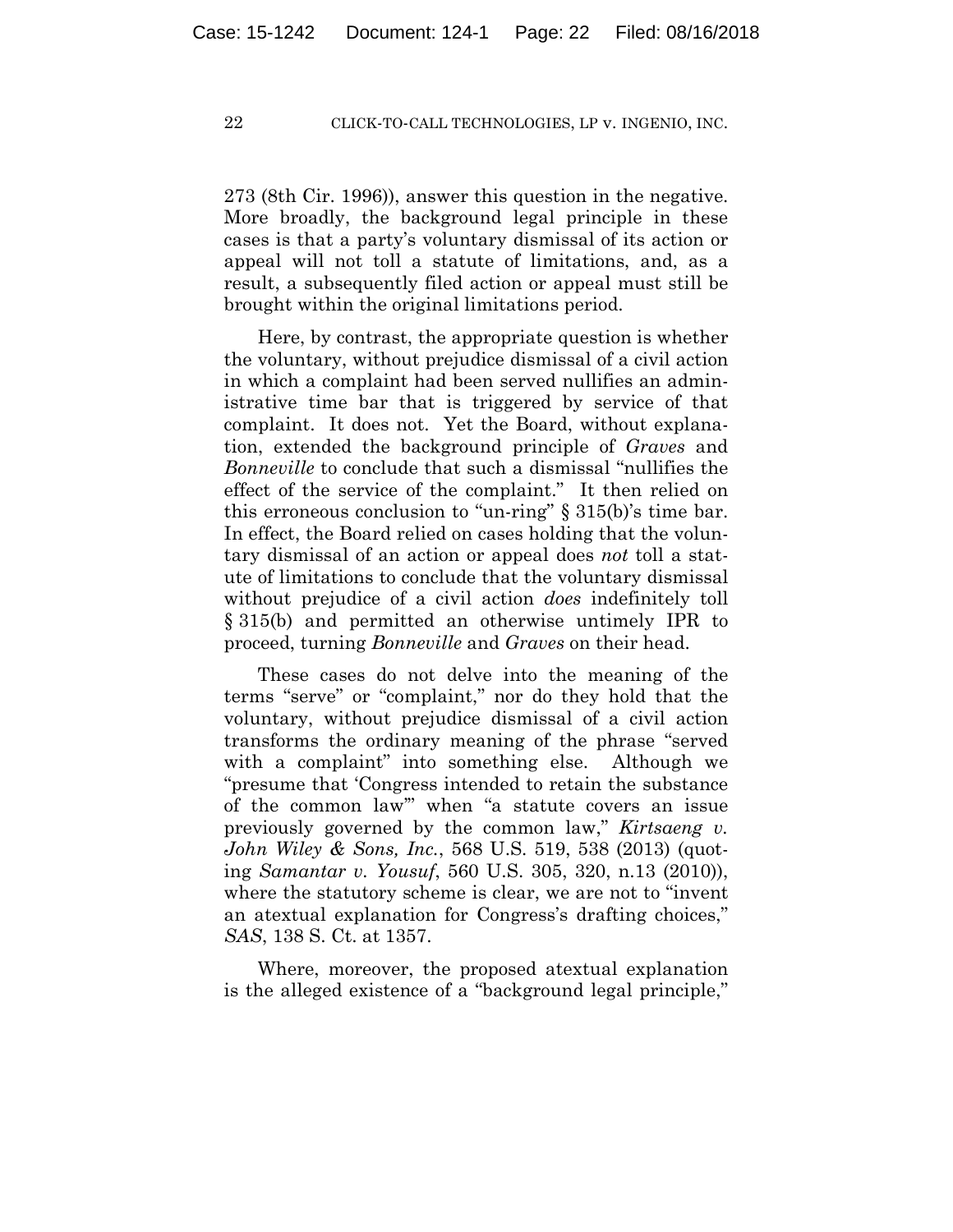that principle must both be firmly established and unequivocal before it can justify ignoring the plain text of the statute. The background legal principle on which Petitioners and the Director rely—that a "dismissal without prejudice leaves the parties in the same legal position as if the underlying complaint had never been filed," for all purposes, Appellees Suppl. Br. 3—is anything but unequivocal. A voluntary dismissal without prejudice only leaves the dismissed action without legal effect for *some* purposes; for many other purposes, the dismissed action continues to have legal effect. Indeed, a voluntary dismissal without prejudice (1) may give rise to costs and fees under Rule 11, *see* Wright & Miller, Federal Prac. & Proc. Civ. §§ 1336, 2367; (2) forbids the filing of a subsequent action "based on or including the same claim" under Rule  $41(a)(1)(B)$ ; and (3) may establish the necessary case or controversy for a later declaratory judgment action, *see TransWeb, LLC v. 3M Innovative Props. Co.*, 812 F.3d 1295, 1300 (Fed. Cir. 2016) ("After 3M voluntarily dismissed [its] suit due to an apparent personal jurisdiction issue, TransWeb filed suit in New Jersey for declaratory judgment."). The Director itself acknowledges that the filing of a patent infringement complaint, even if later voluntarily dismissed, can play a role in proving the defendant's knowledge of the patent if charged with willful infringement. Intervenor's Second Suppl. Br. 8. And counsel for Petitioners admitted at oral argument that § 315(b) "appears to be unique relative to the other cases cited in that it involves the act of service triggering a limitations period," suggesting that there is no pertinent "background legal principle" that might alter our view of the plain and ordinary meaning of the phrase "served with a complaint." Oral Arg. at 22:13–22:29, *available at*  http://oralarguments.cafc.uscourts.gov/default.aspx  $?$ fl=2015-1242.mp3.<sup>6</sup>

<u>.</u>

<sup>6</sup> The background legal principle on which the Di-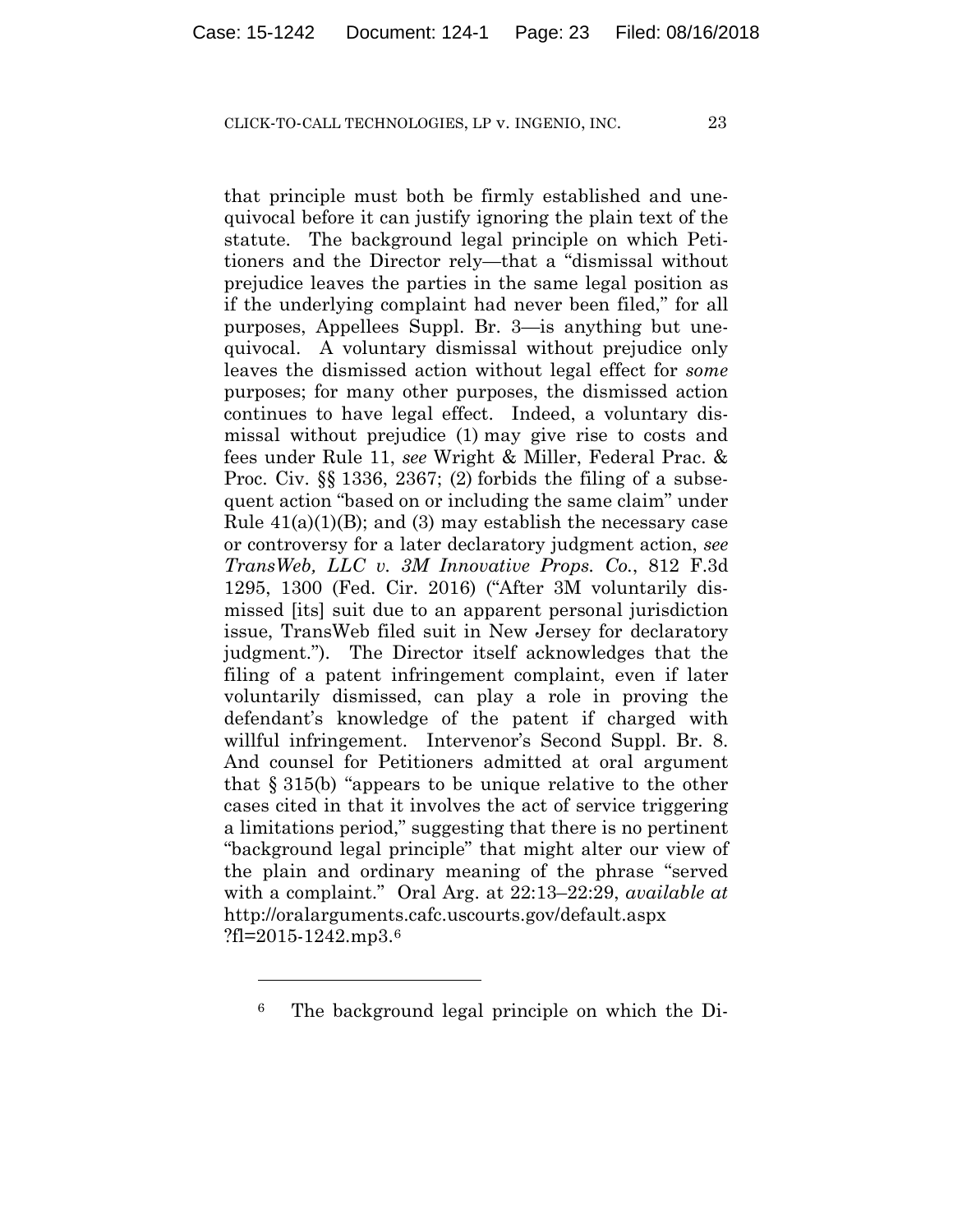For all of these reasons, we conclude that a defendant served with a complaint as part of a civil action that is voluntarily dismissed without prejudice remains "served" with the "complaint." This remains true even if that action becomes a "nullity" for other purposes and even if such service becomes legally irrelevant in a subsequent court action.

# B. Petitioners' Alternative Arguments

Petitioners also argue that, even if the Board erred in concluding that the voluntary dismissal of the district court action rendered § 315(b) inapplicable because the dismissal "nullifie[d] the effect of the service," the institution of the IPR proceeding was nevertheless proper for two independent reasons. Although CTC initially posited that subsidiary factual questions precluded us from deciding in the first instance the merits of Petitioners' alternative arguments, Reply Br. 24, the parties (but not the Director) now agree that no further fact-finding is required. We therefore address these arguments in turn. *See Killip v. Office of Pers. Mgmt.*, 991 F.2d 1564, 1568–69 (Fed. Cir. 1993) (recognizing, in the context of a Merit Systems Protection Board case, that we may "affirm the Board on grounds other than those relied upon in rendering its decision, when upholding the Board's decision does not depend upon making a determination of fact not previously made by the Board").

rector and Petitioners rely cannot be as absolute as they contend. We have little doubt that a contract clearly and unambiguously providing for a payment to be due upon service of a complaint would render such payment due, and remaining due, upon service of a complaint that is later dismissed without prejudice. A statutory bar that is clearly and unambiguously triggered by service of a complaint, such as  $\S 315(b)$ , is to the same effect.

l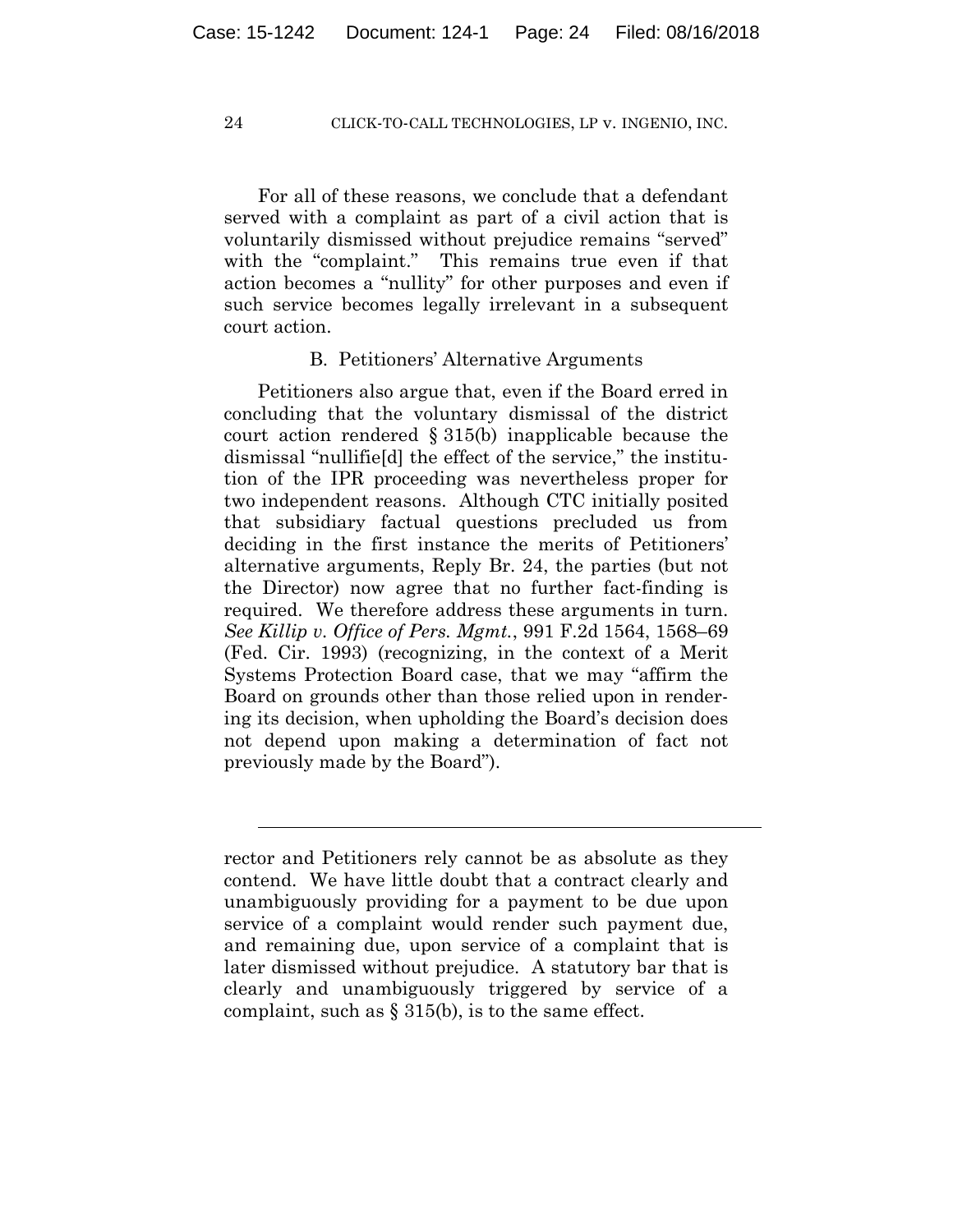## 1. The Impact of *Ex Parte* Reexamination

Petitioners first contend that, because the claims of the '836 patent were materially changed during a subsequent *ex parte* reexamination, neither they nor any other entity was served with a complaint alleging infringement of *this* patent more than one year before the IPR petition was filed. *See* Appellees Br. 8, 19–21. In particular, they claim that, "[b]ecause each claim of the reexamined patent substantively differs from the claims of the original patent, the reexamined '836 patent should be treated as a new patent for purposes of § 315(b)." *Id.* at 21.

Petitioners are mistaken. "Unlike reissue, reexamination does not result in the surrender of the original patent and the issuance of a new patent." *Aspex Eyewear, Inc. v. Marchon Eyewear, Inc.*, 672 F.3d 1335, 1341–42 (Fed. Cir. 2012). Indeed, the relevant provision provides that a reexamination certificate "incorporat[es] *in the patent* any proposed amended or new claim determined to be patentable." 35 U.S.C. § 307(a) (emphasis added). Petitioners' reliance on 35 U.S.C. § 307(b) is unavailing. That provision simply means that any amended or new claim incorporated in a reexamined patent has the same effect as that specified in 35 U.S.C. § 252 for a reissued patent only with respect to so-called "intervening rights." In other words, § 307(b) statutorily protects the ability of a "person or that person's successors in business" to continue to use, offer for sale, or sell anything protected by the amended or new claims, provided such actions do not infringe a valid claim of the reexamined patent that was in the original patent. *Compare* 35 U.S.C. § 307(b), *with* 35 U.S.C. § 252. Congress could have included in any of 35 U.S.C. §§ 252, 307(b), or 315(b) language regarding the effect of reexamination on the deadline to file an IPR—it chose not to do so.

Petitioners' emphasis on alleged differences in claim scope misunderstands that § 315(b) does not speak in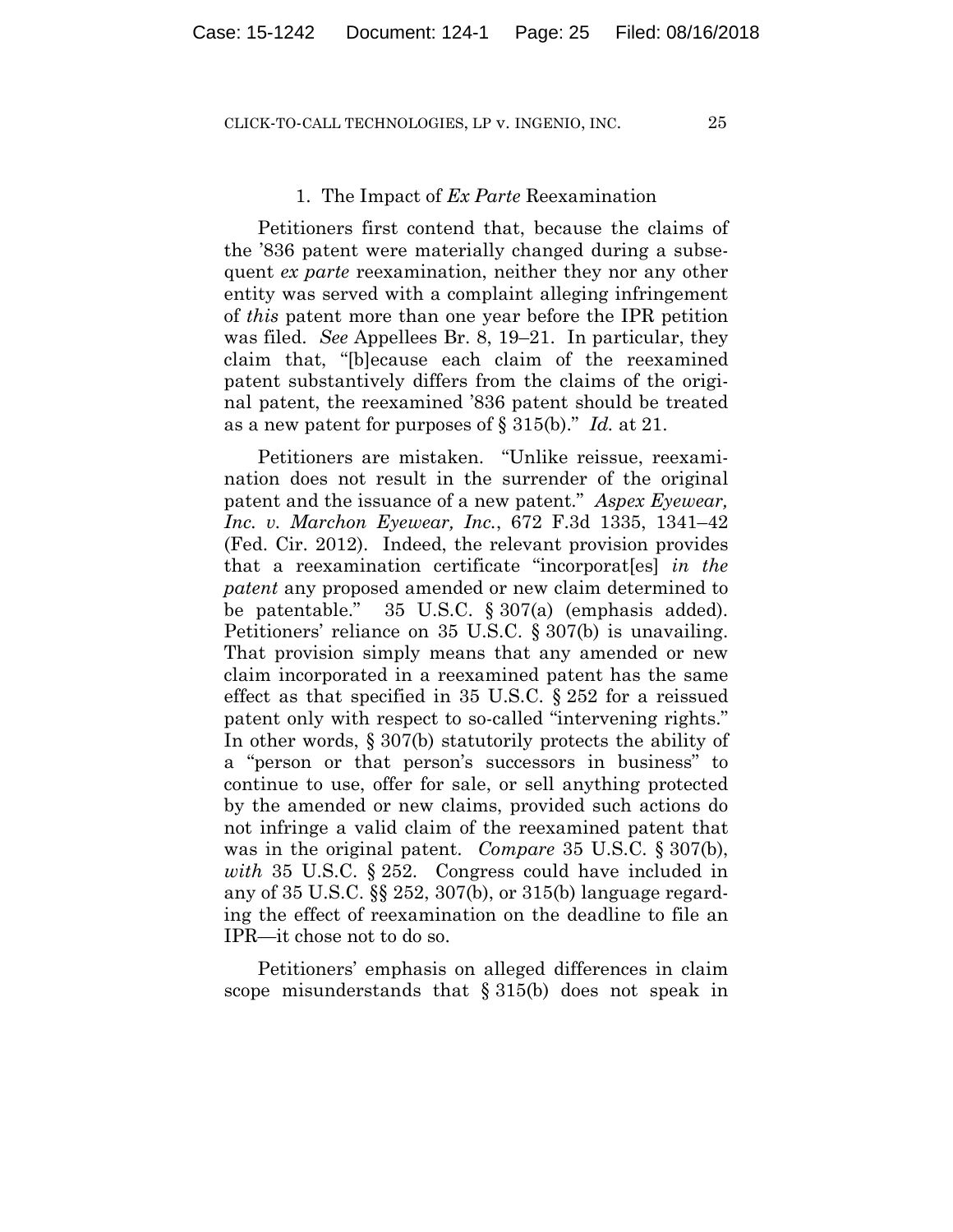terms of claims. Instead, the provision asks on what date the petitioner, real party in interest, or privy of the petitioner "is served with a complaint alleging infringement *of the patent*," making clear that the timeliness analysis is to be made with reference to "the patent." The Director agrees with this conclusion. *See* Intervenor Second Suppl. Br. 10 n.3.

Even if we were to hold that  $\S 315(b)$  is ambiguous with respect to whether the term "the patent" includes reexamined patents having amended or new claims of "substantively differ[ent]" scope than the original claims, we would still reject Petitioners' argument that the time bar does not apply here. We have held that, "in the absence of a clear showing that such a material difference in fact exists in a disputed patentable reexamination claim, it can be assumed that the reexamined claims will be a subset of the original claims and that no new cause of action will be created." *Senju Pharm. Co., Ltd. v. Apotex Inc.*, 746 F.3d 1344, 1353 (Fed. Cir. 2014). We reached this holding after asking whether "it is possible that a reexamination could ever result in the issuance of new patent claims that were so materially different from the original patent claims as to create a new cause of action, but at the same time were sufficiently narrow so as not to violate the rule against reexamined claims being broader than the original claims." *Id.* Petitioners did not make any showing in the IPR proceeding that the amended or new claims of the '836 patent are "materially different" than the original claims, and we reject their unsupported effort to do so for the first time on appeal.

For these reasons, we reject Petitioners' effort to deem the reexamined '836 patent a "new patent" for  $\S 315(b)$ purposes.

2. The Relevance of "Non-Barred" Petitioners

Petitioners also submit that, even if § 315(b)'s time bar applies to YP Interactive, it would not apply to Yel-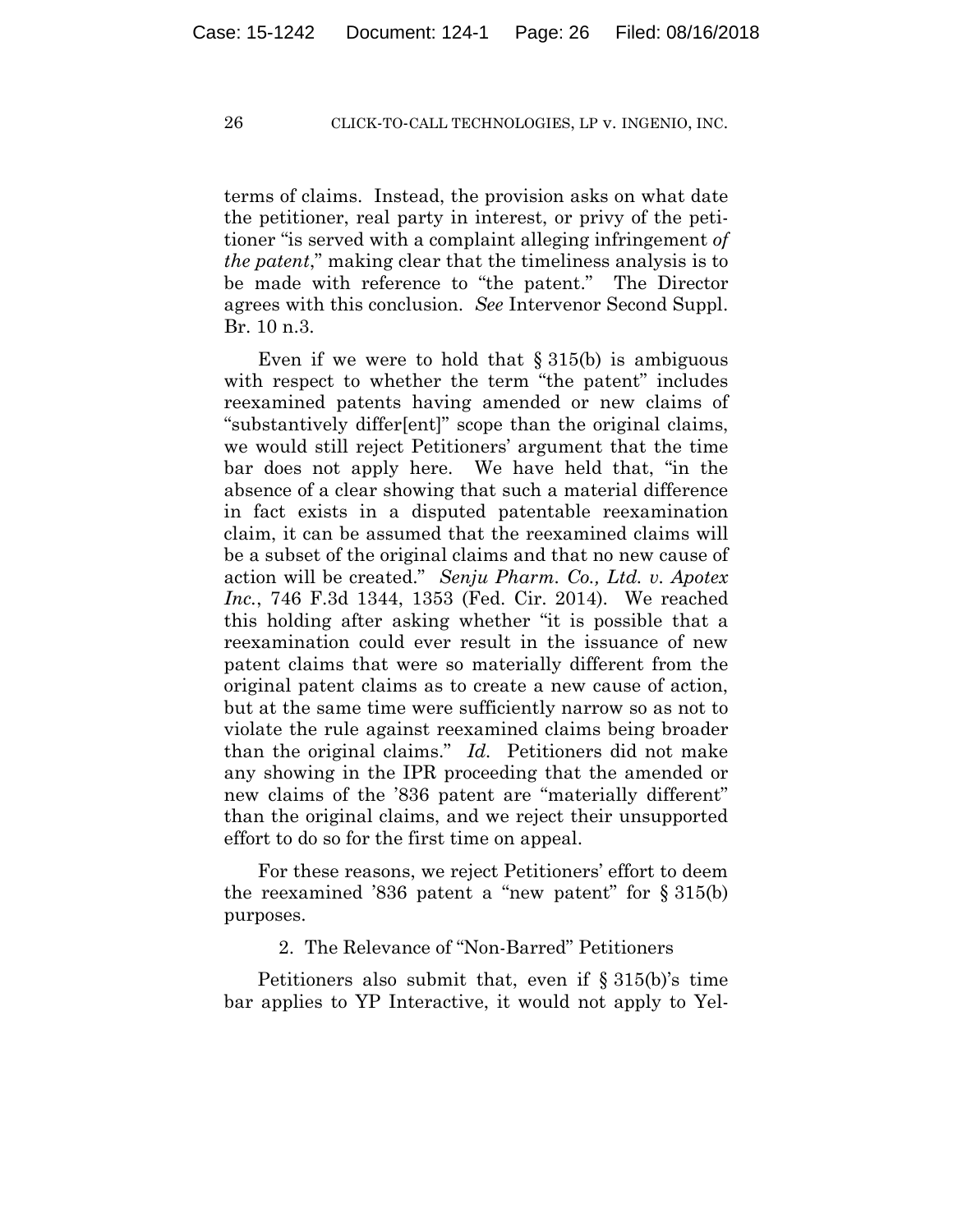lowPages.com, Oracle Corporation, or Oracle OTC Subsidiary LLC. According to Petitioners, because YellowPages.com was not in privity with YP Interactive or its predecessors "before at least 2008," YellowPages.com never had any opportunity, as a privy or otherwise, to participate in the *Inforocket Action* or *Keen Action*, which were voluntarily dismissed years earlier. Appellees Br. 24. They also submit that the Oracle entities were not parties, real parties in interest, or privies of Ingenio with respect to these earlier proceedings. In Petitioners' view, these arguments are relevant because, if these entities *had* filed separate petitions, those petitions would not have been time barred under § 315(b). Moreover, they submit that, *had* YP Interactive filed a separate petition, the Director *could* have joined its petition with the hypothetical non-barred petitions pursuant to 35 U.S.C. § 315(c), rendering any error in the Board's § 315(b) determination vis-à-vis YP Interactive harmless.

We reject these efforts to separate YP Interactive from the other Petitioners to save the petition as to the latter. We need not scrutinize the legal relationships between YellowPages.com, Oracle Corporation, and Oracle OTC Subsidiary LLC, on the one hand, and Ingenio/YP Interactive, on the other, to address Petitioners' arguments. These four entities declared themselves as "the Petitioner" in their sole IPR petition, and certified that Ingenio (now YP Interactive) is a "real party in interest." J.A. 345. In these circumstances, under current law, Petitioners are properly treated as an undifferentiated unit that filed an untimely petition.

Section 315(b) and the implementing regulation both treat a petition as if there is a single petitioner for purposes of the one-year rule. Section 315(b) bars institution of an IPR where "the petition requesting the proceeding is filed more than 1 year after the date on which the *petitioner*, *real party in interest*, or privy of the petitioner is served with a complaint alleging infringement of the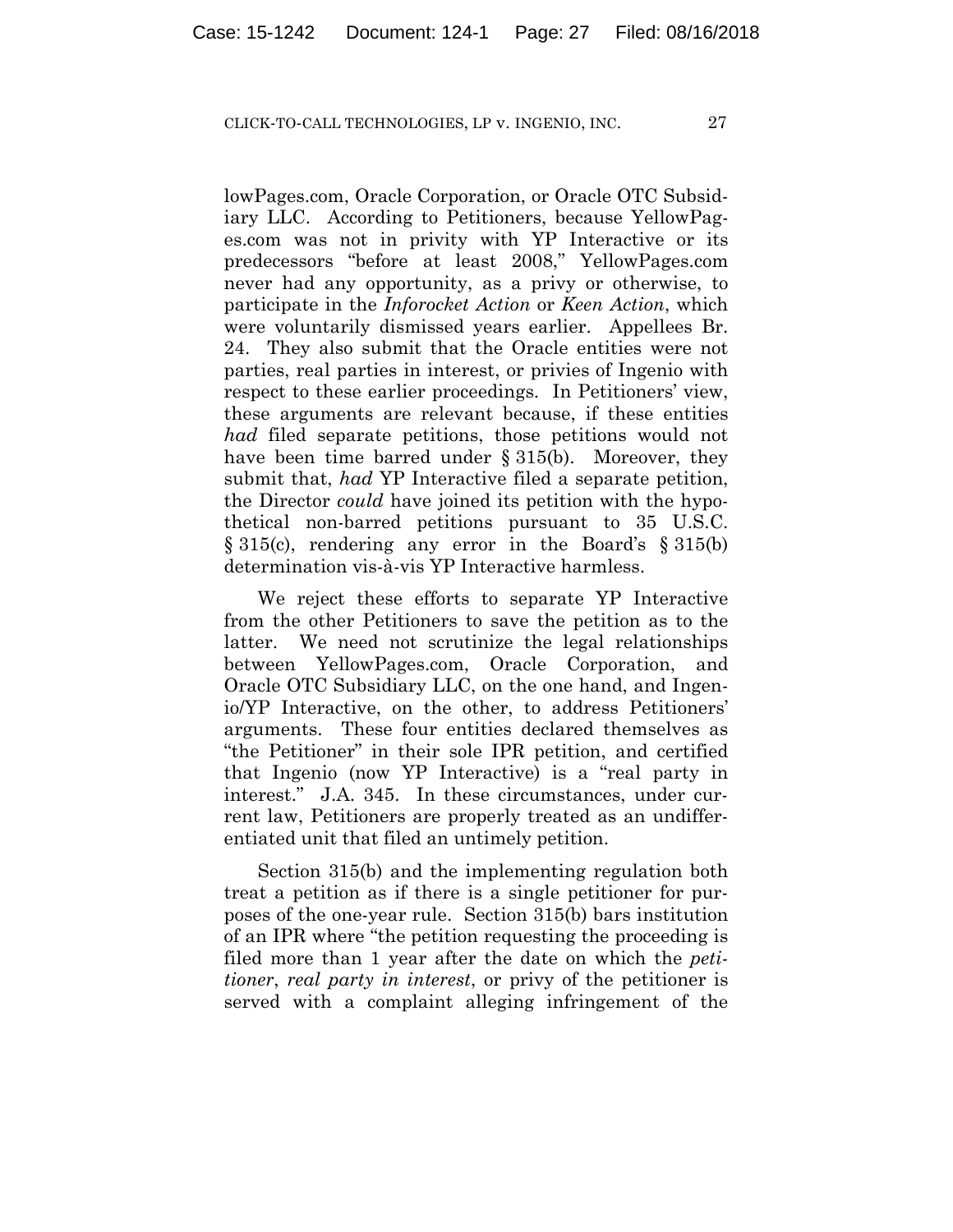patent." 35 U.S.C. § 315(b) (emphases added). The governing regulation, which largely parrots § 315(b), is to the same effect:

[a] person who is not the owner of a patent may file with the [Patent & Trademark Office] a *petition* to institute an [IPR] of the patent *unless* . . . [*t*]*he petition* requesting the proceeding is filed more than one year after the date on which the petitioner, the petitioner's real party-in-interest, or a privy of the petitioner is served with a complaint alleging infringement of the patent.

37 C.F.R. § 42.101(b) (emphases added). Both the statute and the regulation ask only two questions: (1) when was "the petition" filed; and (2) when was "the petitioner," the petitioner's real party in interest, or a privy of the petitioner served with a complaint? They do not differentiate between multiple petitioners.

We read section 315(b), as implemented by the existing regulation, to apply petition-by-petition, not petitioner-by-petitioner, with the collection of petitioners on a single petition treated as a unit indistinguishable from each member of that collection. This reading of the statutory and regulatory reference to the singular "the petitioner" for the one-year time bar is supported by the fact that, in the same statutory scheme, Congress expressly recognized the possibility of multiple petitioners and permitted separate treatment of them for different purposes. *See, e.g.*, 35 U.S.C. § 317(a) (addressing continuation of IPR as to some petitioners after dismissal of others). In concluding that this is the best reading of the statute and its parroting regulation, we are not deciding whether the statute is ambiguous and could permissibly be implemented through a different regulation providing for separate treatment of multiple petitioners in assessing timeliness under the one-year time bar—a distinct question that would arise if the Director newly adopted such a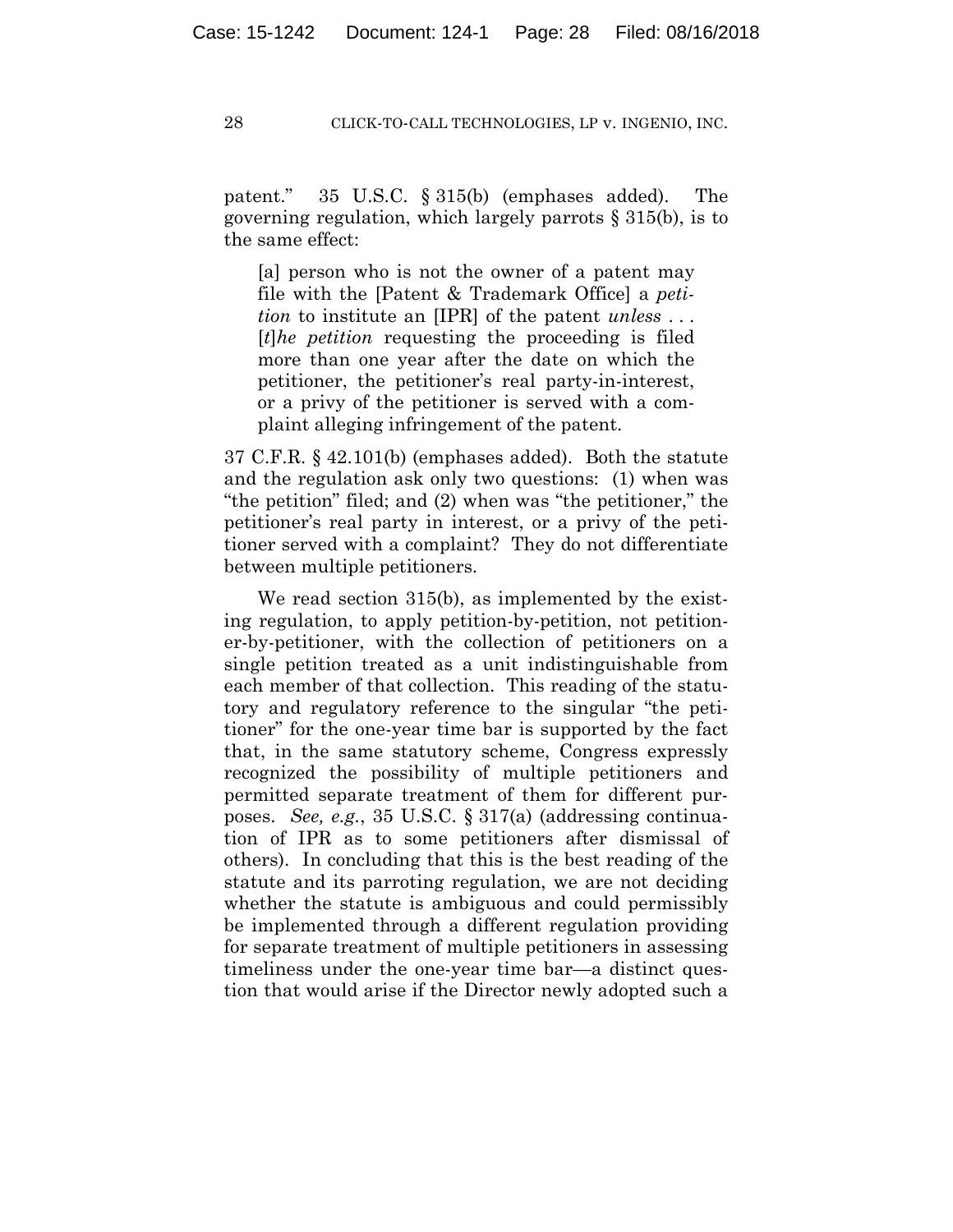regulation. *See Nat'l Cable & Telecomms. Ass'n v. Brand X Internet Servs.*, 545 U.S. 967, 982–85 (2005) (holding that, where a court determines the "best reading" of a provision without finding an "unambiguous" meaning, the *Chevron* step one question is not answered, and an agency having *Chevron* authority may adopt a different statutory position and have it tested under the *Chevron* framework).7

Under the unitary-entity interpretation of section 315(b) and its implementing regulation, the petition at issue here was untimely. "The petitioner" (all four petitioners considered collectively) filed the single petition more than one year after YP Interactive (operating under the name Keen), which is itself both "the petitioner" and a real party in interest, was served with a complaint alleging infringement of the '836 patent. The Director was therefore barred from instituting this IPR based on this petition.

Because this IPR was not instituted properly, the final written decision was entered contrary to a statutory command and must be set aside. Petitioners cite nothing

1

<sup>7</sup> Were the Director or Board merely to interpret (rather than change) the current regulation to allow separate treatment of co-petitioners for § 315(b) purposes, that interpretation would not be owed deference in light of our interpretation of the existing regulation, given the statute-parroting nature of this regulation. *See Gonzales v. Oregon*, 546 U.S. 243, 257 (2006) (ruling that "the existence of a parroting regulation does not change the fact that the question here is not the meaning of the regulation but the meaning of the statute," and "[a]n agency does not acquire special authority to interpret its own words when, instead of using its expertise and experience to formulate a regulation, it has elected merely to paraphrase the statutory language").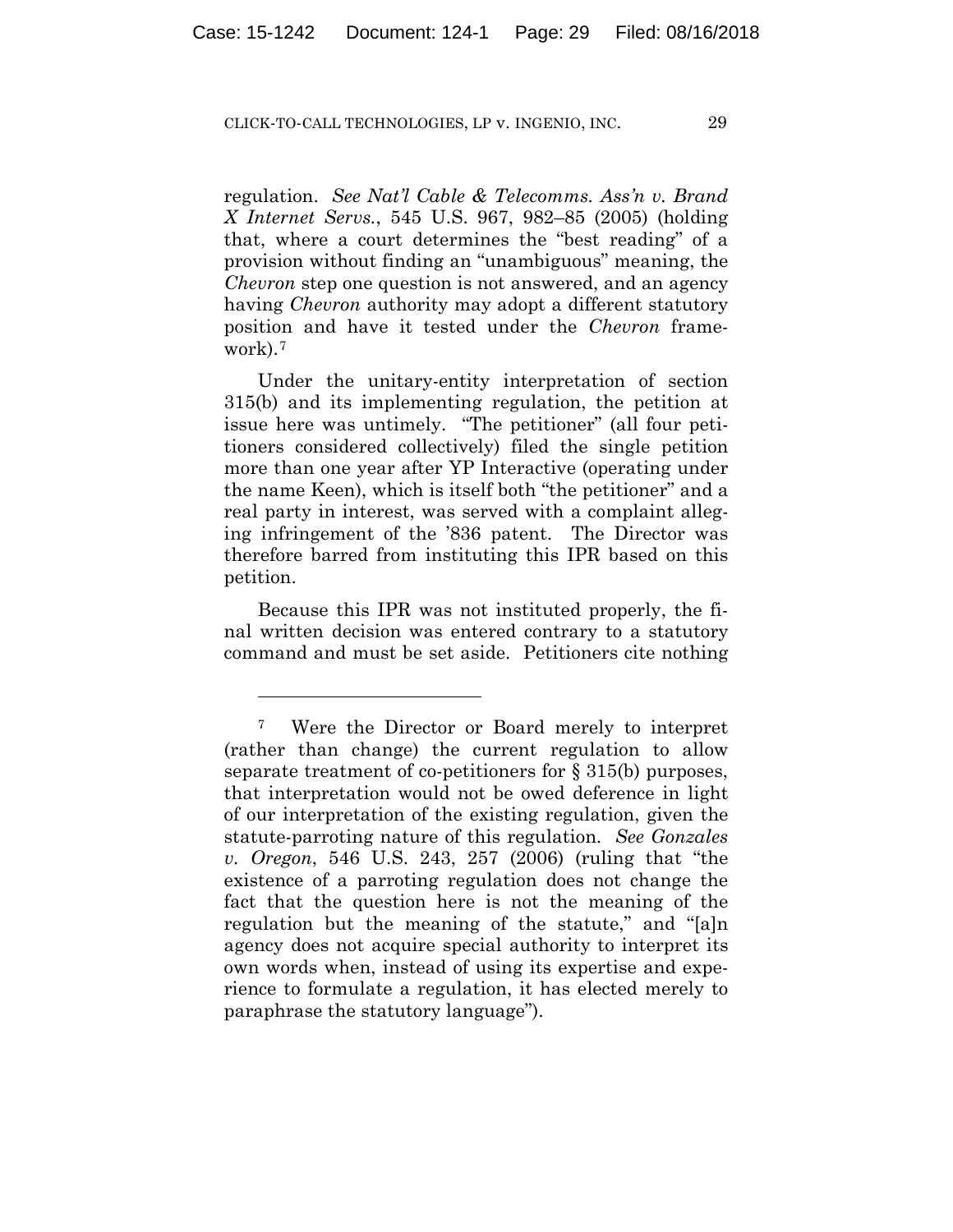to support a conclusion that the error in instituting on this petition could be deemed harmless just because a different petition might have been filed that would have permitted institution of a different IPR to review the same patent claims. Indeed, that circumstance would often be the case, since any "person who is not the owner of a patent" may file a petition for an IPR. 35 U.S.C. § 311(a). Accordingly, what matters here is whether *this* petition provided a lawful basis upon which to institute this IPR. *Cf. SAS*, 138 S. Ct. at 1358 n.\* (explaining that the possible existence of a different path to the same agency result—there, partial institution—did not validate the path actually followed). Section 315(b), as implemented by the current regulation, is best understood to answer that question no.

Petitioners' additional reliance on §§ 315(c) and 317(a) in an effort to save this petition as to some petitioners does not persuade. Petitioners' § 315(c) theory would seem to be that the petition may be viewed as having been filed solely by the Oracle and YellowPages.com petitioners and merely joined by YP Interactive, so that the timeliness determination could disregard YP Interactive. Petitioners' § 317(a) theory would seem to be that YP Interactive might be dropped from the IPR, leaving only the other petitioners, as to which the Board may continue. As already noted, however, the availability of a path not taken does not validate the path actually taken. *SAS*, 138 S. Ct. at 1358 n.\*. Although § 315(b) provides that its time bar "shall not apply to a request for joinder under subsection (c)," it is undisputed that no such "request for joinder" was made in this case. Indeed, the regulation governing joinder requires that "[a]ny request for joinder *must* be filed . . . no later than one month after the institution date of any [IPR] for which joinder is requested." 37 C.F.R. § 42.122(b) (emphasis added). This one-month deadline, which the Director imposed by regulation after notice and comment, *Changes to Implement Inter Partes*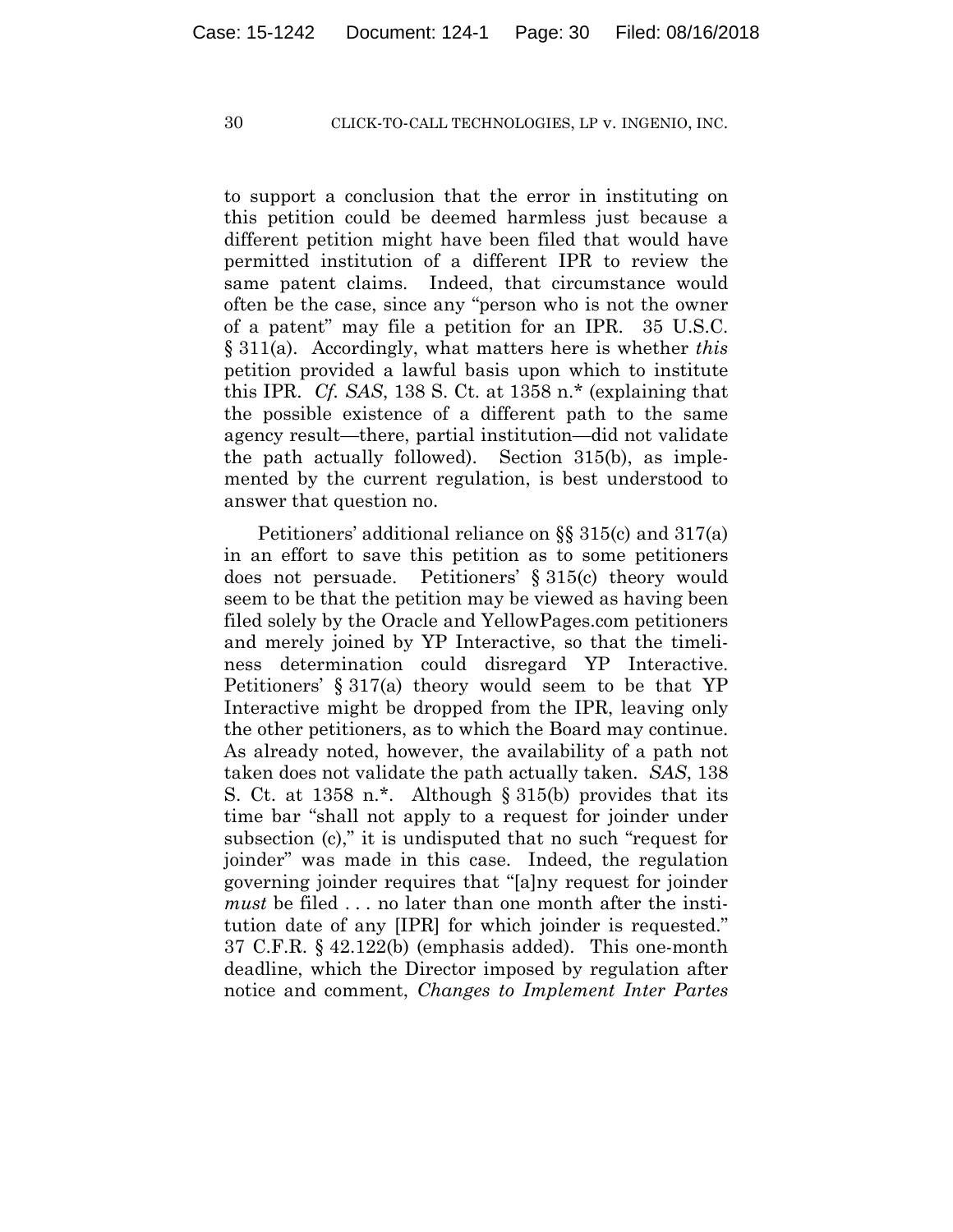*Review Proceedings, Post-Grant Review Proceedings, and Transitional Program for Covered Business Method Patents*, 77 Fed. Reg. 48,680–01, 48,681, 2012 WL 3276880 (Aug. 14, 2012), has long since passed. $8$ 

Similarly, while  $\S 317(a)$  permits the termination of IPR proceedings that have been instituted "with respect to any petitioner"—and even permits the Office to "proceed to a final written decision" where "no petitioner remains in the inter partes review"—such termination can only occur "upon the joint request of the petitioner and the patent owner unless the Office has decided the merits of the proceeding before the request for termination is filed." No joint request for termination was made in this case. The fact that Congress afforded petitioners the opportunity to settle with patent owners after institution does not address the predicate question of whether the IPR was properly instituted in the first place.

Further support for our reading of § 315(b) is found in decisions of the Board's own panels. In *Terremark North* 

<u>.</u>

<sup>8</sup> We recognize that a number of Board panels have constrained joinder in apparent recognition of a tension between §§ 315(b) and (c). Where an otherwise timebarred petitioner seeks to join an IPR under § 315(c), Board panels consistently have granted such requests only under limiting conditions, such as (1) that the party seeking joinder "maintain a secondary role in the proceeding," *Pfizer, Inc. v. Biogen, Inc.*, No. IPR2017-01115, 2017 WL 3081981 (P.T.A.B. July 18, 2017), Paper No. 13; or (2) that they appear in the IPR proceeding and attend depositions and oral hearing, but not file papers, engage in discovery, or participate in any deposition or oral hearing, *Ion Geophysical Corp. v. WesternGeco LLC*, No. IPR2015-00565, 2015 WL 1906173, at \*4 (P.T.A.B. Apr. 23, 2015), Paper No. 14. There was no such limitation on YP Interactive's participation in this IPR.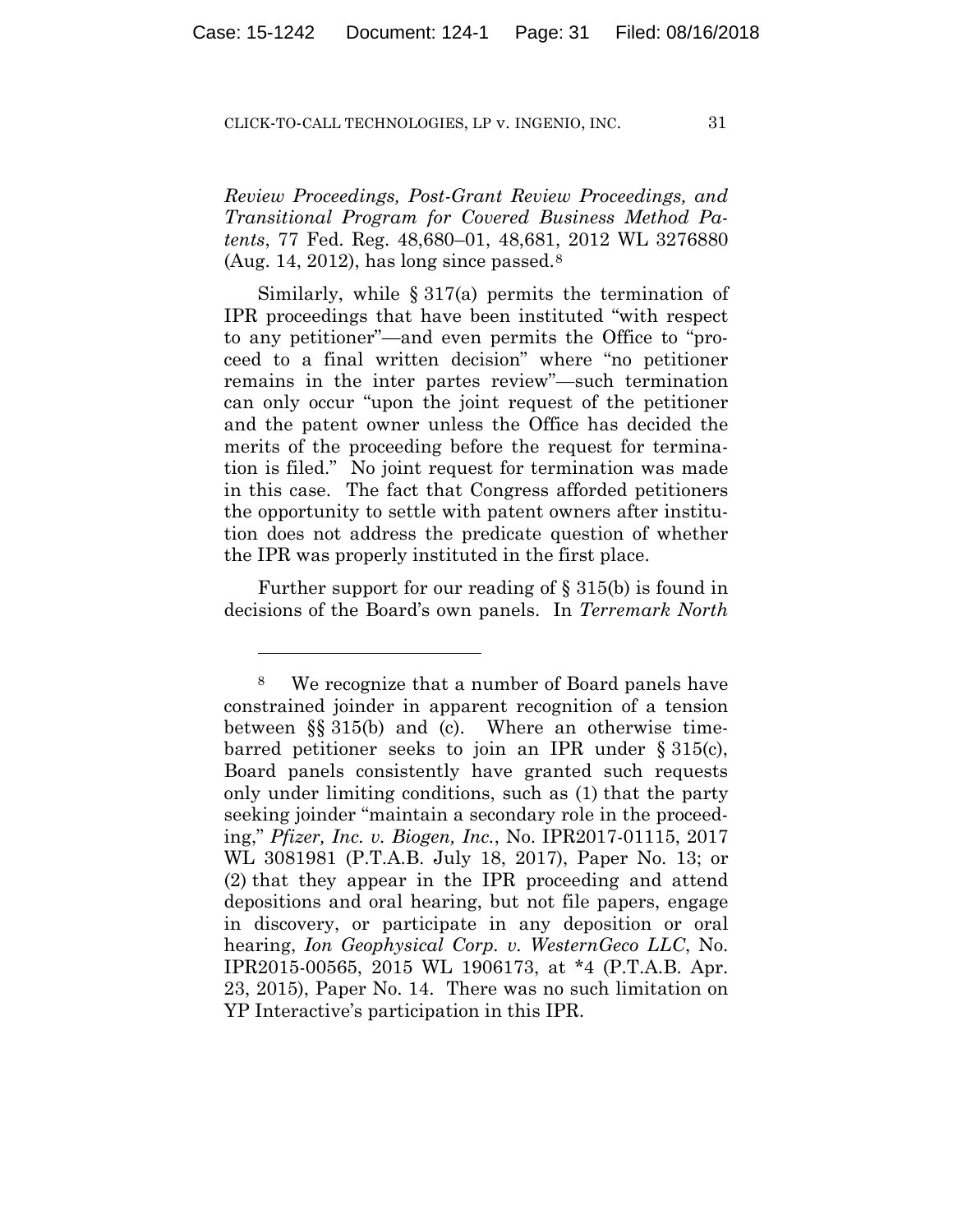1

#### 32 CLICK-TO-CALL TECHNOLOGIES, LP v. INGENIO, INC.

*America LLC v. Joao Control & Monitoring Systems, LLC*, No. IPR2015-01482, 2015 Pat. App. LEXIS 12695 (P.T.A.B. Dec. 28, 2015), Paper No. 10, the panel confronted a situation involving multiple petitioners seeking institution of an IPR, in which some but not all of the petitioners were time-barred. In that case, CoxCom was the only petitioner that was not served with a complaint more than one year before the IPR petition was filed. 2015 Pat. App. LEXIS 12695, at \*19. The petitioners argued that, because CoxCom was not time-barred, § 315(b) should not apply to the jointly filed IPR petition. *Id.* The Board rejected this argument based on the reasoning set forth in an earlier decision, *PNC Bank, N.A. v. Maxim Integrated Products, Inc.*, No. CBM2014-00041, 2014 WL 2536982, at \*2 (P.T.A.B. June 3, 2014), Paper No. 19, in which the Board denied institution of CBM review where PNC Bank was "both a petitioner . . . and a real party in interest," and previously filed a civil action challenging the validity of claims of the challenged patent. *Id.* at \*2. This set of facts resulted in institution being barred under  $\S 325(a)(1)$ , notwithstanding that other named petitioners were not barred by this provision. *Id.* The Board held that, as a result, "§ 325(a)(1) precludes institution of a review in this proceeding," notwithstanding that other named petitioners were not barred by this provision. *Id.*

Notably, the Board also considered, but rejected, the petitioners' argument that  $\S 325(a)(1)$  would not bar institution if PNC were to "forswear all further control and participation in this case" or have adverse judgment entered against it, permitting the other petitioners to proceed without its involvement.9 *Id.* The Board rea-

<sup>9 37</sup> C.F.R. § 42.73(b) provides that "[a] party may request judgment against itself at any time during a proceeding."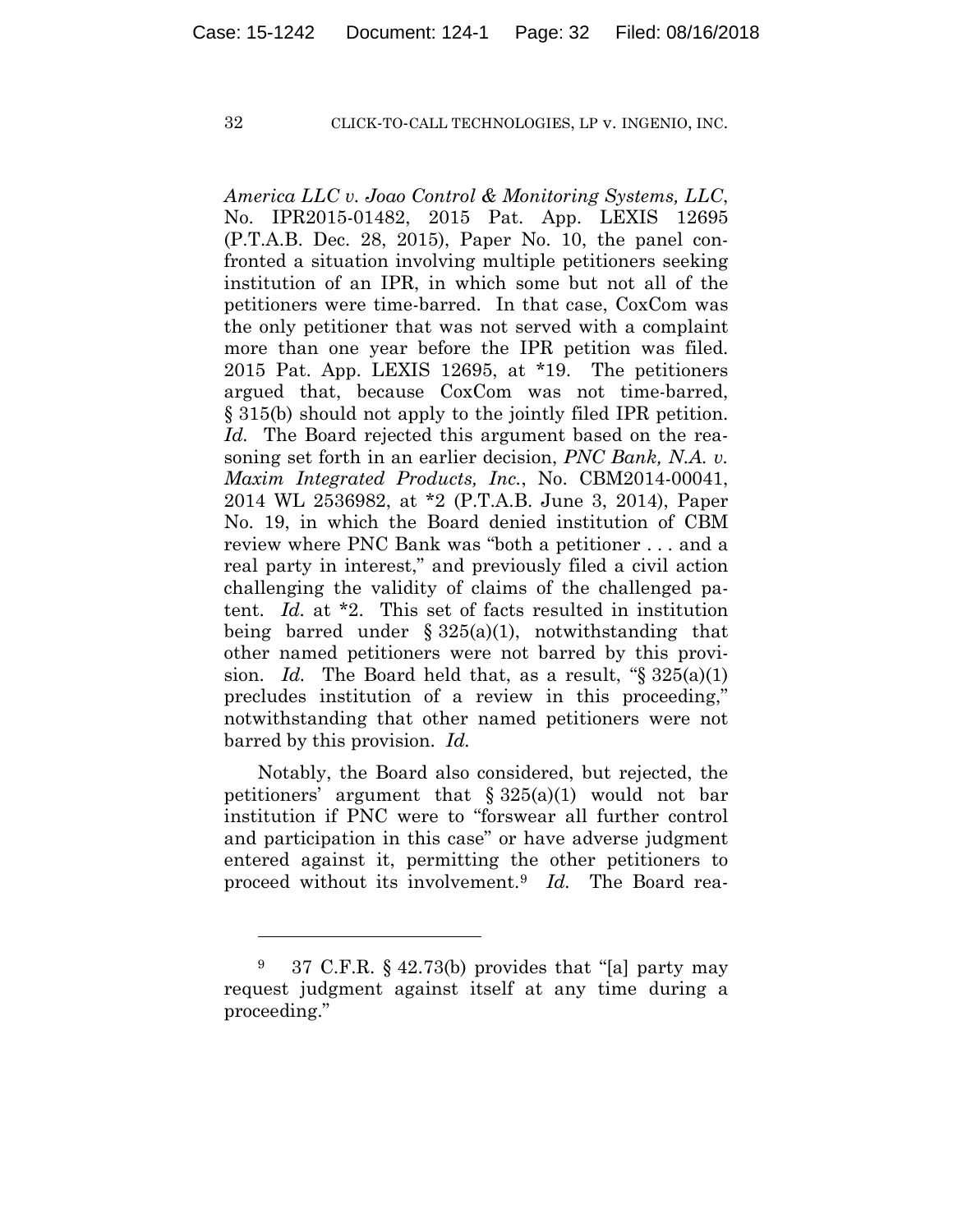soned that, because "PNC has already exerted substantial control over the case" and because "granting PNC's request for adverse judgment would not obviate the control that PNC has already exerted in this proceeding by its filing of the Petition," ruling upon PNC's motion for judgment "would not alter [its] conclusion that § 325(a)(1) precludes institution of a CBM review as requested in the Petition." *Id.*<sup>10</sup>

Turning back to *Terremark*, the Board there wrote that the non-CoxCom petitioners, like PNC, "already have exerted substantial control over the case by participating in filing the Petition, appointing counsel, etc.," and therefore "[t]he presence of CoxCom . . . does not remove the statutory bar." 2015 Pat. App. LEXIS 12695, at \*21. Here, too, "removing" Ingenio/YP Interactive from the IPR would not alter the fact that it has participated for several years in this proceeding in violation of § 315(b). Appellees' unsupported assertion that there is nothing about the relationship between these parties that indicates control over the other joint petitioners by Ingenio/YP Interactive does not change our view. Where the parties choose to be joint petitioners in a single petition, the petition must—under current law—be assessed in light of that choice.

In conclusion, to the extent Petitioners rely on  $\S$ § 315(b), 315(c), and 317(a) to argue that the Board's

1

<sup>10</sup> At oral argument, counsel for the Director was unable to articulate why the fact that *PNC* involved CBM review, rather than an IPR, was relevant, given that the applicable statutes are similarly worded. *See* Oral Arg. at 33:45–33:55. Nor did counsel for the Director or for Petitioners explain why additional fact-finding (or remand) would be necessary on the issue of Ingenio/YP Interactive's control over or active involvement in this IPR proceeding.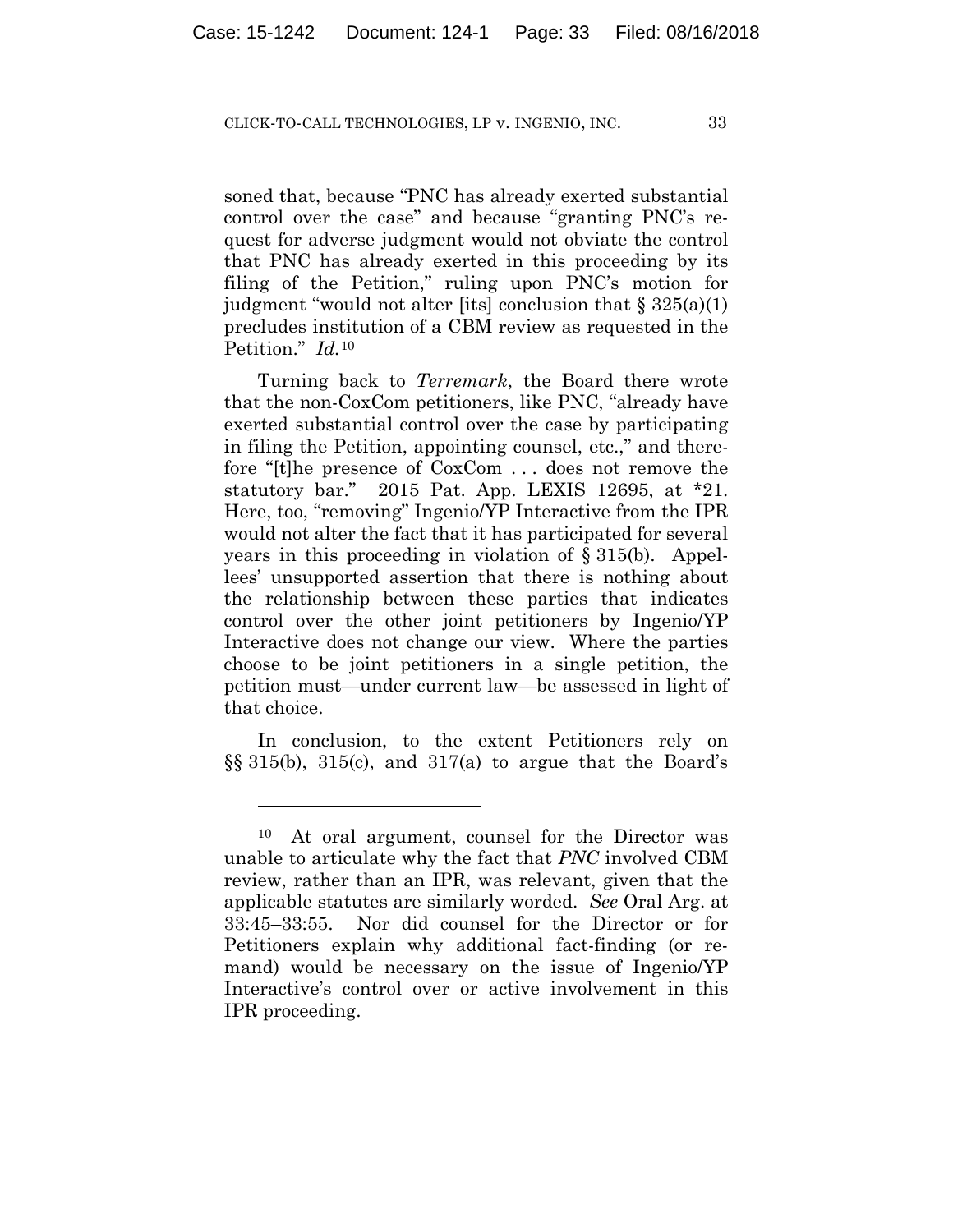institution of IPR proceedings in this case was "harmless," we have made clear that "[t]he timely filing of a petition under § 315(b) is a condition precedent to the Director's authority to act"—indeed, it "sets limits on the Director's statutory authority to institute." *Wi-Fi One*, 878 F.3d at 1374. There is nothing "harmless" about the institution of this IPR in excess of statutory authority and contrary to "the law's demands." *SAS*, 138 S. Ct. at 1359.

Finally, we conclude that a remand for consideration of this multi-petitioner issue is not warranted. Neither Petitioners nor CTC seek a remand for further Board proceedings. That fact is significant not only because of the IPR regime's general policy of expedition, *see* 35 U.S.C.  $\S$  314(b), 316(a)(11), but also because the IPR regime creates "a party-directed, adversarial process" rather than an "agency-led, inquisitorial process," *SAS*, 138 S. Ct. at 1355. After all, "it's the petitioner, not the Director, who gets to define the contours of the proceeding." *Id.*

Only the Director suggests a remand on this issue. But the Director identifies no material facts requiring further development on remand. And, the Director has not explained exactly what the Board might wish to, or be able to, consider on remand. The issue in this case thus raises only a legal question, and under current law, including the current regulation, the answer to the legal question is already determined in this opinion. The Board must follow the governing regulations, *see*, *e.g.*, *Creditor v. Shulkin*, 877 F.3d 1040, 1047 (Fed. Cir. 2017), and it must follow our binding interpretation where, because the regulation merely parrots the statute, deference is not owed even to the Director's interpretation of the regulation, much less to a Board panel's interpretation, *see supra* n.6 (quoting *Gonzales v. Oregon*). *See In re Lovin*, 652 F.3d 1349, 1353–54 (Fed. Cir. 2011) (discussing *Brand X* and agency's duty to follow judicial interpretation of regulations generally, but deferring to intervening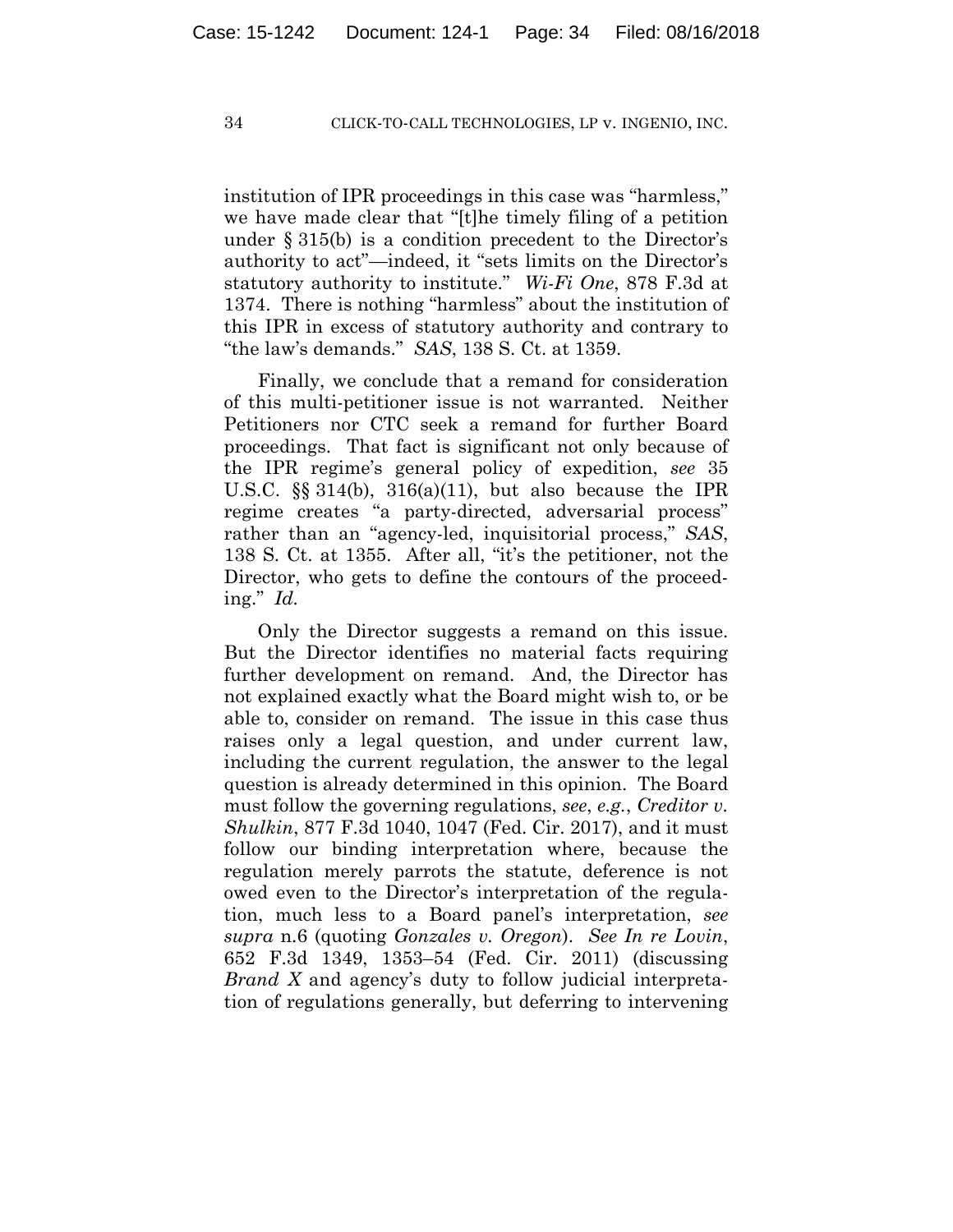change of regulation). It is conceivable that the Director might promulgate a new regulation during remand though the Director has not even taken a position on this issue, much less suggested that a regulation is on the horizon, and there would be a question about retroactive application of any such changed regulation. *See Bowen v. Georgetown Univ. Hosp.*, 488 U.S. 204, 208–09 (1988). We know of no authority or sound basis to support a remand to allow for a possible intervening change of law, especially in the context of a statute prizing expedition. We therefore vacate the Board's *Final Written Decision* and remand so the Board can dismiss this IPR proceeding. We leave Petitioners to litigate the merits of the '836 patent in the long-stayed district court case, where there will be no estoppel bar to such litigation, as CTC has expressly conceded.

## III. CONCLUSION

For the foregoing reasons, we vacate the Board's *Final Written Decision* and remand for the Board to dismiss IPR2013-00312.

# **VACATED AND REMANDED**

COSTS

Costs to Click-to-Call Technologies, LP.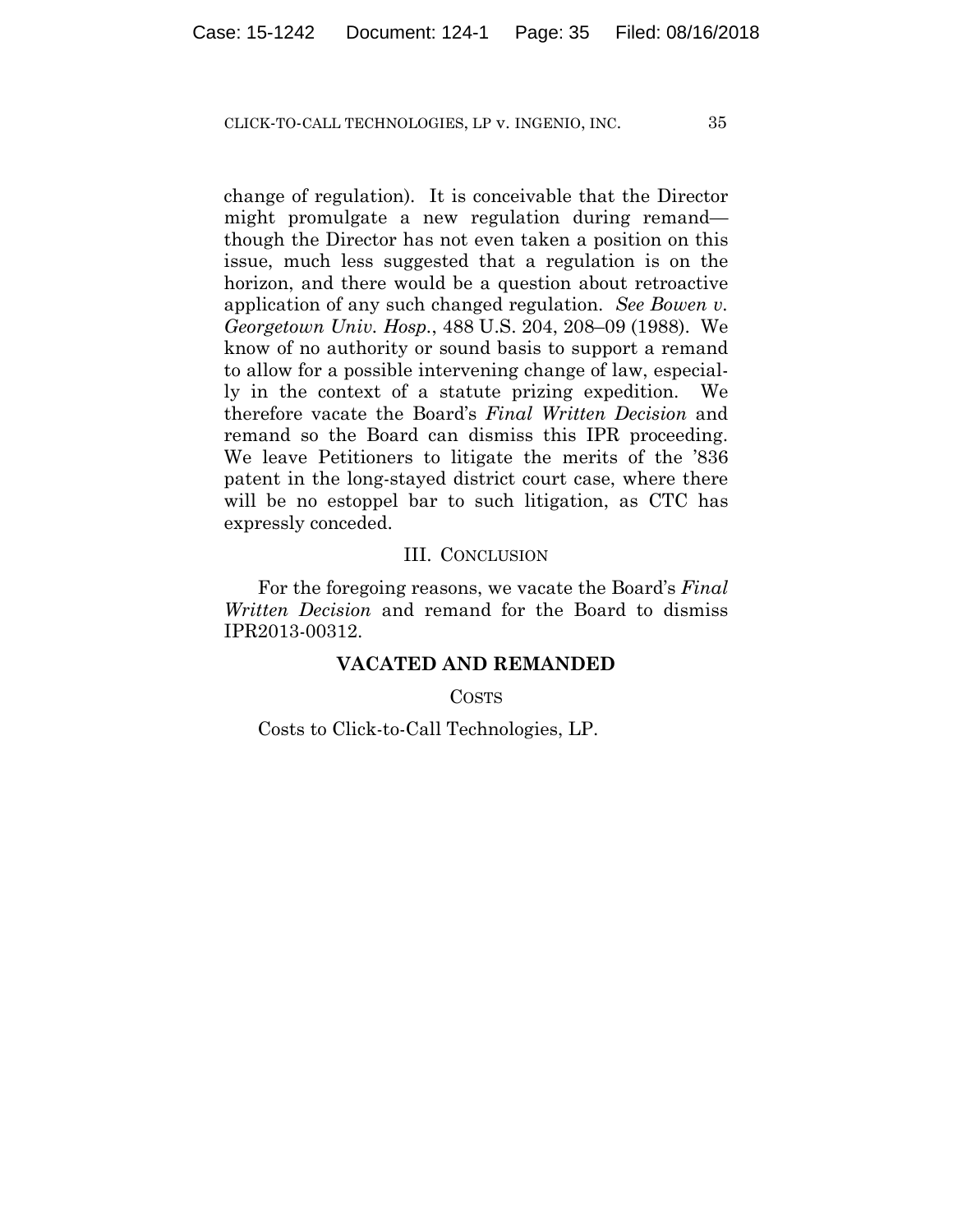# United States Court of Appeals for the Federal Circuit

**CLICK-TO-CALL TECHNOLOGIES, LP,** *Appellant*

**\_\_\_\_\_\_\_\_\_\_\_\_\_\_\_\_\_\_\_\_\_\_** 

**v.**

**INGENIO, INC., YELLOWPAGES.COM, LLC,** *Appellees*

**ANDREI IANCU, UNDER SECRETARY OF COMMERCE FOR INTELLECTUAL PROPERTY AND DIRECTOR OF THE UNITED STATES PATENT AND TRADEMARK OFFICE,**

*Intervenor* **\_\_\_\_\_\_\_\_\_\_\_\_\_\_\_\_\_\_\_\_\_\_** 

2015-1242 **\_\_\_\_\_\_\_\_\_\_\_\_\_\_\_\_\_\_\_\_\_\_** 

Appeal from the United States Patent and Trademark Office, Patent Trial and Appeal Board in No. IPR2013- 00312.

**\_\_\_\_\_\_\_\_\_\_\_\_\_\_\_\_\_\_\_\_\_\_** 

TARANTO, *Circuit Judge*, concurring.

I join the panel's opinion in full. Here I add a few thoughts on why I am unpersuaded by the key rationales set forth in the dissent from the court's en banc holding.

The en banc issue is governed by statutory language that, as the panel opinion explains, is plain in its meaning. In September 2001, Ingenio (then called Keen) was served with a complaint asserting that it infringed the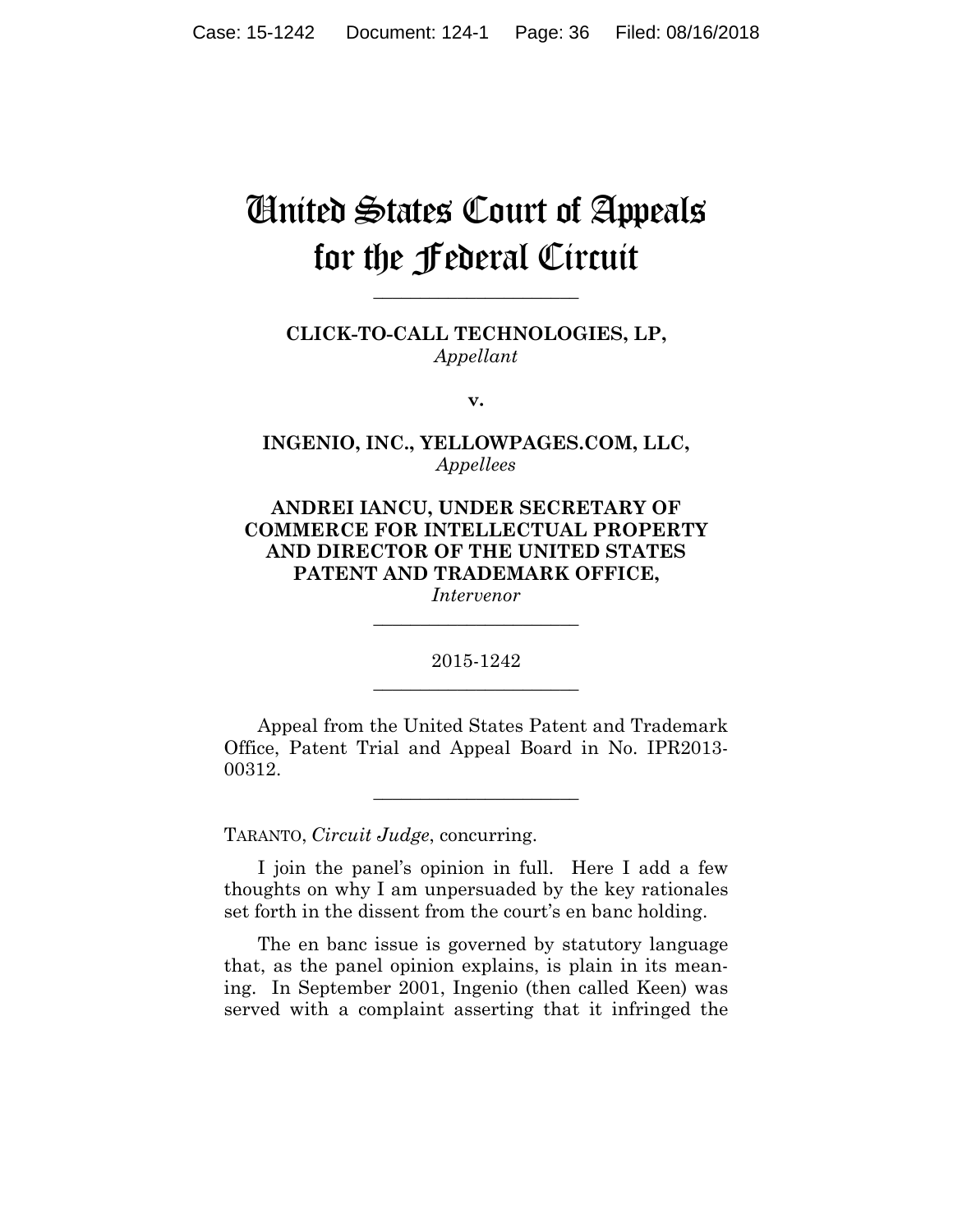'836 patent, and there is no dispute about the content of the complaint or the propriety of service. In 2013, Ingenio filed a petition for an inter partes review (IPR)—far more than one year after the 2001 service. With respect to the en banc issue, those facts make § 315(b)'s time bar applicable by its plain terms. Nothing in that language makes relevant whether the 2001 complaint was eventually dismissed voluntarily without prejudice; the fact that service occurred does not change when the complaint (or action) is later dismissed, whether voluntarily or otherwise, and whether with or without prejudice to the right to file another action on the same claims. No other provision of the statute calls for a different conclusion. Indeed, whereas Congress in  $\S 315(a)(2)(C)$  specifically addressed the effect of a voluntary dismissal of an IPR petitioner's own district court complaint challenging a patent, Congress left § 315(b) unmodified by any language addressed to dismissals of patentees' complaints.

This is not a case where the scope of a word or phrase in the statute, considered alone and in context, "may be open to competing interpretations" as in *Kasten v. Saint-Gobain Performance Plastics Corp.*, 563 U.S. 1, 7 (2011), and *Dolan v. U.S. Postal Service*, 546 U.S. 481, 486 (2006). In *Kasten*, the Court addressed a genuine textual issue about whether the phrase "filed any complaint" in 29 U.S.C. § 215(a)(3) encompasses an oral complaint or instead requires a writing. 563 U.S. at 7. In *Dolan*, the Court addressed a genuine textual issue about whether the phrase "negligent transmission" of the mail, when read in the context of the statute, encompassed what might be the last act of the transmission—a negligent placement of a package on a porch. 546 U.S. at 486.

Numerous authorities state that statutory language as plain in its meaning as to an issue as is  $\S 315(b)$ , when read alone and in context, is controlling on that issue, subject to very narrow exceptions. *See*, *e.g.*, *SAS Inst. Inc. v. Iancu*, 138 S. Ct. 1348, 1357 (2018) ("We need not and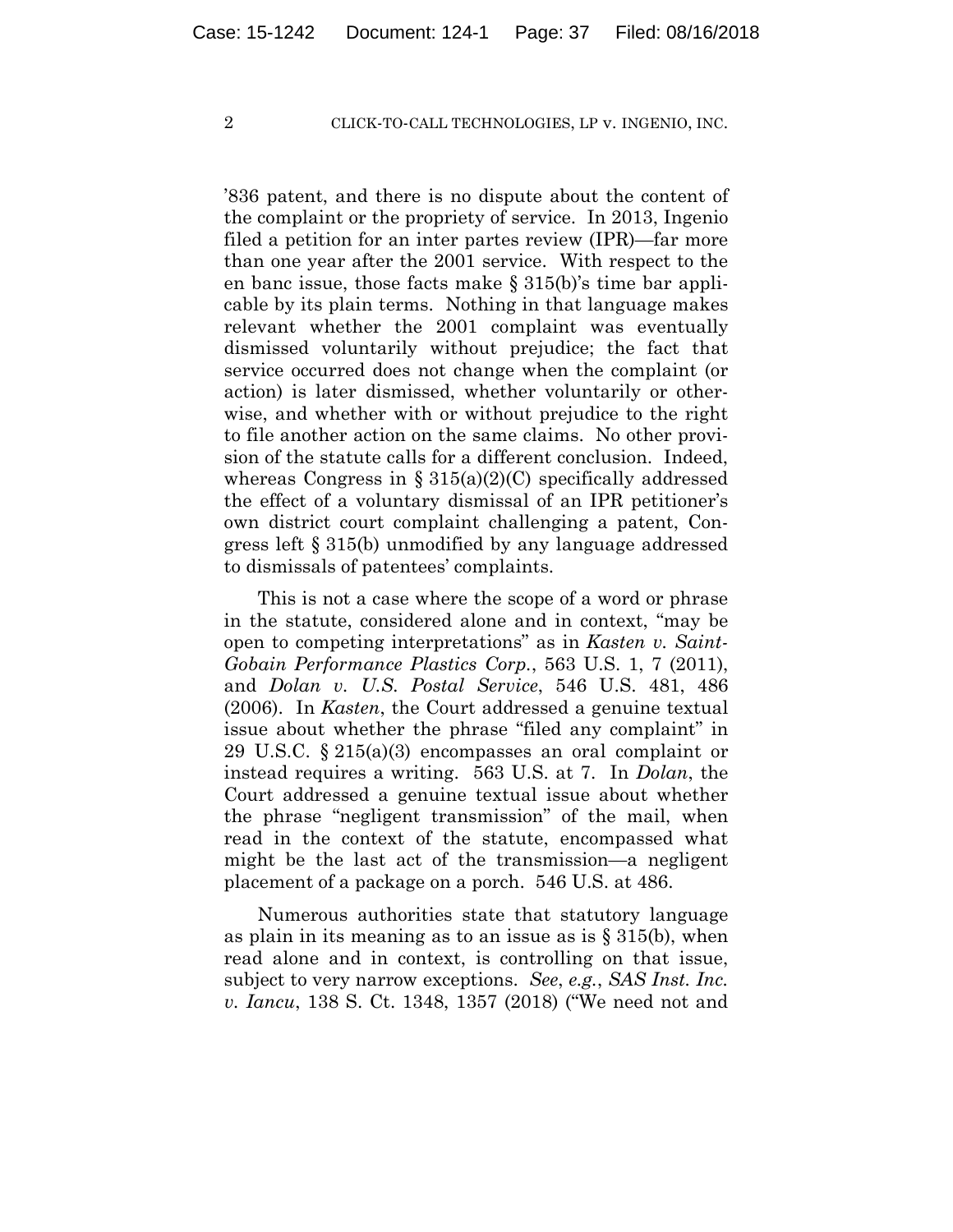will not invent an atextual explanation for Congress's drafting choices when the statute's own terms supply an answer. See *United States v. Ron Pair Enterprises, Inc.*, 489 U.S. 235, 240–41 (1989) ('[A]s long as the statutory scheme is coherent and consistent, there generally is no need for a court to inquire beyond the plain language of the statute')." (alteration in original) (unofficial reporter citations omitted)); *Cyan, Inc. v. Beaver Cty. Employees Ret. Fund*, 138 S. Ct. 1061, 1072 (2018) ("Even assuming clear text can ever give way to purpose, [the Director] would need some monster arguments on this score to create doubts about [§ 315(b)'s] meaning."); *Star Athletica, L.L.C. v. Varsity Brands, Inc.*, 137 S. Ct. 1002, 1010 (2017); *Sebelius v. Cloer*, 569 U.S. 369, 381 (2013) ("when [a] statute's language is plain, the sole function of the courts—at least where the disposition required by the text is not absurd—is to enforce it according to its terms") (alteration in original) (internal quotation marks omitted); *Gross v. FBL Fin. Servs., Inc.*, 557 U.S. 167, 175 (2009); *Barnhart v. Sigmon Coal Co.*, 534 U.S. 438, 450 (2002); *Board of Governors of Fed. Reserve Sys. v. Dimension Fin. Corp.*, 474 U.S. 361, 368 (1986).

I see no basis strong enough to justify the proposed contrary-to-text result urged by the Director—that § 315(b) becomes inapplicable when the complaint whose service would otherwise bar the IPR was dismissed voluntarily without prejudice under Rule 41(a) of the Federal Rules of Civil Procedure. Respecting § 315(b)'s plain meaning leaves the statutory scheme "coherent and consistent," *Barnhart*, 534 U.S. at 450; *Ron Pair Enters.*, 489 U.S. at 240, and without "absurd" results, *Sebelius*, 569 U.S. at 381. I therefore agree that the Director's position must be rejected and the task of making any advisable adjustments left to Congress.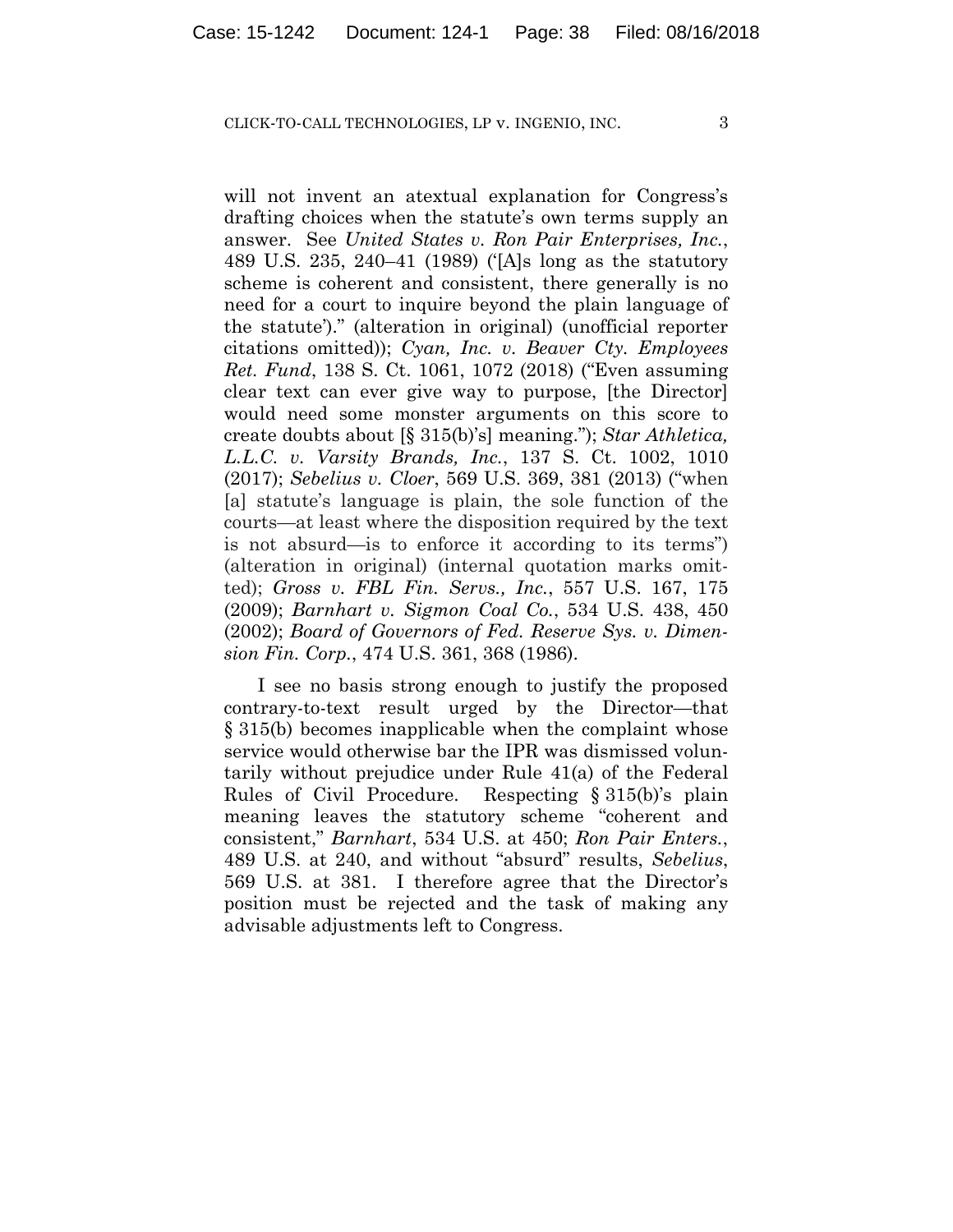The principal rationale offered to support the Director's position is that a background rule of law exists that Congress must have intended to modify  $\S 315(b)$ 's plain meaning. The asserted "rule" is that "[t]he effect of a voluntary dismissal without prejudice pursuant to Rule 41(a) is to render the proceedings a nullity and leave the parties as if the action had never been brought." *Bonneville Assocs., Ltd. P'ship v. Barram*, 165 F.3d 1360, 1364 (Fed. Cir. 1999) (*Bonneville II*) (alteration in original) (internal quotation marks omitted). This court has also stated the point in terms seemingly applicable even to an *involuntary* dismissal without prejudice. *Graves v. Principi*, 294 F.3d 1350, 1356–57 (Fed. Cir. 2002) ("[A]s a matter of law, once his appeal was dismissed—for whatever purpose and whether with or without prejudice—it was as if the appeal had never been filed. . . . The dismissal of an action without prejudice leaves the parties as though the action had never been brought."). The Director invokes those formulations as providing a "solidly grounded rule" of civil procedure, *Greenlaw v. United States*, 554 U.S. 237, 250 (2008), that Congress must have understood would override the contrary plain meaning of § 315(b) by nullifying the time-bar effect of service of a complaint if that complaint is later voluntarily dismissed without prejudice.

But this court has already observed that the cases articulating an "as if never brought" principle do not "address § 315(b) or whether *service* of a complaint can be nullified." *Shaw Indus. Grp., Inc. v. Automated Creel Sys., Inc.*, 817 F.3d 1293, 1301 (Fed. Cir. 2016). And even aside from the distinction between nullifying the effect of a complaint's service and nullifying the effect of a complaint's filing, the case law invoked by the Director (and the dissent) does not justify overriding the plain meaning of the § 315(b) bar.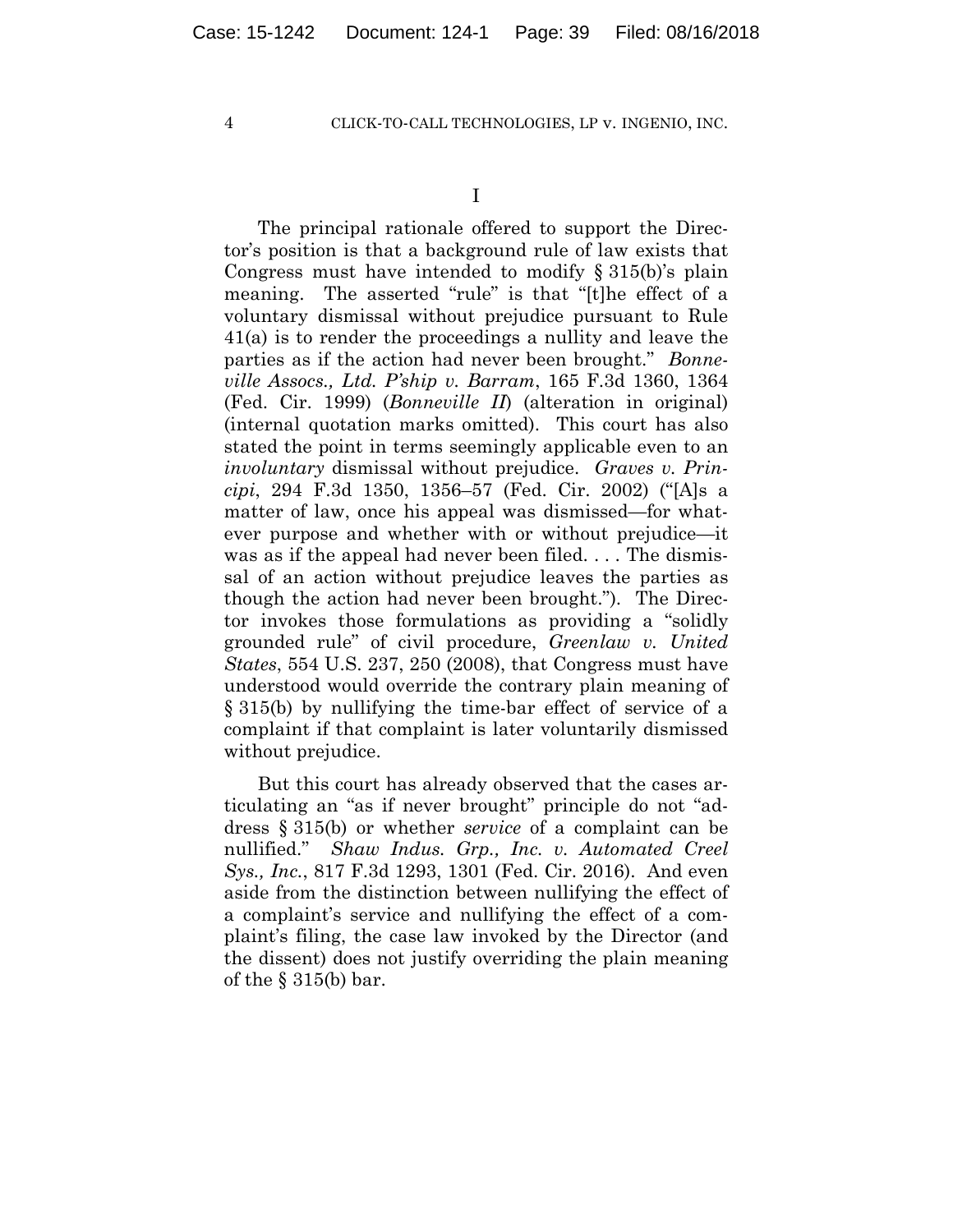The fundamental problem with the Director's position is that it takes judicial language used as explanation in particular contexts and mistakenly treats the language as establishing a rule sweeping enough to apply to the § 315(b) context. That is a mistake here because the federal courts do not *always* treat a voluntary, withoutprejudice dismissal as leaving the dismissed action without legal effect. Only for some purposes does a voluntary, without-prejudice dismissal leave the dismissed action without legal effect, as if it had never been brought; for other purposes, the dismissed action continues to have legal effect. And the legal effect at issue for § 315(b) triggering the start of a clock for filing an action—has never been in the first category. The Director has noted that he knows of no case holding that a voluntary, without-prejudice dismissal of a complaint nullifies the statutory effect of the filing of that complaint (or, here, of its service) of starting a clock on initiating another proceeding. Oral Arg. at 30:08–31:20. We cannot soundly infer a nontextual exception to § 315(b)'s plain-meaning application based on a nullification principle that has not been applied, and certainly is not established, in the clockstarting situation present here.

#### A

Some of this court's and other courts' cases deny certain legal effects to the filing of a complaint later voluntarily dismissed without prejudice. One such effect concerns what is needed to *satisfy* (or toll) a time limit on initiating an action or appeal. The rationale is simple. A particular case or appeal must *itself* be initiated within a prescribed time. A filing that initiated an earlier case or appeal, if voluntarily dismissed without prejudice, does not meet, or toll the running of the clock for meeting, the time limit for filing the document that initiates the later (even substantively identical) case.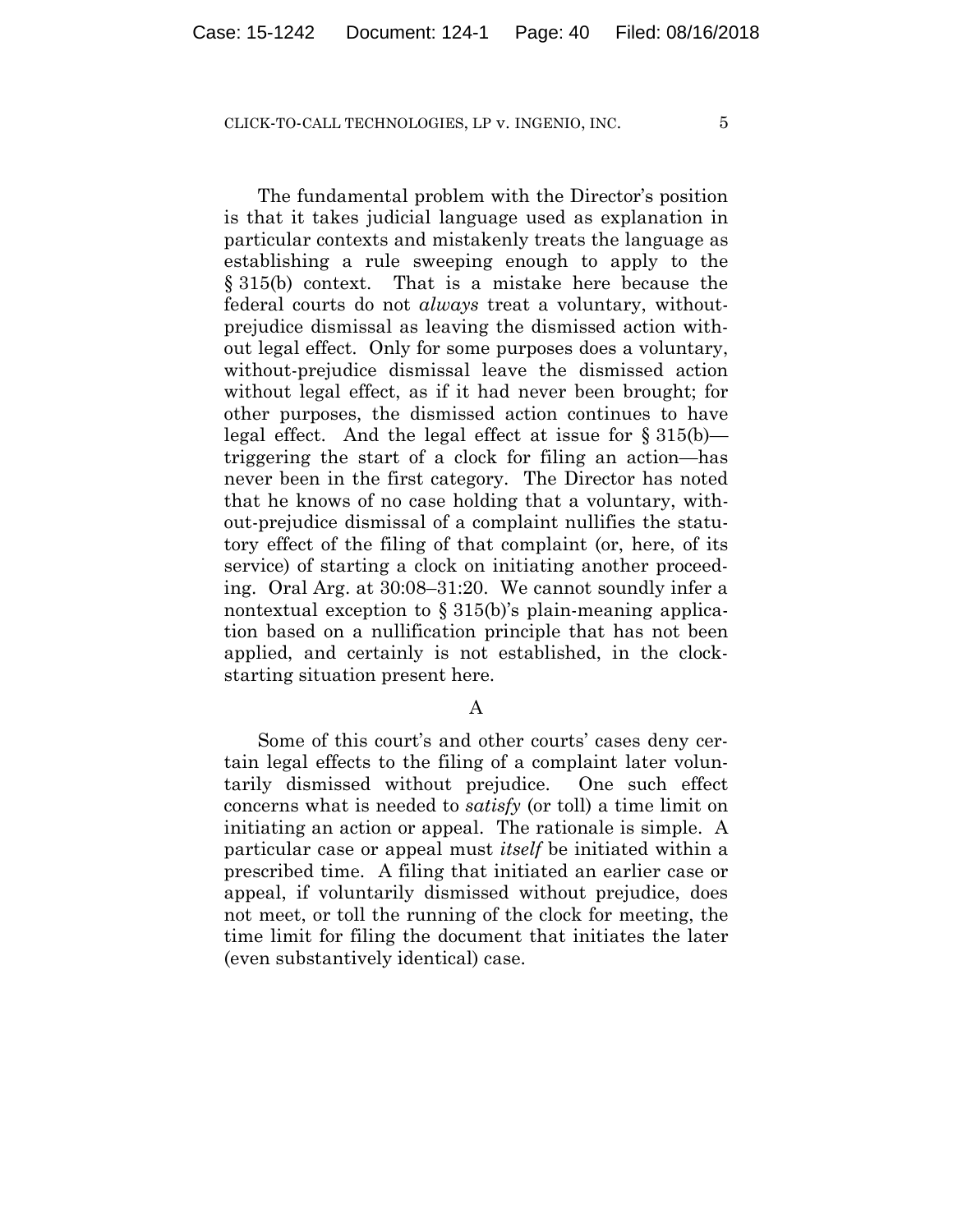1

## 6 CLICK-TO-CALL TECHNOLOGIES, LP v. INGENIO, INC.

This court so held in *Bonneville II*, a governmentcontract dispute in which Bonneville timely appealed to the General Services Administration Board of Contract Appeals; voluntarily dismissed that appeal to pursue relief in the Claims Court instead; was denied a forum for lack of jurisdiction there (as this court held in *Bonneville Assocs. v. United States,* 43 F.3d 649, 655 (Fed. Cir. 1994) (*Bonneville I*)); and then returned to the Board by filing a new appeal. This court in *Bonneville II* held that the new appeal was untimely because the earlier Board appeal did not count to meet the applicable time limit for an appeal to the Board. 165 F.3d at 1363–65. In the same vein, we held in *Graves* that the time limit for appealing to the Veterans Court, 38 U.S.C. § 7266(a), had to be met by the notice of appeal initiating that appeal, and could not be met by an earlier, voluntarily dismissed notice of appeal from the same Board of Veterans' Appeals decision. 294 F.3d at 1355–56. Other circuits' decisions are to the same effect in not allowing the satisfaction, or tolling, of a limitations period by an earlier filing that is voluntarily dismissed without prejudice.1

<sup>1</sup> *See, e.g.*, *Jorge v. Rumsfeld*, 404 F.3d 556, 563 (1st Cir. 2005) ("[A] prescriptive period is not tolled by filing a complaint that is subsequently dismissed without prejudice."); *Garfield v. J.C. Nichols Real Estate*, 57 F.3d 662, 666 (8th Cir. 1995) ("A dismissal without prejudice does not toll a statute of limitations."); *Beck v. Caterpillar Inc.*, 50 F.3d 405, 407–08 (7th Cir. 1995) (holding that the statute of limitations was not tolled and continued to run when plaintiff voluntarily dismissed his first suit under Rule 41(a)); *Simons v. Sw. Petro-Chem, Inc.*, 28 F.3d 1029, 1030 (10th Cir. 1994) (holding that the plaintiff's Title VII claim was not timely filed because her earlier case that was voluntarily dismissed without prejudice under Rule  $41(a)(2)$  did not toll the statutory limitations period);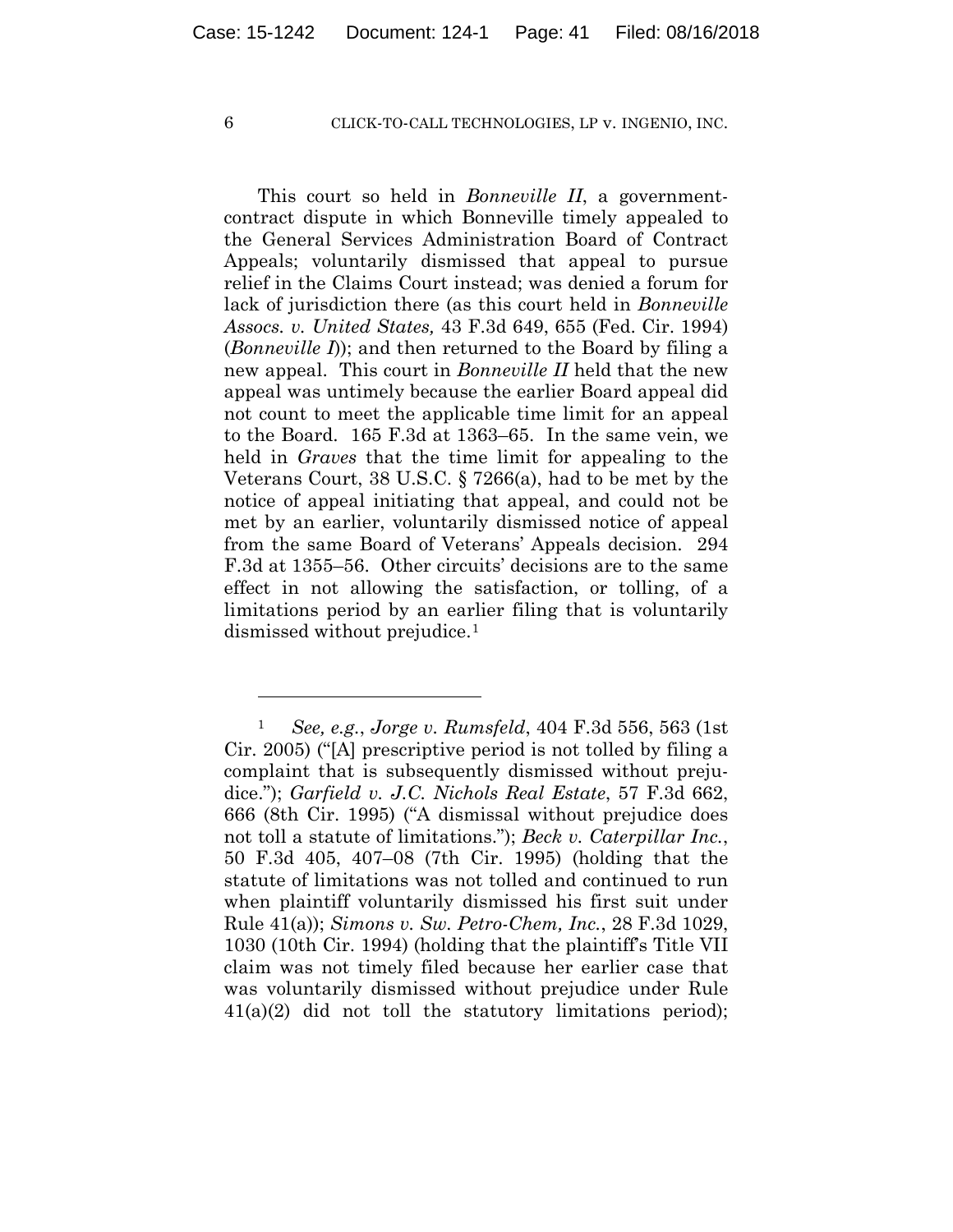l

But the § 315(b) en banc issue does not involve the legal effect of the type at issue in the cases just described. A legal effect of that type would be at issue if an IPR petitioner filed a petition within the one-year period, voluntarily dismissed the petition without prejudice, then filed another IPR petition outside the period: the earlier (timely) petition would be disregarded in assessing the timeliness of the later petition. Here, there were no successive IPR petitions, and the issue is not whether a

*Robinson v. Willow Glen Acad.*, 895 F.2d 1168, 1169 (7th Cir. 1990) (holding that a tolling provision under Wisconsin state law that was tied to the "commencement of an action" did not apply if that action was then voluntarily dismissed under Rule 41(a)(2)); *Davis v. Smith's Transfer, Inc.*, 841 F.2d 139, 140 (6th Cir. 1988) (per curiam) (no tolling of statute of limitations based on earlier suit dismissed under Rule 41(a)); *Dupree v. Jefferson*, 666 F.2d 606, 610–11 (D.C. Cir. 1981) (taking note of the "rule" "that a statute of limitations is not tolled during pendency of an action voluntarily dismissed without prejudice"); *Curtis v. United Transp. Union*, 648 F.2d 492, 495 (8th Cir. 1981) (stating "the rule that the entry of a voluntary dismissal without prejudice leaves the action as if suit had never been brought for purposes of the statute of limitations"); *Humphreys v. United States*, 272 F.2d 411, 412 (9th Cir. 1959) (holding that a voluntary dismissal under Rule 41(a)(2) does not toll the statute of limitations under the Federal Tort Claims Act).

*See also Willard v. Wood*, 164 U.S. 502, 523 (1896) (noting "[t]he general rule in respect of limitations . . . that if . . . [an] action abates or is dismissed, and, during the pendency of the action, the limitation runs, the remedy is barred"); 8 Moore's Fed. Prac. Civ. § 41.33(6)(d) (2018); 9 Charles A. Wright & Arthur R. Miller, Fed. Prac. & Proc. Civ. § 2367 (3d ed. 2018).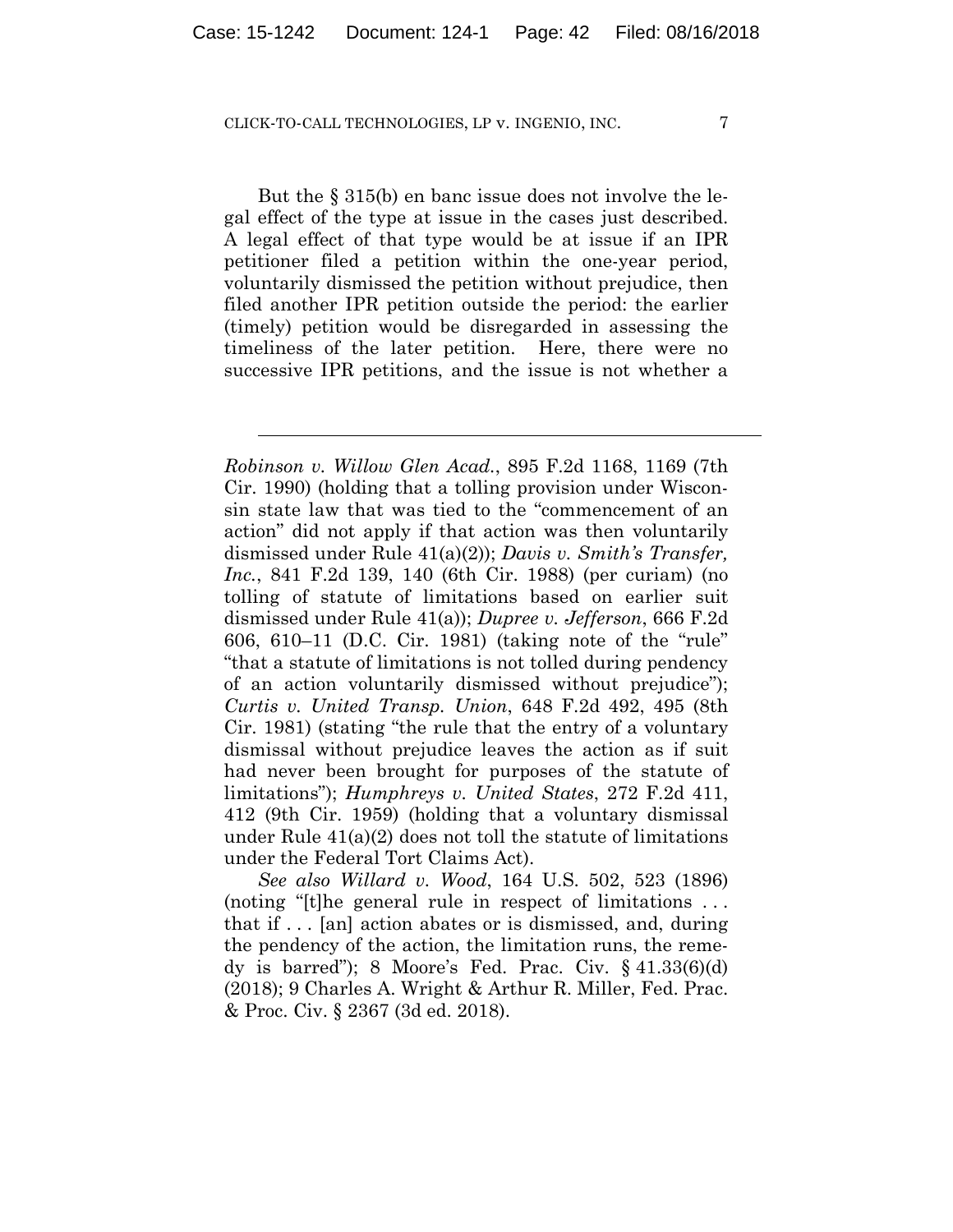voluntarily dismissed filing could be treated as satisfying the one-year rule.

Rather, the issue is whether the 2001 service of a complaint asserting that Ingenio infringed the '836 patent should be treated as losing its clock-*starting* legal effect for filing an IPR before the Board, just because the properly served complaint was later voluntarily dismissed without prejudice. None of the just-cited cases involved that legal effect. Indeed, while those cases insist on *enforcing* a time limit on initiating legal proceedings for the same or similar claims brought by the same party in (usually) the same forum, the Director's position here would have the opposite effect of nullifying a time limit and doing so based on the filing of different claims (invalidity, not infringement) by a different party (accused infringer, not patent owner) in a different forum (Board, not district court). In multiple ways, then, the main line of authority invoking the "as if never brought" rationale does not apply to the circumstances addressed by § 315(b).

The clock-starting effect that is at issue here is also different from certain other legal effects that are denied to a complaint once it has been voluntarily dismissed without prejudice. Notably, once a complaint has been voluntarily dismissed without prejudice, most further action in the very case initiated by that complaint is neither required nor permitted.2 Relatedly, as indicated by the

1

<sup>2</sup> *See, e.g.*, *In re Matthews*, 395 F.3d 477, 480 (4th Cir. 2005) ("[A]fter an action is voluntarily dismissed, the court lacks authority to conduct further proceedings on the merits."); *Williams v. Clarke*, 82 F.3d 270, 272–73 (8th Cir. 1996) (holding that voluntary dismissal under Rule 41(a)(1) applies to habeas corpus petitions filed under 28 U.S.C. § 2254 and strips the appellate court of jurisdiction over the action); *Norman v. Arkansas Dep't of Educ.*, 79 F.3d 748, 751 (8th Cir. 1996) (holding that after the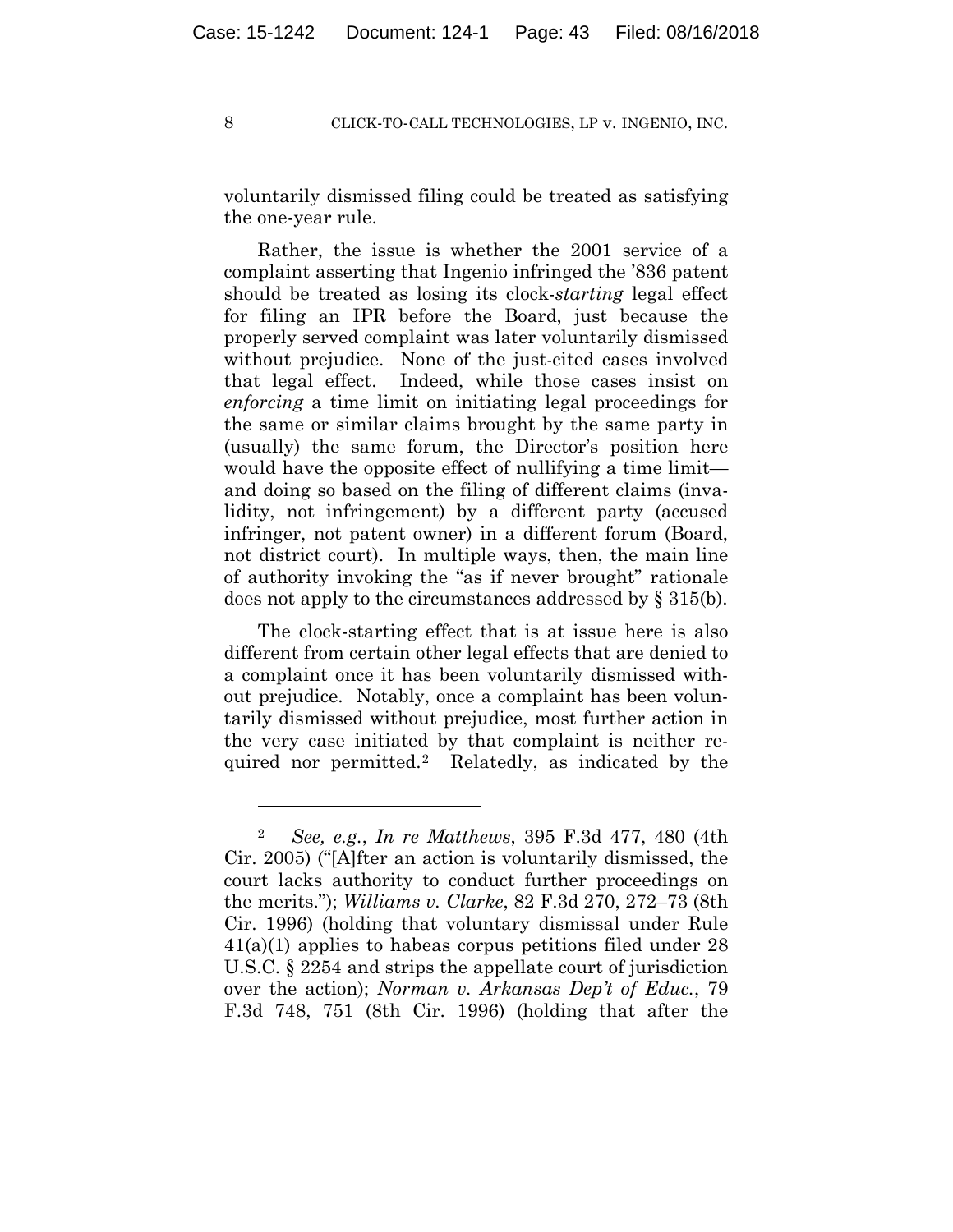$\overline{a}$ 

"without prejudice" language, invocation of issue or claim preclusion is generally not available based on the action that was voluntarily dismissed without prejudice.3 Those legal effects are not what is at stake here.

district court dismissed the case without prejudice, it "lacked jurisdiction to take any further action in it, including dismissing the case with prejudice"); *Smith v. Dowden*, 47 F.3d 940, 943 (8th Cir. 1995) (holding that the voluntary dismissal of a claim in the bankruptcy court under Fed. R. Bankr. P. 3006 strips the bankruptcy court of its equitable jurisdiction and restores the dismissed party's jury-trial right); *LeCompte v. Mr. Chip, Inc.,* 528 F.2d 601, 603 (5th Cir. 1976) (explaining that a plaintiff generally cannot appeal a voluntary dismissal without prejudice under Rule 41(a)(2), but may appeal if the order

has the effect of being a dismissal with prejudice). 3 *See, e.g.*, *Harvey Specialty & Supply, Inc. v. Anson Flowline Equip. Inc.*, 434 F.3d 320, 324 (5th Cir. 2005) (holding that a voluntary dismissal under Rule  $41(a)(1)$ ) does not result in a final judgment that could support collateral estoppel or the relitigation exception under the Anti-Injunction Act); *AVX Corp. v. Cabot Corp.*, 424 F.3d 28, 32–34 (1st Cir. 2005) (holding that claim preclusion did not apply to claims that had been voluntarily dismissed under Rule  $41(a)(1)(ii)$  by joint stipulation of the parties); *In re Corey*, 892 F.2d 829, 835 (9th Cir. 1989) (holding that a voluntary dismissal without prejudice "has no res judicata effect"); *In re Piper Aircraft Distrib. Sys. Antitrust Litig.*, 551 F.2d 213, 219–20 (8th Cir. 1977) (holding that the district court erred by giving preclusive effect to the denial of class action status under Rule 23(c) in another case that had been subsequently dismissed without prejudice pursuant to Rule  $41(a)(1)(i)$ , because there was no "valid and final judgment" necessary for "collateral estoppel"). *Cf. Navellier v. Sletten*, 262 F.3d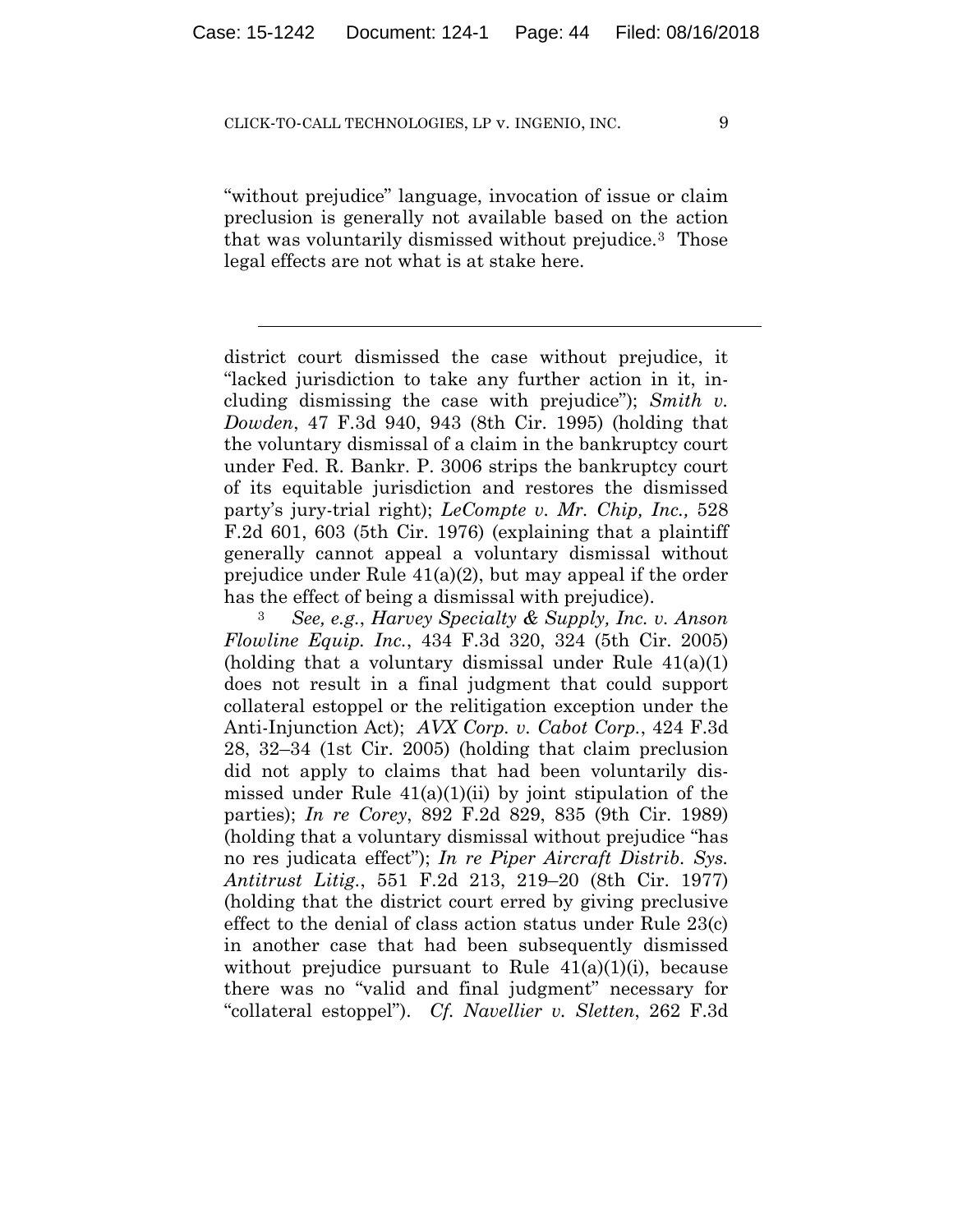$\overline{a}$ 

10 CLICK-TO-CALL TECHNOLOGIES, LP v. INGENIO, INC.

As just set forth, although a voluntary, withoutprejudice dismissal has been held to eliminate some legal effects of a dismissed action, the clock-starting effect of § 315(b) is not among them. Nor does the law recognize a universal nullification rule that such a dismissal eliminates all legal effects of a dismissed action. To the contrary, in various circumstances, such a dismissed action has continuing legal effects, *i.e.*, is *not* treated as if it had never been brought.

For example, Rule 41 itself makes clear that a first voluntary dismissal has an effect in forbidding a withoutprejudice dismissal of a second action "based on or including the same claim." Fed. R. Civ. P. 41(a)(1)(B). Rule 41 adds that a first such dismissal may give rise to a courtimposed requirement that the costs of the first action be paid as a precondition to litigation of a second action based on or including the same claim against the same defendant. Fed. R. Civ. P. 41(d). And a voluntary, without-prejudice dismissal may give rise to costs and fees under Rule 11. *See* Wright & Miller, §§ 1336, 2367.

Continuing effects are also evident in sources outside the Federal Rules of Civil Procedure. For example, as the Director appears to acknowledge, the filing of a patent infringement complaint, even if later voluntarily dismissed, can play a role, even a definitive role, in proving the defendant's knowledge of the patent if the defendant is later charged with willful infringement. Intervenor's Second Supp. Br. 8 ("[D]ismissing a complaint without prejudice could have ongoing legal consequences because,

<sup>923, 938</sup> (9th Cir. 2001) (finding no abuse of discretion in district court's voluntary dismissal of claims under Rule 41(a)(2) and holding that the court did not have to inform the jury that the dismissed claims might later be refiled).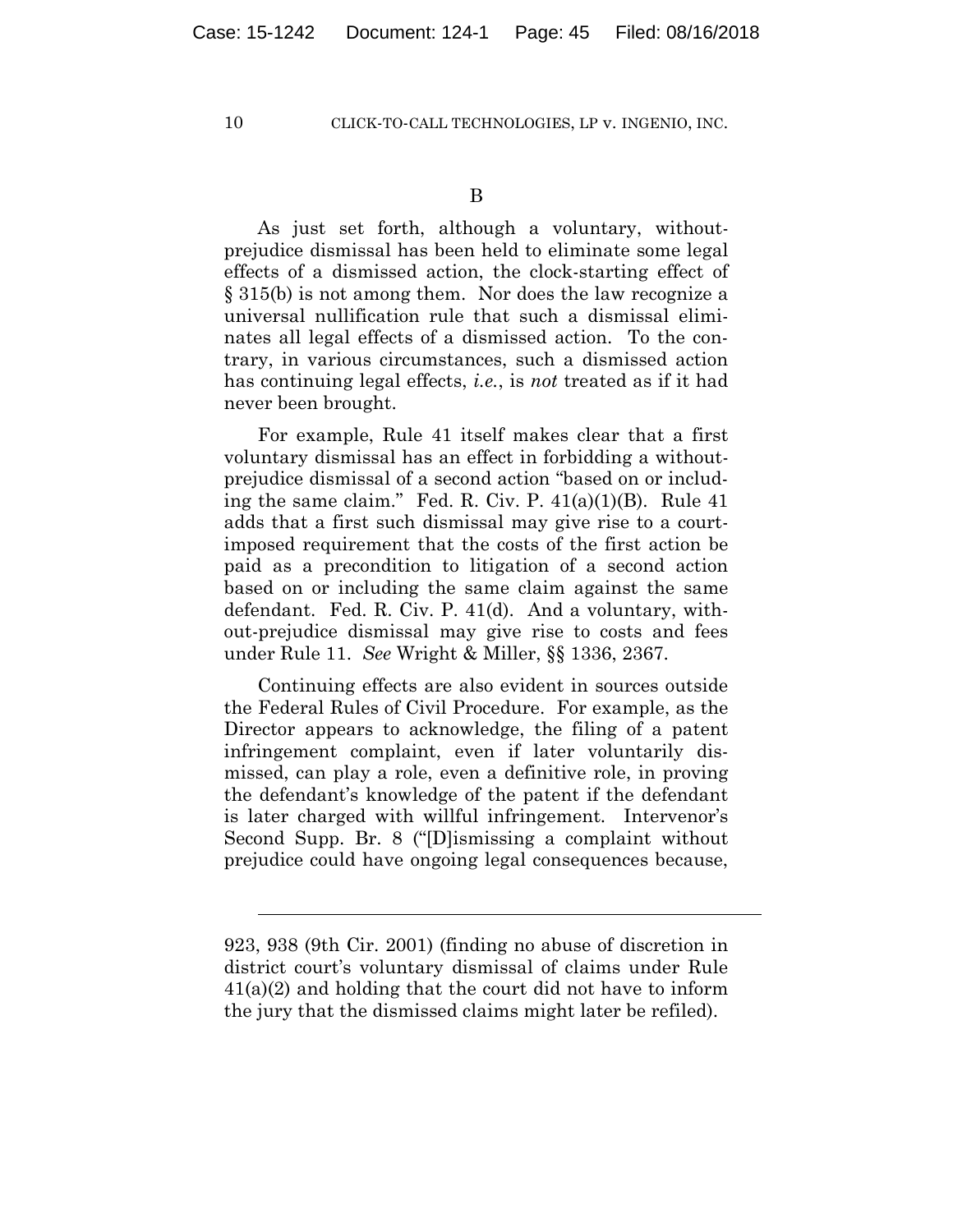for example, the notice turns a defendant's unwitting actions into intentional ones."); *see also* Fed. R. Evid. 201(b)(2) (allowing judicial notice of facts from "sources whose accuracy cannot reasonably be questioned"). And as the panel opinion notes, the filing of such a complaint, though later voluntarily dismissed, has formed the basis for declaratory judgment jurisdiction where the initial defendant later brings a validity challenge: the initial action by the patentee may establish the necessary case or controversy for the later action. *See TransWeb, LLC v. 3M Innovative Props. Co.*, 812 F.3d 1295, 1300 (Fed. Cir. 2016).

Another continuing effect is evident in the context of 28 U.S.C. § 1500. The Supreme Court in *Keene v. United States* addressed the § 1500 bar on the Court of Federal Claims's jurisdiction over a case when, at the time of its filing, a sufficiently related action is pending in another court, and the Court held that the bar continues to apply even after the other court action has been voluntarily dismissed without prejudice. 508 U.S. 200, 203, 207–09 (1993); *see* Brief for the United States, *Keene Corp. v. United States*, No. 92-166, 1993 WL 290106, at \*3 (filed Jan. 25, 1993). The other court action, though voluntarily dismissed without prejudice, is not treated in that context as if it had never been brought.

Similarly, in *Flowers v. Secretary of the Department of Health and Human Services*, which involved a Vaccine Act provision barring certain benefits if a plaintiff had certain related actions pending, this court held that the bar applied even after the other actions were voluntarily dismissed without prejudice. 49 F.3d 1558, 1560–62 (Fed. Cir. 1995). The earlier actions were not treated as if never brought. And in *Bonneville I*, this court held that the Claims Court lacked jurisdiction over Bonneville's claim because Bonneville had initially brought an appeal to the Board and had therefore elected that forum—even though Bonneville had later obtained a voluntary, with-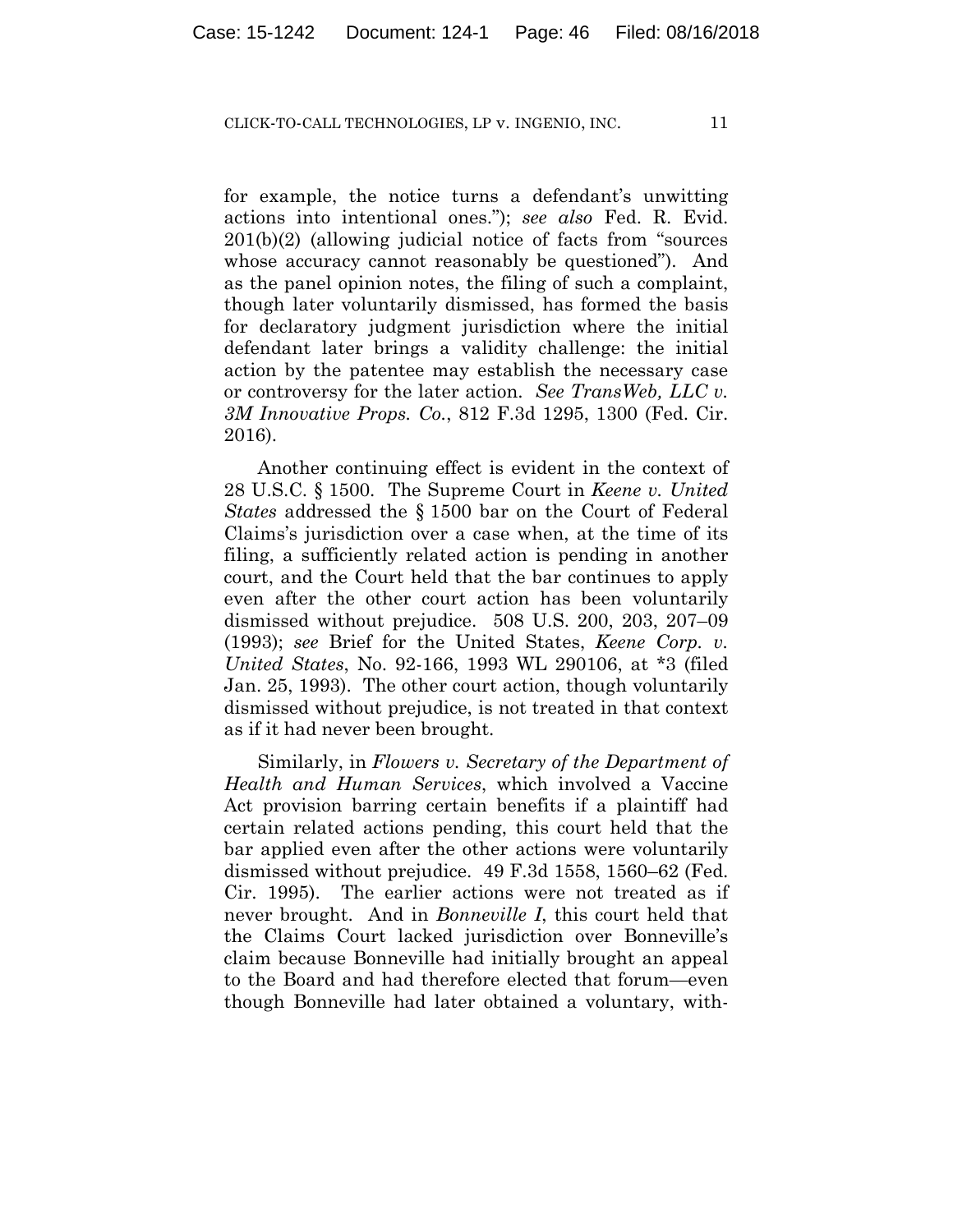out-prejudice dismissal of its Board appeal. 43 F.3d at 651, 653–55. The earlier action, though it had been voluntarily dismissed without prejudice, blocked the Claims Court case—the opposite of being treated as if it had never been brought.

# $\mathcal{C}$

In short, the background law on the nullification effect of a voluntary, without-prejudice dismissal is a mixed bag, and it does not state a near-monolithic rule with only aberrational exceptions. Some effects are nullified, some not. More particularly, it is anything but established—in fact, the Director has acknowledged the absence of any authority holding—that such a dismissal nullifies the legal effect at issue here: a clock-starting effect prescribed by statute. In these circumstances, I conclude, there is no basis in the asserted background law for overriding the plain meaning of § 315(b).

## II

When the Director moves beyond his argument about background law, he presents nothing to indicate a clear congressional intent contrary to the plain meaning. Legislative history indications of congressional policy at most establish that  $\S 315(b)$  is generally based on an assessment of the period suitable for a formally accused infringer (or privies or real parties in interest) to shape any IPR petition after formally receiving notice of a patentee's charges of infringement, with the patentee and district courts thereafter given repose against IPR petitions filed by that accused infringer (or privies or real parties in interest). *See* 157 Cong. Rec. S5429 (daily ed. Sept. 8, 2011) (statement of Sen. Kyl) (stating that the "section 315(b) deadline afford[s] defendants a reasonable opportunity to identify and understand the patent claims that are relevant to the litigation"); H.R. Rep. No. 112-98, at 48 (2011), *reprinted in* 2011 U.S.C.C.A.N. 67, 78 (expressing concern about use of IPR proceedings as a "tool[]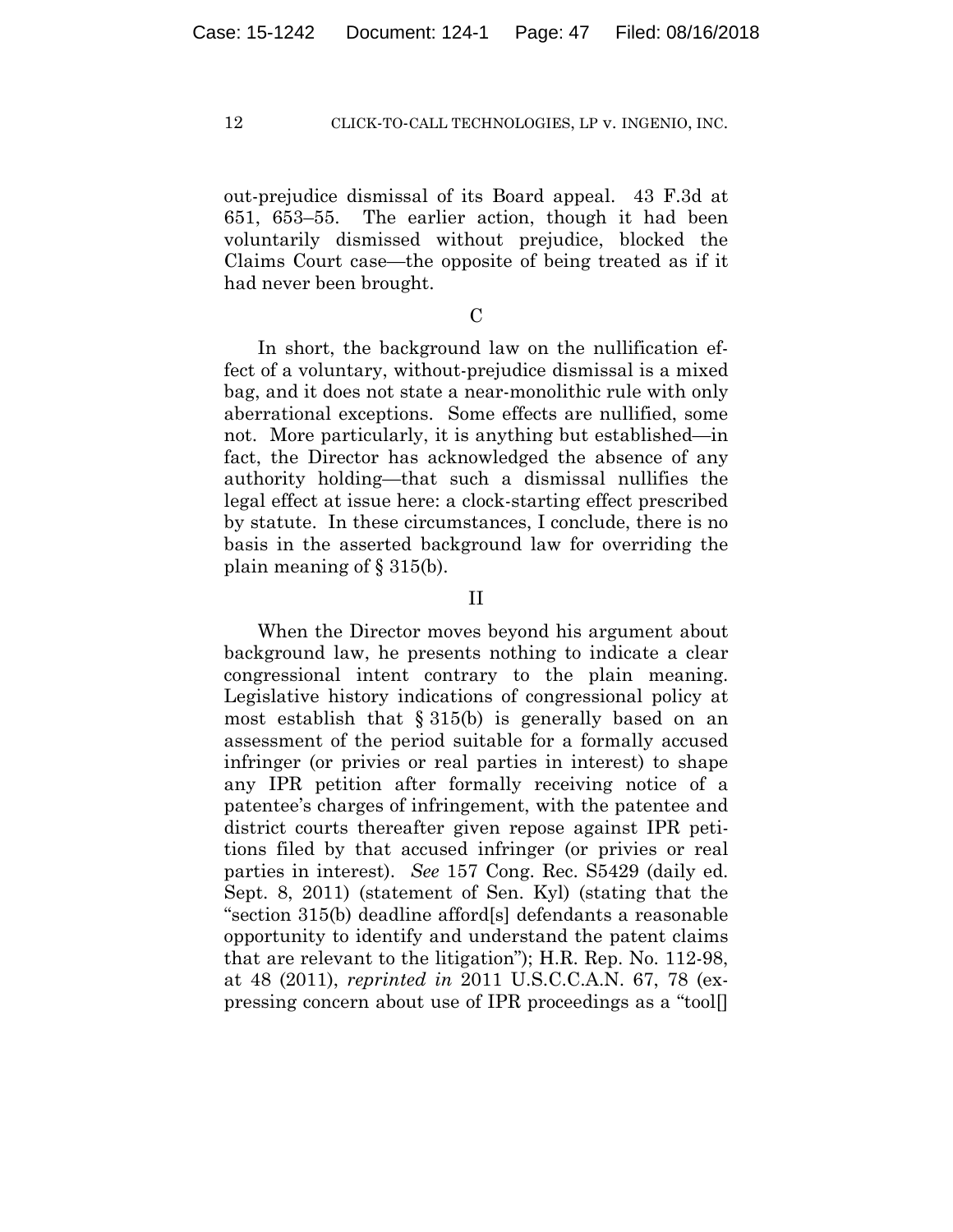for harassment" by "repeated litigation and administrative attacks"). Those policies do nothing to undermine the plain meaning of the text: a bright-line rule of one year from service is a sensible prescription for serving those purposes.4

The dissent suggests that, when an action is voluntarily dismissed without prejudice, "the accused infringer is led to think that the controversy has dissipated" and "the notice function of the filing is effectively eliminated." Dissent at 11. Those suggestions, even if accepted on their own terms, do not establish the kind of incoherence or absurdity that would support adoption of an exception for voluntary dismissals without prejudice. Congress can sensibly choose a bright-line rule based on underlying notice concerns. In any event, the suggestions are, I think, weak on their own terms. The point of a dismissal "without prejudice" is to preserve, rather than eliminate, the ability of the plaintiff to sue the defendant again on the same claim. No defendant, if not given something more, such as a covenant not to sue, can reasonably understand a without-prejudice dismissal to give repose as to future assertion of that very patent; no defendant in that situation is entitled "to think that the controversy

1

<sup>4</sup> Several legislators opposed § 315(b) in the House bill for exactly that reason, explaining that  $\S 315(b)$ 's bright-line "12-month deadline" is not "tied to substantive progress in patent litigation, such as the entry of an order by the district court construing the relevant patent claims," and arguing that a strict 12-month deadline is "arbitrary" as it "does not account for the complexity of many patent cases that can encompass dozens of patents and defendants and hundreds of separate patent claims." H.R. Rep. No. 112-98, at 164–65. A proposed amendment offered by one of those legislators to tie the deadline to entry of a claim construction order failed. *Id.* at 58.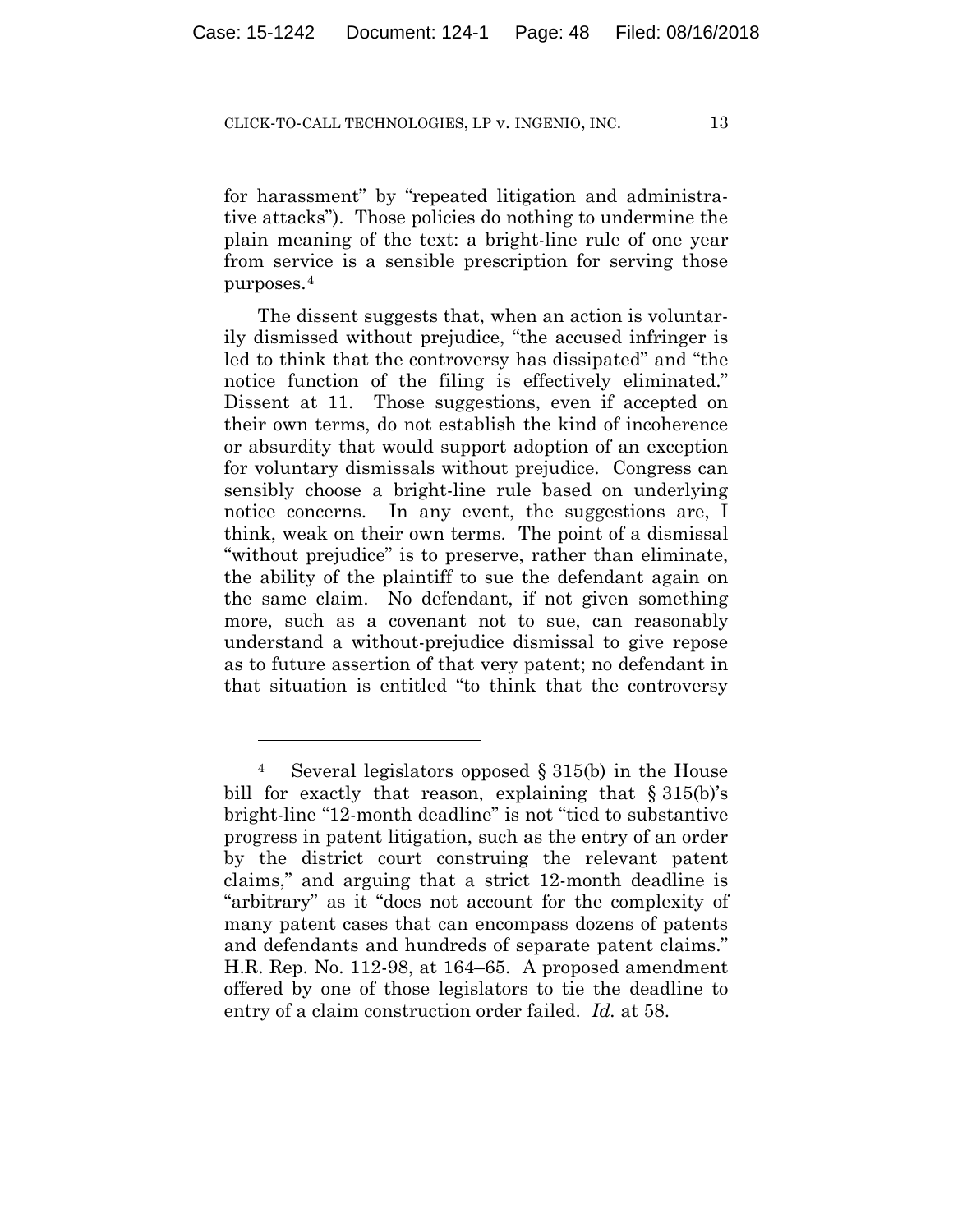has dissipated." Indeed, as already noted, the bringing of an infringement suit, even if later voluntarily dismissed, can play a role, even a decisive role, in establishing the case or controversy needed for the once-accused infringer to bring an action for a declaratory judgment.

The dissent and the Director (in the *Luminara* case to which the dissent refers) suggest another reason that the statutory purpose requires an exception to § 315(b) for service of a complaint that is later voluntarily dismissed without prejudice. Specifically, they suggest a possibility of manipulative abuse if  $\S 315(b)$  is applied in accordance with its terms, without such an exception. Dissent at 12; Oral Arg. at 19:45–20:22, *Luminara Worldwide, LLC v. Iancu*, Nos. 17-1629, -1631, -1633 (Fed Cir. Apr. 5, 2018). The scenario of abuse is this: A patent owner could sue many possible infringers, serve them with complaints, and then quickly and unilaterally dismiss all of those cases under Rule  $41(a)(1)(A)(i)$ , which applies before the filing of an answer or motion for summary judgment. Such a unilateral dismissal would start the one-year IPR clock for all such defendants under § 315(b), were there no exception. After the year had elapsed without any of those defendants filing an IPR challenge, the patent owner could again sue any of them on the same patent, without fear of an IPR initiation by any of them (or their privies or real parties in interest), though others could file IPR challenges.

This hypothesized scenario cannot support the suggested inference that Congress, to avoid such abuse, must have silently prescribed an exception to § 315(b) for voluntary dismissals without prejudice. Notably, the scenario is purely hypothetical, as far as we know. We have been pointed to no evidence that any patent owners have behaved in the way posited.

"[T]he Court rarely invokes [an absurd results] test to override unambiguous legislation." *Barnhart v. Sigmon*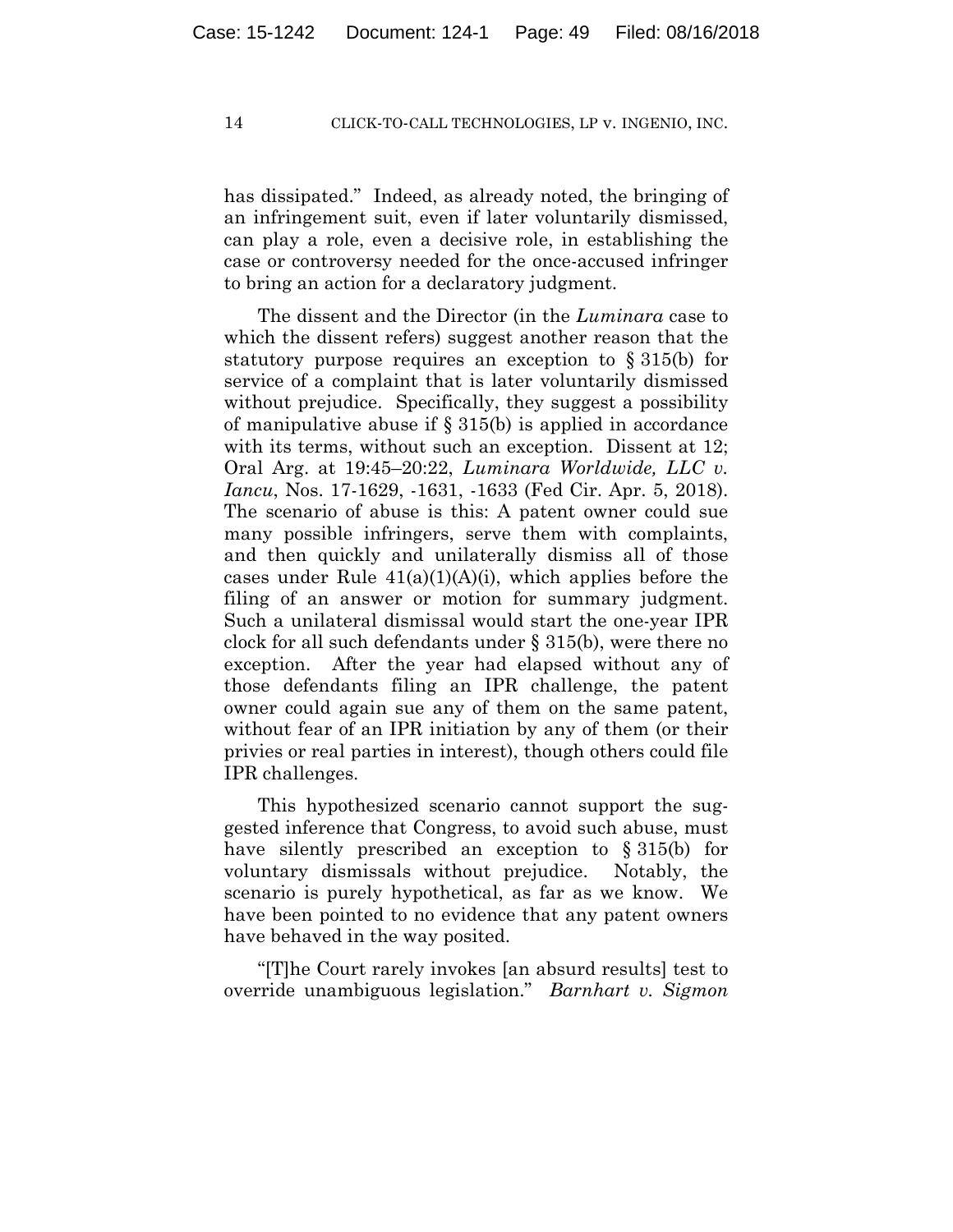*Coal Co., Inc.*, 534 U.S. 438, 459 (2002). The stringency of this test for overcoming plain meaning reflects a strong deference to the legislature as the instiution for identifying and curing defects in laws. *See SAS*, 138 S. Ct. at 1358 ("whatever its virtues or vices, Congress's prescribed policy here is clear"); Antonin Scalia & Bryan A. Garner, *Reading Law: The Interpretation of Legal Texts* 237–39 (2012) (explaining that "error-correction for absurdity can be a slippery slope" and that the absurdity doctrine should accordingly be narrow). I do not think that the merely hypothetical possibility of the abuse posited here makes the bright-line rule in  $\S 315(b)$  absurd or incoherent. *Cf. Silva-Hernandez v. U.S. Bureau of Citizenship & Immigration Servs.*, 701 F.3d 356, 363–64 (11th Cir. 2012) (ruling that hypothetical scenarios did not show absurdity sufficient to reject a provision's plain meaning).

That is especially so because there are reasons to doubt the likely significance of the hypothesized scenario even beyond the fact that it has not yet shown up in reality. The scenario posits that the initially sued defendants, although already sued once on the patent, would decide to rely on the belief that they are substantially unlikely to be sued on it again—a premise that is dubious given that the initial dismissal was specifically without prejudice to the patentee's right to file again, there has been no covenant not to sue, and the posited legal stratagem for avoiding IPRs is apparent. Without such (doubtful) reliance, it is plausible that one or more of the defendants would initiate IPR challenges to the patent at issue within the one-year period, defeating the posited scheme of the patentee. The assumptions of legal ignorance, naiveté, or uniform fingers-crossed risk assessment seem strained.

The posited scenario also requires downplaying evident risks to the patentee of implementing the scheme. By suing many defendants in the first place, the patentee would be expanding the pool of persons objectively threat-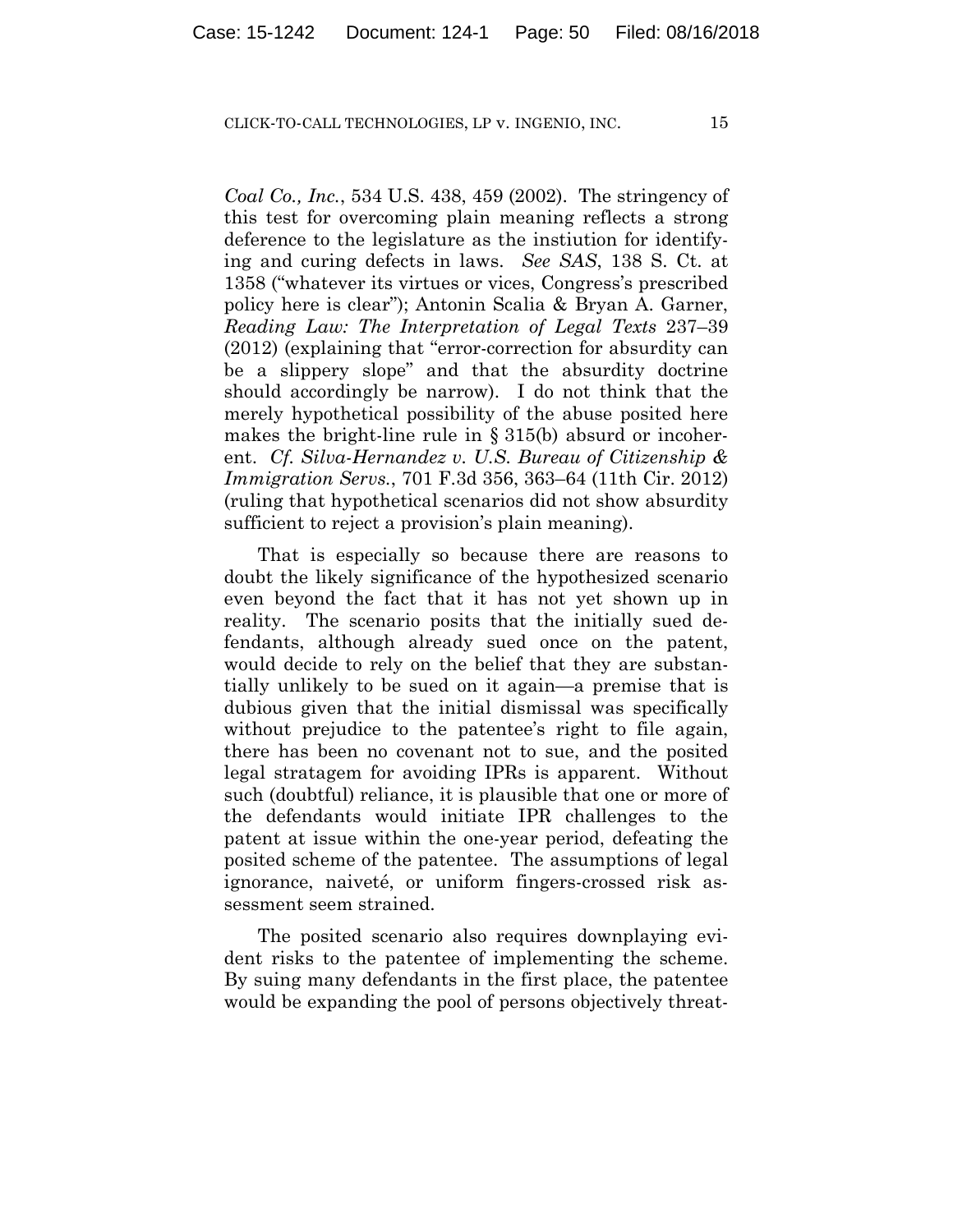ened by the patent, which would seem to increase the likelihood of an early IPR challenge and to lower the cost of an IPR for any individual defendant if the defendants file jointly. That risk to the patentee further diminishes the likelihood of the abuse scenario. So does the risk that the patentee would face sanctions—in the initial litigation or later litigation—for acting as posited in the scenario. *See Chambers v. NASCO, Inc.*, 501 U.S. 32, 46–47 (1991) (explaining that inherent power "extends to a full range of litigation abuses"); *Roadway Express, Inc. v. Piper*, 447 U.S. 752, 766 (1980) (discussing power to sanction the "willful[] abuse [of] judicial processes"); *Willy v. Coastal Corp.*, 503 U.S. 131, 136–37 (1992) (discussing sanction power even where court lacked jurisdiction); *Cooter & Gell v. Hartmarx Corp.*, 496 U.S. 384, 395–96 (1990) (postdismissal sanction power); *Winslow v. Hunter (In re Winslow)*, 17 F.3d 314, 315 (10th Cir. 1994) (per curiam) (discussing sanctions for "a pattern of litigation activity which is manifestly abusive") (quoting *Johnson v. Cowley*, 872 F.2d 342, 344 (10th Cir. 1989)).

Finally, and in any event, the hypothetical abuse scenario cannot support adoption of the particular judicial modification of § 315(b)'s plain terms proposed by the Director—which is a gross mismatch for the abuse scenario. The suggested exception to § 315(b) would go far beyond dismissals under Rule 41(a)(1)(A)(i), which are the only ones the plaintiff can effectuate unilaterally. The suggested exception would also cover voluntary, withoutprejudice dismissals under Rule 41(a)(1)(A)(ii)—which are within the control of the defendant (later petitioner)—and under Rule  $41(a)(2)$ —which are within the control of the court. Unilateral manipulation is not possible under those provisions: for all of those dismissals, the defendant and the court have power to protect against the posited abuse. (The present case involved a non-unilateral dismissal.) There is no basis for inferring, or adopting, a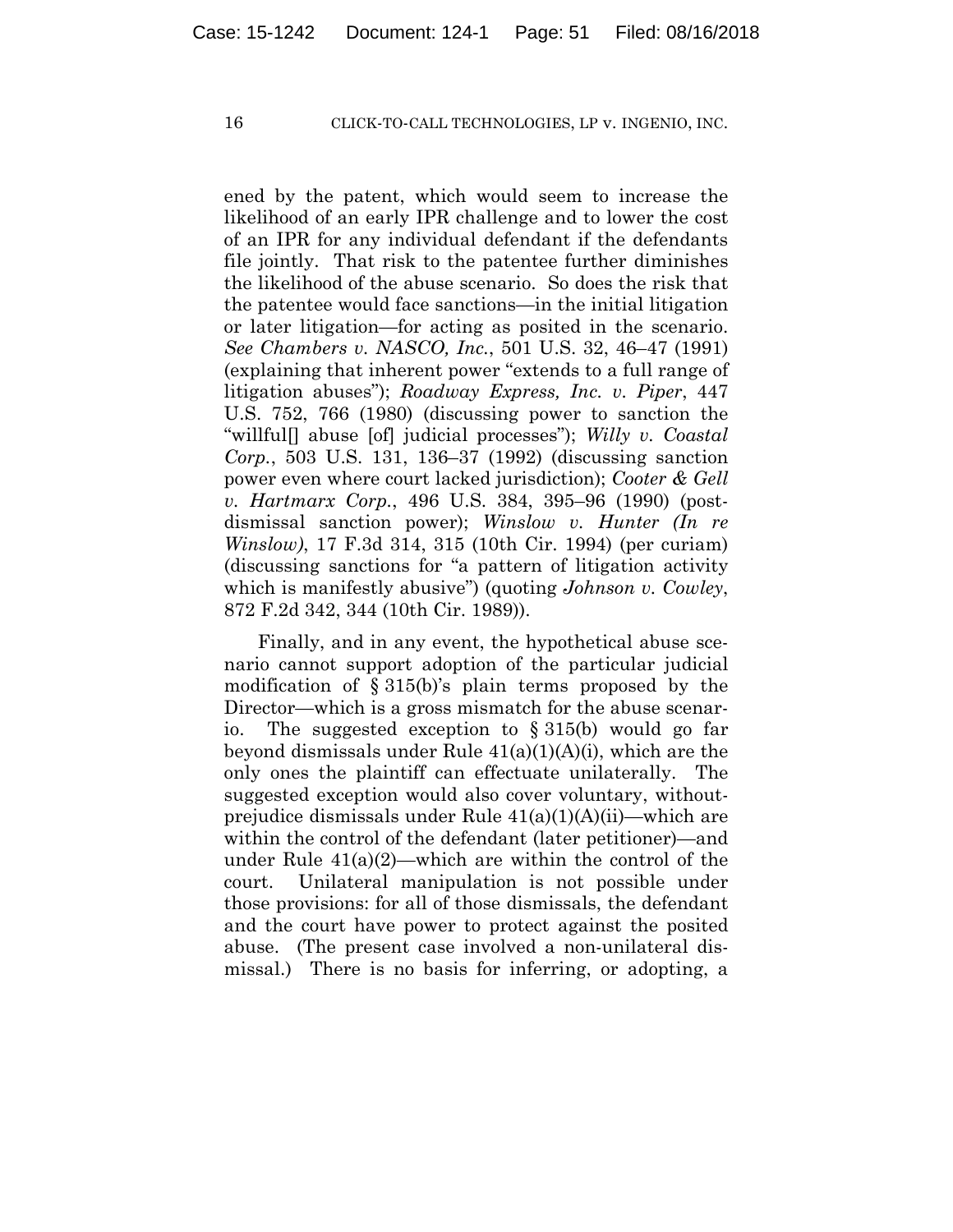nontextual exception that extends far beyond a very limited scenario of merely hypothetical potential abuse.

#### \* \* \*

In sum, I think that the statutory issue in this case falls within the principle that "where the language of an enactment is clear, and construction according to its terms does not lead to absurd or impracticable consequences, the words employed are to be taken as the final expression of the meaning intended." *United States v. Mo. Pac. R.R. Co.*, 278 U.S. 269, 278 (1929). If there turns out to be a problem in the statute's application according to its plain meaning, it is up to Congress to address the problem.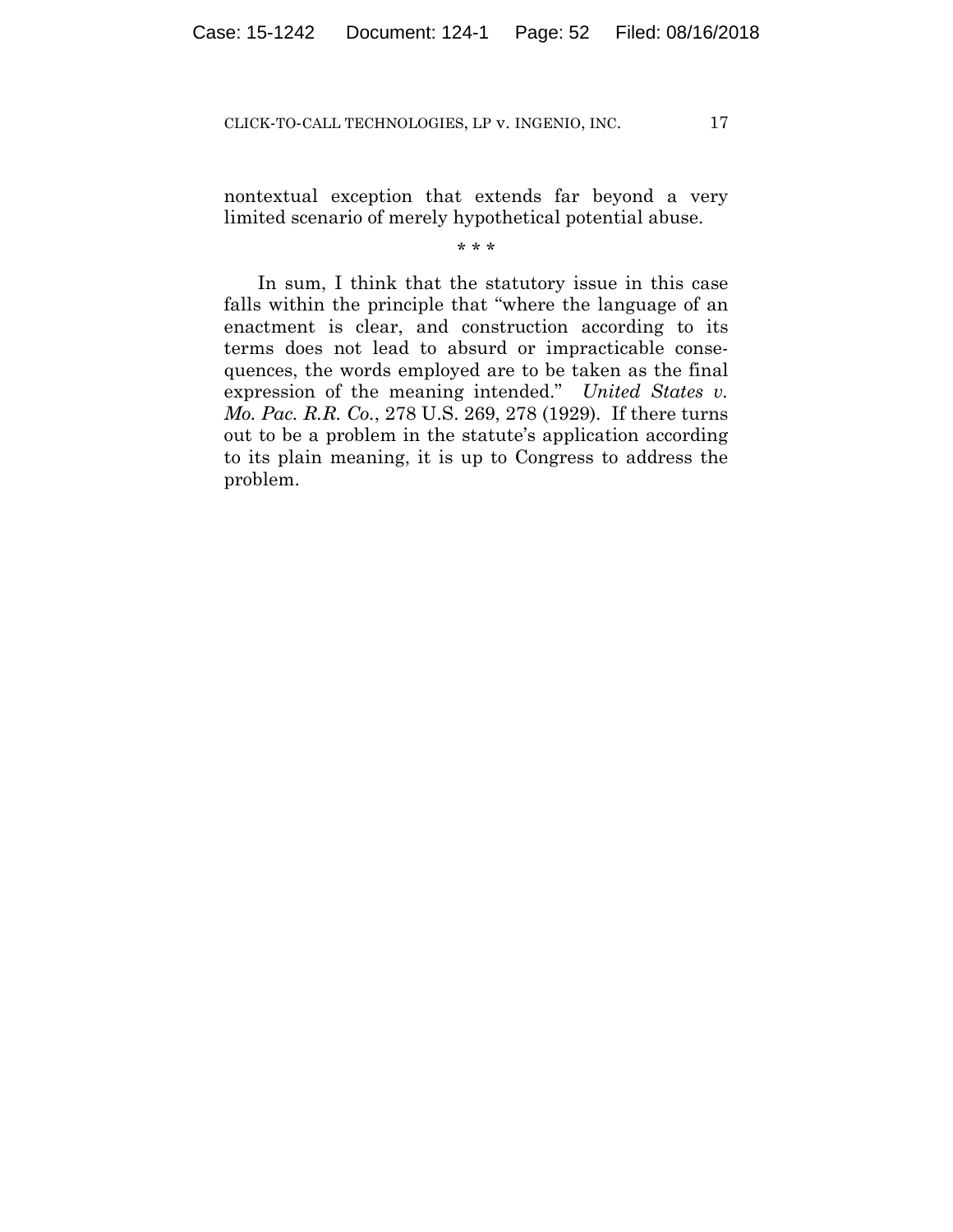# United States Court of Appeals for the Federal Circuit

**CLICK-TO-CALL TECHNOLOGIES, LP,** *Appellant*

**\_\_\_\_\_\_\_\_\_\_\_\_\_\_\_\_\_\_\_\_\_\_** 

**v.**

**INGENIO, INC., YELLOWPAGES.COM, LLC,** *Appellees*

**ANDREI IANCU, UNDER SECRETARY OF COMMERCE FOR INTELLECTUAL PROPERTY AND DIRECTOR OF THE UNITED STATES PATENT AND TRADEMARK OFFICE,**

*Intervenor* **\_\_\_\_\_\_\_\_\_\_\_\_\_\_\_\_\_\_\_\_\_\_** 

2015-1242 **\_\_\_\_\_\_\_\_\_\_\_\_\_\_\_\_\_\_\_\_\_\_** 

Appeal from the United States Patent and Trademark Office, Patent Trial and Appeal Board in No. IPR2013- 00312.

**\_\_\_\_\_\_\_\_\_\_\_\_\_\_\_\_\_\_\_\_\_\_** 

DYK, *Circuit Judge*, joined by LOURIE, *Circuit Judge*, dissenting.

The en banc issue in this case is whether the time bar of 35 U.S.C. § 315(b) applies when a petitioner is served with a complaint more than one year before the petition for inter partes review ("IPR"), but the complaint is dismissed without prejudice. En banc consideration was occasioned by the fact that two different panels reached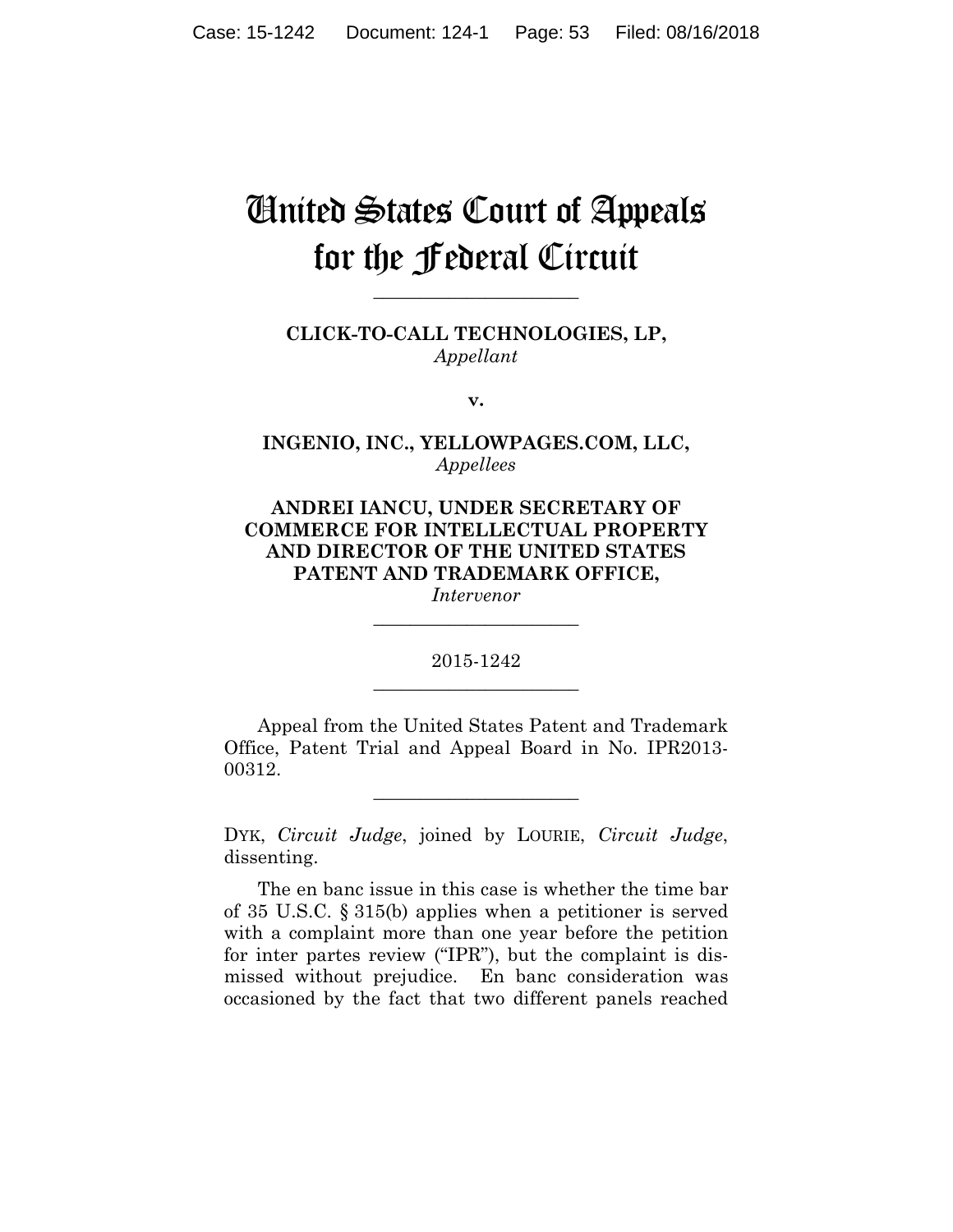opposite conclusions on this issue in this case and in *Luminara Worldwide, LLC, v. Matal*, No. 17-1629 (Fed. Cir. filed Feb. 13, 2018). The en banc court now agrees with the *Click-to-Call* panel and holds that section 315(b) applies, even when the earlier complaint was dismissed without prejudice.<sup>1</sup> In our view, the use of traditional tools of statutory construction leads to a conclusion opposite to the en banc court.

Section 315(b) provides that "inter partes review may not be instituted if the petition requesting the proceeding is filed more than 1 year after the date on which the petitioner . . . is served with a complaint alleging infringement of the patent." In our view, the Board's interpretation of the statute was correct, and section 315(b)'s time-bar should not apply when the underlying suit has been voluntarily dismissed without prejudice. We reach this conclusion for three reasons.

First, the panel opinion relies on the language of section 315(b) as being unambiguous, because, on its face, it does not exclude voluntary dismissals without prejudice. But, the meaning of "service of a complaint" is not on its face unambiguous. In closely comparable circumstances, the Supreme Court has held that it is necessary to look beyond the language, to the context and purpose of the statute. *Kasten v. Saint-Gobain Performance Plastics Corp.*, involved language in the Fair Labor and Standards Act (the "Act"). 563 U.S. 1, 7 (2011). The Act's antiretaliation section prevented employers from "discharg[ing] or in any other manner discriminat[ing] against any employee because such employee has *filed any complaint* . . . under or related to [the Act]." 29

<u>.</u>

<sup>1</sup> Contrary to the panel opinion (Panel Op. 14), this issue was not addressed, much less resolved, in the en banc *Wi-Fi* opinion. *See Wi-Fi One, LLC v. Broadcom Corp.*, 878 F.3d 1364 (Fed. Cir. 2018) (en banc).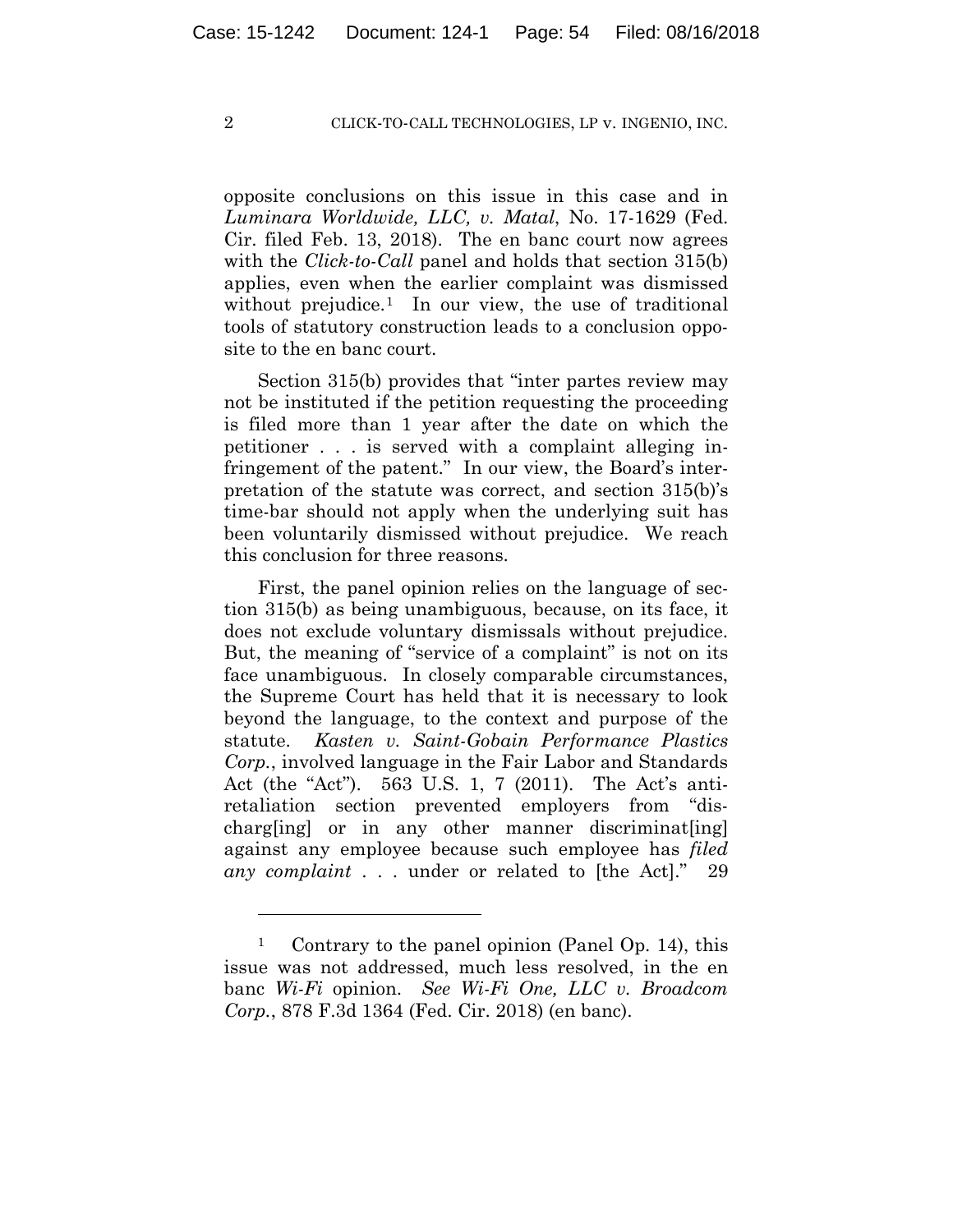U.S.C. § 215(a)(3) (emphasis added). The issue was whether an oral complaint fit within the language "filed any complaint." *Kasten*, 563 U.S. at 7. The Court concluded "the text, taken alone, cannot provide a conclusive answer to our interpretive question . . . . We must look further." *Id*. at 11. The Court examined how the words had been used by "legislators, administrators, and judges," *id*. at 8, and reviewed "contemporaneous judicial usage," *id*. at 9. These sources helped the Court conclude that oral complaints should qualify, because "considering the provision in conjunction with the purpose and context [led the Court] to conclude that only one interpretation is permissible." *Id.* at 7.

This situation is similar. In this context, the concept of service and filing seem to be equivalent. Section 315(b)'s phrase, "served with a complaint," is almost the same as the phrase "filed any complaint" at issue in *Kasten*. In *Kasten*, the issue was whether the complaint could include written and oral complaints, whereas the issue here is whether the complaint could include a complaint later voluntarily dismissed without prejudice. Both are situations where "[t]he definition of words in isolation," is not "necessarily controlling," or even clear in terms of ordinary meaning. *Dolan v. U.S. Postal Serv.*, 546 U.S. 481, 486 (2006). Rather, "[i]nterpretation of [the] word or phrase depends upon reading the whole statutory text, considering the purpose and context of the statute, and consulting any precedents or authorities that inform the analysis." *Id.*; *see also FDA v. Brown & Williamson Tobacco Corp.,* 529 U.S. 120, 132 (2000) ("In determining whether Congress has specifically addressed the question at issue, a reviewing court should not confine itself to examining a particular statutory provision in isolation. The meaning—or ambiguity—of certain words or phrases may only become evident when placed in context.").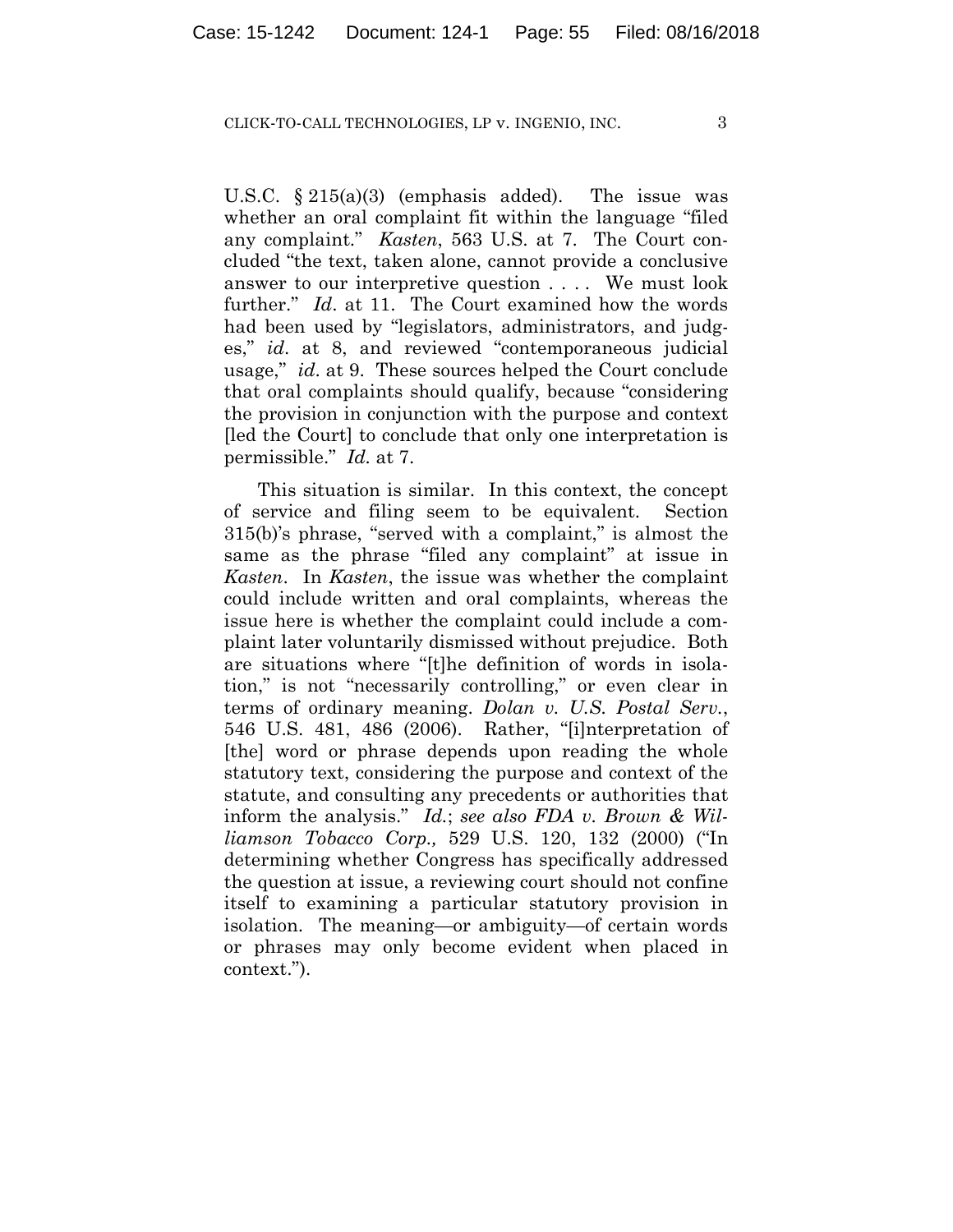Second, a well-established background principle supports the PTO's reading of the statute. Courts have typically treated voluntary dismissals without prejudice as restoring the parties to the situation that existed before the case had ever been brought. In *Bonneville Assocs. v. Barram*, 165 F.3d 1360, 1362–64 (Fed. Cir. 1999), an appeal to the General Services Administration Board of Contract Appeals had been voluntarily dismissed, and the question was whether the requirement of timely filing had been satisfied by the dismissed appeal. This made it necessary to "determine the effect of the voluntary dismissal of Bonneville's appeal without prejudice." *Id*. at 1364. Our court recognized that "[t]he rule in the federal courts is that '[t]he effect of a voluntary dismissal without prejudice pursuant to Rule 41(a) "is to render the proceedings a nullity and leave the parties as if the action had never been brought."'" *Id*. (second alteration in original) (quoting *Williams v. Clarke*, 82 F.3d 270, 273 (8th Cir. 1996)). Thus, dismissal "leaves the situation as if the suit had never been brought." *Id.* at 1363.

Similarly, in *Graves v. Principi*, 294 F.3d 1350, 1355– 56 (Fed. Cir. 2002), we held that filing an appeal in Veterans Court did not toll the 120-day period for appeals from the decision of the Board of Veteran's Appeals, when the appeal was voluntarily dismissed without prejudice. We held that "as a matter of law, once [the veteran's] appeal was dismissed . . . it was as if the appeal had never been filed." *Id.* We explained that the

dismissal of his initial appeal meant that Mr. Graves was barred from appealing the January 18, 1998 decision of the Board . . . . because, in light of the dismissal, he was in the same situation that he would have been in if he had never filed a notice of appeal, and by June 18, 1998, the date of the dismissal, the 120–day period under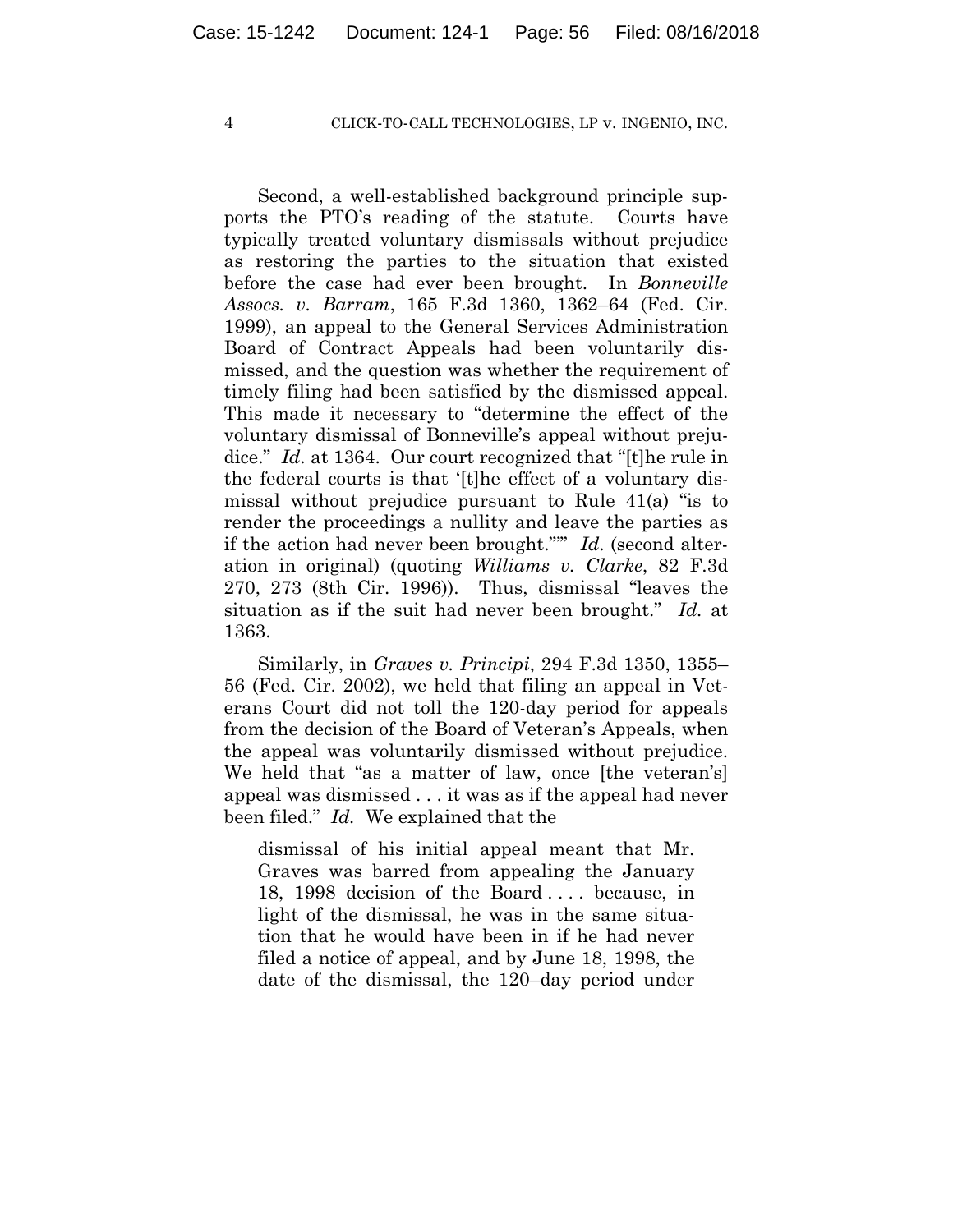section 7266(a) for filing a notice of appeal had passed.

*Id*. at 1356. We reiterated that "[t]he dismissal of an action without prejudice leaves the parties as though the action had never been brought." *Id*.

Other circuits have likewise treated dismissals without prejudice as restoring the parties to the exact situation as if the original complaint had never been filed. *See, e.g.*, *Norman v. Ark. Dep't of Educ*., 79 F.3d 748, 751 (8th Cir. 1996) ("[T]he 'effect of a voluntary dismissal without prejudice is to render the proceedings a nullity and leave the parties as if the action had never been brought.'" (quoting *In re Piper Aircraft Distrib. Sys. Antitrust Litig.*, 551 F.2d 213, 219 (8th Cir. 1997))).2 The understanding that dismissal without prejudice renders the original

1

<sup>2</sup> *See also Harvey Specialty & Supply, Inc. v. Anson Flowline Equip. Inc*., 434 F.3d 320, 324 (5th Cir. 2005) ("The effect of [a Rule  $41(a)(1)$ ] dismissal is to put the plaintiff in a legal position as if he had never brought the first suit." (alteration in original) (quoting *LeCompte v. Mr. Chip, Inc.,* 528 F.2d 601, 603 (5th Cir. 1976))); *Navellier v. Sletten*, 262 F.3d 923, 938 (9th Cir. 2001) ("A dismissal without prejudice . . . leaves the parties where they would have stood had the lawsuit never been brought." (citing *In re Corey*, 892 F.2d 829, 835 (9th Cir.1989))); *Beck v. Caterpillar, Inc.*, 50 F.3d 405, 407 (7th Cir. 1995) ("While [plaintiff's] first lawsuit was filed within the limitations period, that suit was voluntarily dismissed ... and is treated as if it had never been filed."); *Simons v. Southwest Petro–Chem, Inc.*, 28 F.3d 1029, 1030–31 (10th Cir. 1994); *Humphreys v. United States,* 272 F.2d 411, 412 (9th Cir. 1959) ("[A] suit dismissed without prejudice pursuant to Rule 41(a)(2) leaves the situation the same as if the suit had never been brought in the first place.").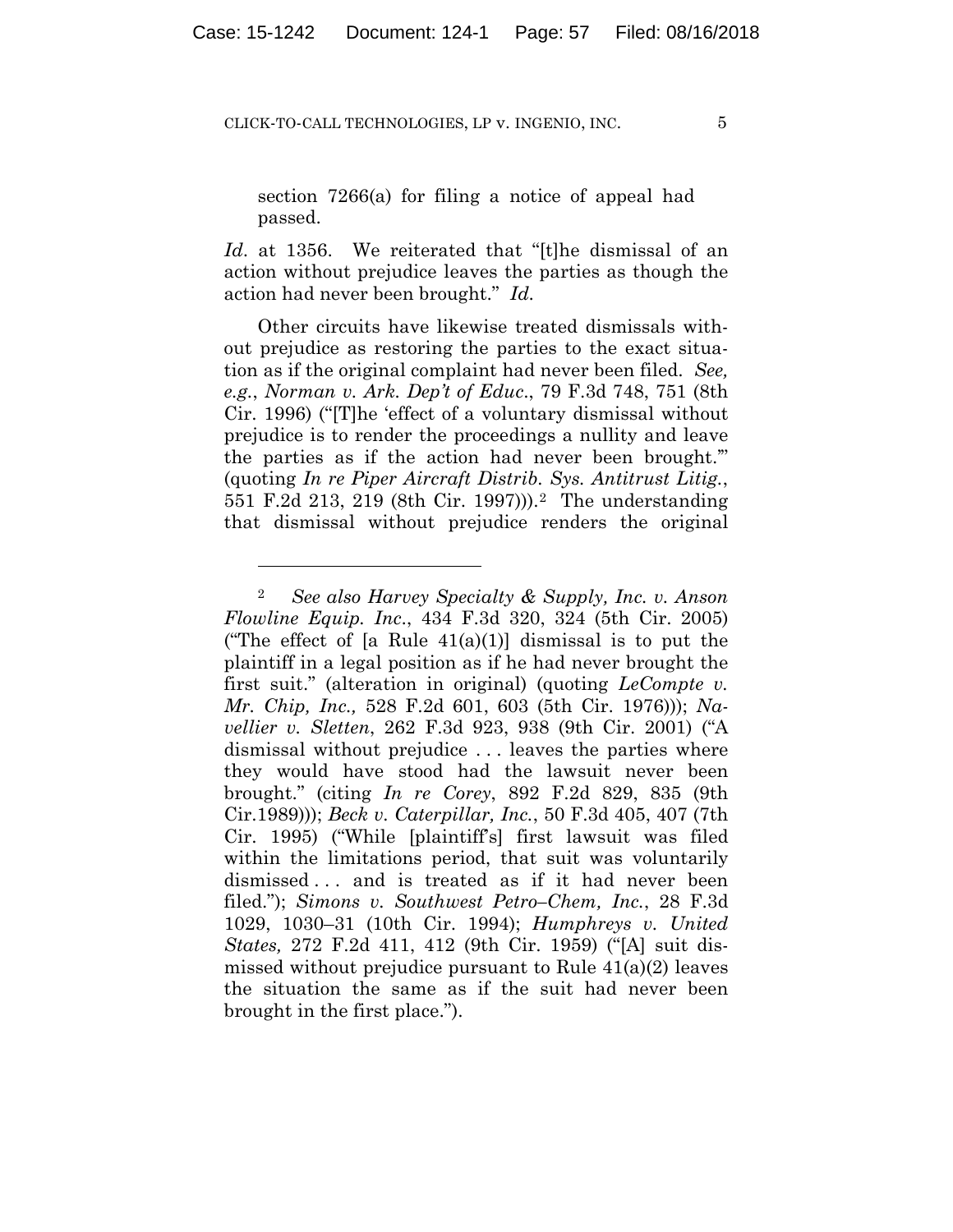filing a "nullity" and restores the parties to the situation that would have prevailed if the original complaint had never been filed is supported by the leading federal practice treatise. *See* 9 CHARLES ALAN WRIGHT & ARTHUR R. MILLER, FEDERAL PRAC. AND PROC. § 2367 (3d. ed. 2018) ("[A]s numerous federal courts have made clear, a voluntary dismissal without prejudice . . . leaves the situation as if the action never had been filed.").

This rule has been applied in the closely comparable situation where a complaint dismissed without prejudice is held not to toll the statute of limitations, absent some evidence of a contrary legislative intent. *See Willard v. Wood*, 164 U.S. 502, 523 (1896) ("The general rule in respect of limitations must also be borne in mind, that if a plaintiff mistakes his remedy, in the absence of any statutory provision saving his rights, or where, from any cause, a plaintiff becomes nonsuit, or the action abates or is dismissed, and, during the pendency of the action, the limitation runs, the remedy is barred."); *Jorge v. Rumsfeld*, 404 F.3d 556, 563 (1st Cir. 2005) ("[A] prescriptive period is not tolled by filing a complaint that is subsequently dismissed without prejudice."); *Garfield v. J.C. Nichols Real Estate*, 57 F.3d 662, 666 (8th Cir. 1995) ("A dismissal without prejudice does not toll a statute of limitation."); *Robinson v. Willow Glen Acad.*, 895 F.2d 1168, 1169 (7th Cir. 1990) (holding that a tolling provision triggered by the "commencement of an action" did not apply where a complaint was filed but was later voluntarily dismissed); *Davis v. Smith's Transfer, Inc.*, 841 F.2d 139, 140 (6th Cir. 1988) (per curiam) ("The initial filing of plaintiff's suit within the six-month time period is simply not the effective filing date of plaintiff's suit because it was later dismissed by the plaintiff under Fed. R. Civ. P. 41(a). A suit, so dismissed, does not toll nor effect in any way the continuous running of the applicable statutory time period."); *Dupree v. Jefferson*, 666 F.2d 606, 611 (D.C. Cir. 1981) ("We conclude, then, that the rule against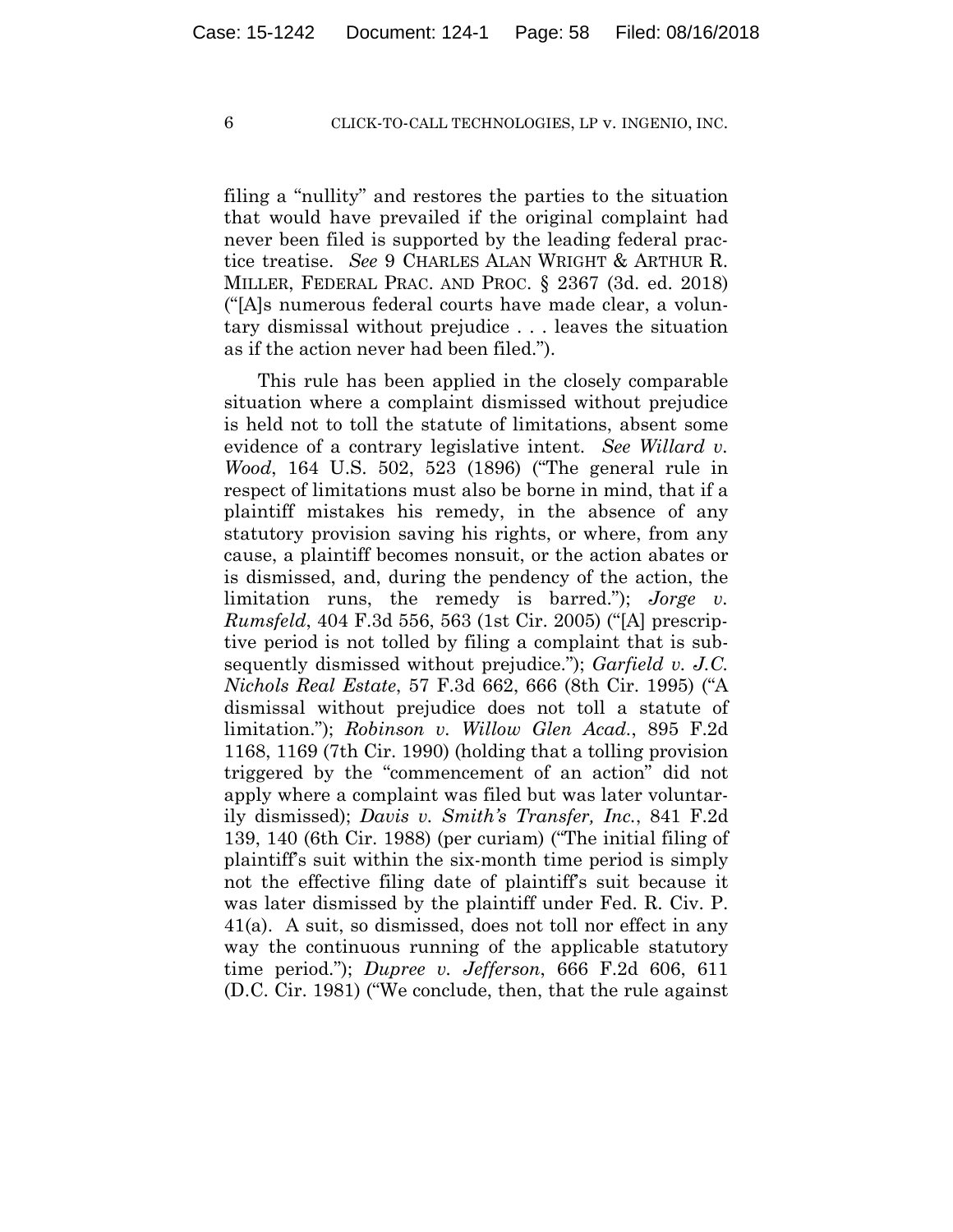tolling . . . applies with equal force to nonprejudicial dismissals, be they voluntary or involuntary."); *Curtis v. United Transp. Union*, 648 F.2d 492, 495 (8th Cir. 1981) ("It is our view that Rule 54(b) does not provide an exception in this case to the rule that the entry of a voluntary dismissal without prejudice leaves the action as if suit had never been brought for purposes of the statute of limitations."); *Bomer v. Ribicoff*, 304 F.2d 427, 429 (6th Cir. 1962) ("In the absence of a statute to the contrary a party cannot deduct from the period of the statute of limitations the time during which the action so dismissed was pending.").

The panel opinion suggests that this treatment of dismissals without prejudice is not a uniform rule and that "for many . . . purposes, the dismissed action continues to have legal effect." Panel Op. 23. This is not correct. The panel indicates only two such claimed instances: (1) where a dismissal without prejudice does not bar an award of costs as a sanction for a frivolous filing, *see, e.g.*, *Cooter & Gell v. Hartmarx Corp.*, 496 U.S. 384, 395–96 (1990), and (2) where the filing is relied on to establish a controversy between the parties for assessing declaratory judgment jurisdiction, *see TransWeb, LLC v. 3M Innovative Props. Co.*, 812 F.3d 1295, 1300 (Fed. Cir. 2016). But neither of these is a situation where the issue is the legal effect of the earlier filing, and the question is whether the original filing triggers a legal obligation, such as the start of a time period. In that situation, the cases are uniform that, absent contrary intent, the earlier dismissed filing (or in this case service) has no legal effect.

We ruled in *Abbott Laboratories v. TorPharm, Inc.*, 503 F.3d 1372, 1379 (Fed. Cir. 2007), that "[w]e assume Congress's familiarity with general principles of law when enacting a statute." In other words, "Congress is presumed to legislate against the backdrop of existing law." *Morgan v. Principi*, 327 F.3d 1357, 1361 (Fed. Cir. 2003); *accord Cannon v. Univ. of Chi.*, 441 U.S. 677, 698–99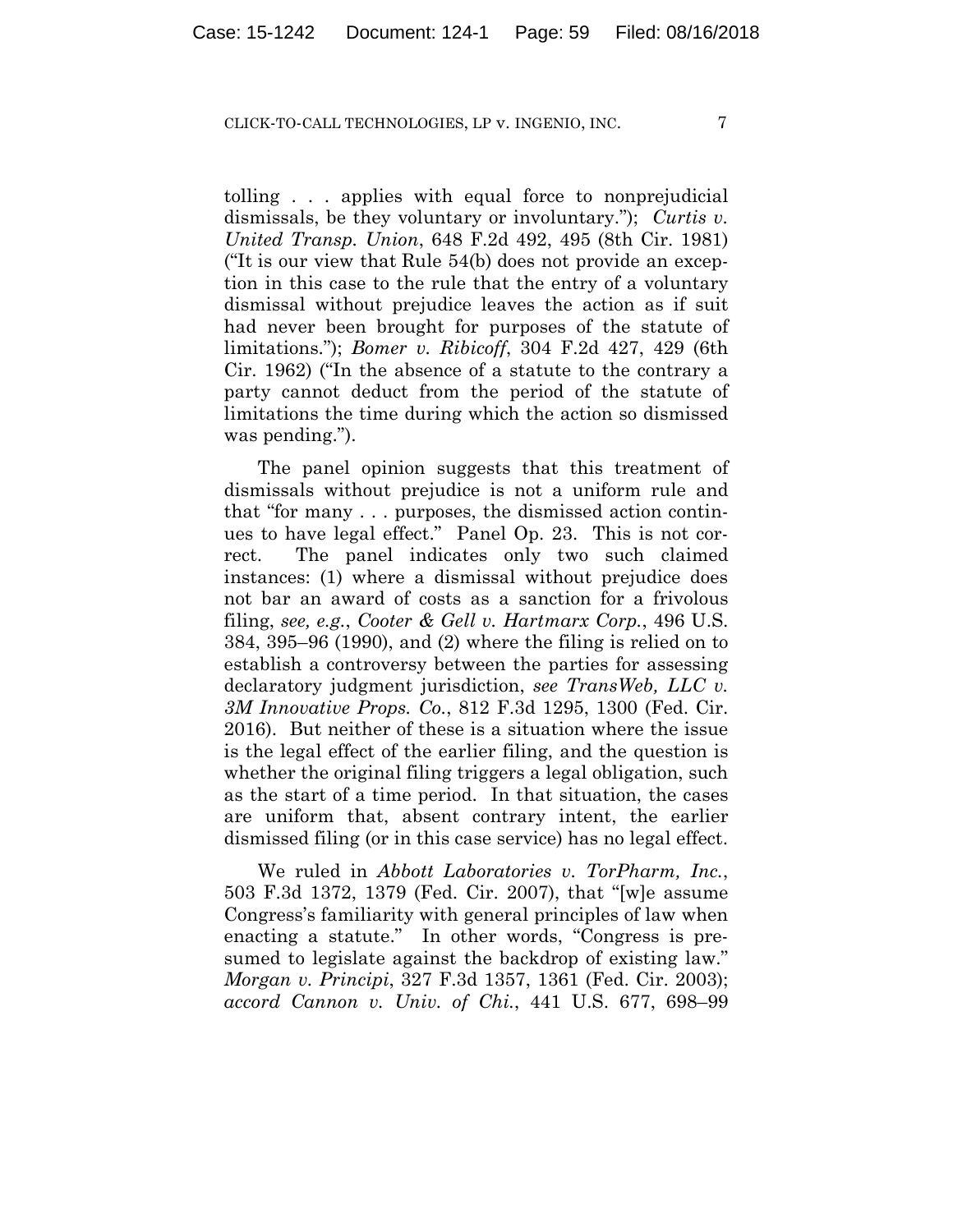(1979). This widespread treatment of voluntary dismissals without prejudice provided the background for the enactment of section 315(b), and section 315(b) must be read in light of that background legal principle, so that the one year time-bar is not triggered if the underlying infringement action is voluntarily dismissed without prejudice.

The importance of assessing the statutory language in the light of background principles is confirmed by *Keene Corp. v. United States*, 508 U.S. 200 (1993). There the statute provided that "the Court of Federal Claims 'shall not have jurisdiction' over a claim, 'for or in respect to which' the plaintiff 'has [a suit or process] pending' in any other court." *Id.* at 207 (alteration in original) (quoting 28 U.S.C. § 1500). The question was whether dismissal without prejudice of the previously filed action eliminated the jurisdictional bar. *Id.* at 202–05. The Supreme Court held that it did not. *Id.* at 209, 217. The Supreme Court did not primarily rely on the language of the statute to resolve the question, but looked instead to another applicable background principle—in that case the principle that jurisdiction is to be determined at the time the action (there the Claims Court action) was filed. *Id.* at 205–07. "In applying the jurisdictional bar here by looking to the facts existing when Keene filed each of its complaints, the Court of Federal Claims followed the longstanding principle that 'the jurisdiction of the Court depends upon the state of things at the time of the action brought.'" *Keene*, 508 U.S. at 207 (quoting *Mollan v. Torrance,* 9 Wheat. 537, 539 (1824) (Marshall, C.J.)). In light of that principle, the Court held that the pendency of the district court action, at the time the Claims Court action was filed, was a bar. *Id.* at 209. So here, the background principle is that the dismissal of an action without prejudice leaves the parties as though the action had never been brought.

Third, typically where there is an intention to depart from the normal treatment of voluntary dismissals with-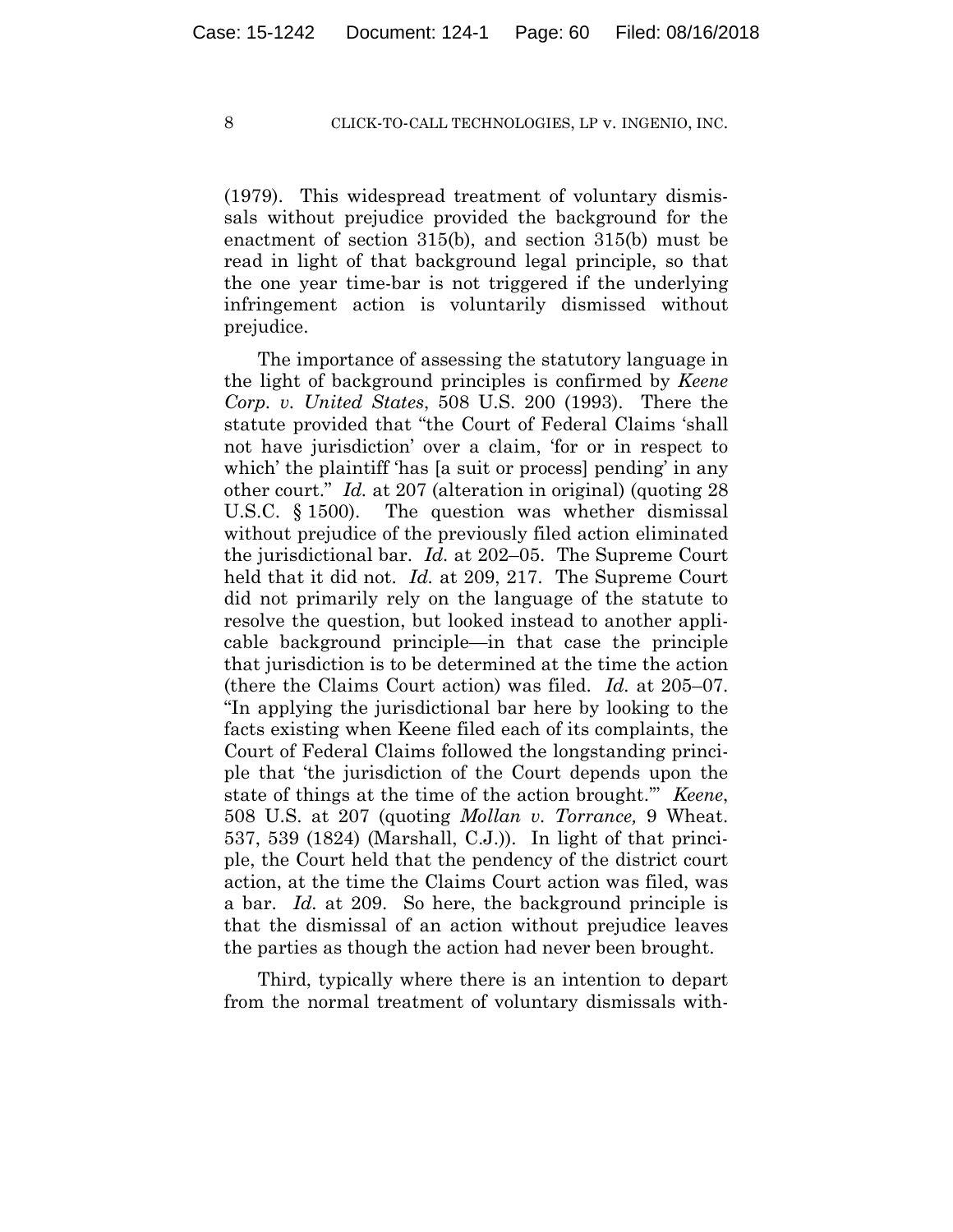out prejudice, the statute or the rule says so explicitly, there is a clear legislative decision to depart from the usual rule, or, as in *Keene*, there is a conflicting background principle. For example, Rule 41 itself states that we should depart from the normal rule when "the plaintiff previously dismissed any federal- or state-court action based on or including the same claim, [in which case] a notice of dismissal operates as an adjudication on the merits." Fed. R. Civ. P. 41(a)(1)(B). Similarly, in *Flowers v. Secretary of the Department of Health & Human Services*, 49 F.3d 1558, 1560–61 (Fed. Cir. 1995), we found that the Vaccine Act banned claimants from seeking related benefits "[i]f a plaintiff has pending a civil action for damages for a vaccine-related injury or death," 42 U.S.C.  $\S 300aa-11(a)(5)$ , even if that action was subsequently voluntarily dismissed without prejudice. Congress originally provided in the act that the co-pending bar would not apply if the plaintiff "withdraw[s] the action." *Flowers*, 49 F.3d at 1560 (quoting Pub. L. No. 99– 660, tit. III, § 2111(a)(5), 100 Stat. 3755, 3759 (codified at 42 U.S.C. § 300aa–11(a)(5) (1988))). Congress, however, specifically repealed the exception. We concluded that the usual rule concerning voluntary dismissals without prejudice did not apply, because Congress specifically manifested contrary intent by removing the provision. *Id*. at 1561.

Likewise, in *Jenkins v. Village of Maywood*, 506 F.3d 622 (7th Cir. 2007), the Seventh Circuit recognized that the statute of limitations for a § 1983 claim could be tolled by the filing of a suit, later voluntarily dismissed without prejudice, because the Illinois statute governing the statute of limitations

provides that if an action is voluntarily dismissed by the plaintiff, "then, whether or not the time limitation for bringing such action expires during the pendency of such action, the plaintiff . . . may commence a new action within one year or within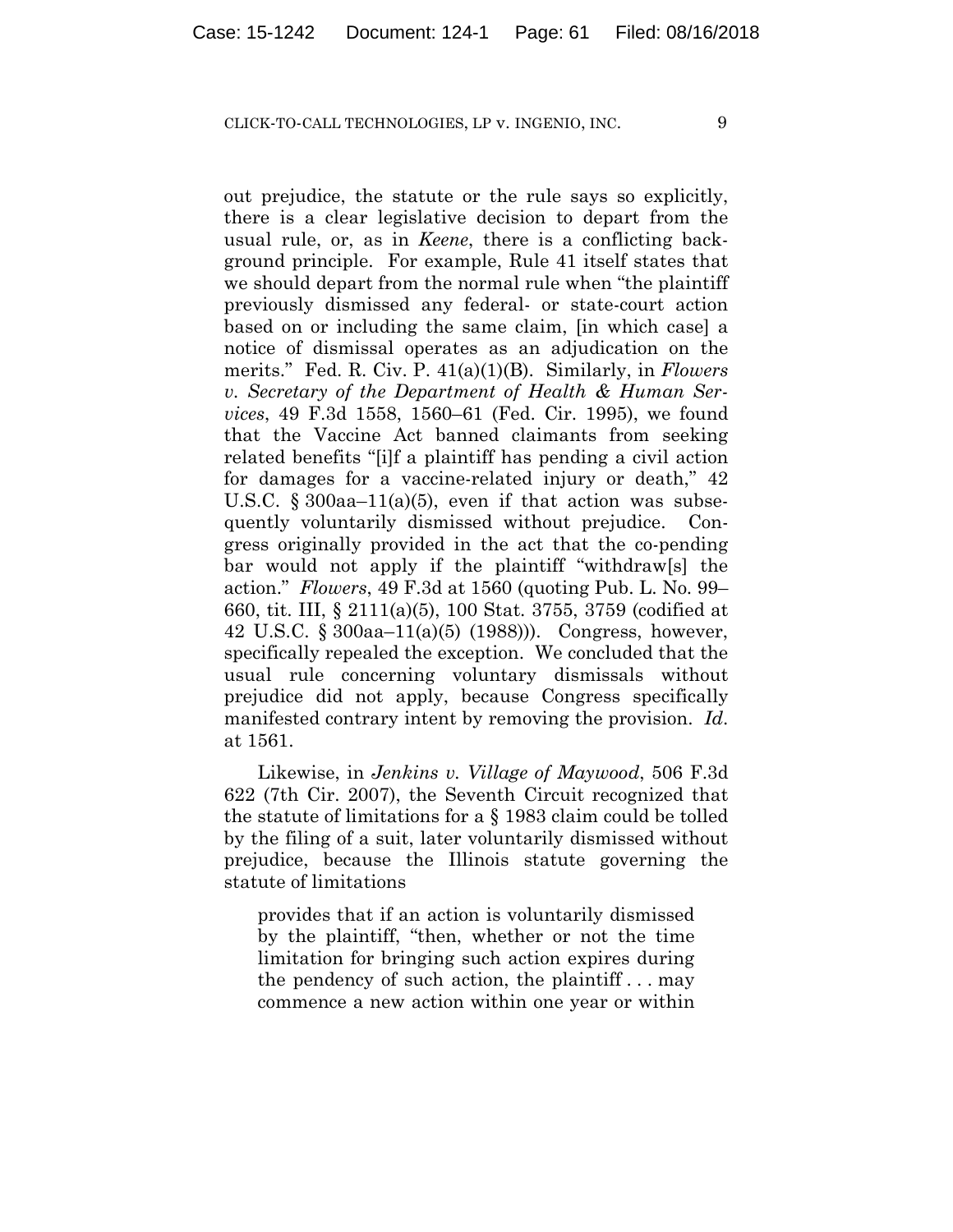the remaining period of limitation, whichever is greater . . . after the action is voluntarily dismissed by the plaintiff[.]

*Id.* at 624 (alterations in original) (quoting 735 ILL. COMP. STAT. ANN. 5/13–217).3

The fact is that Congress did not include any language in section 315(b) addressing voluntary dismissals without prejudice and here, contrary to the panel opinion, there is no legislative history supporting an opposing interpretation, suggesting that Congress intended to follow the usual rule, that such dismissals render the complaint a nullity.4

Finally, the purpose of the statute, as reflected in the legislative history, supports reading section 315(b)'s time bar as being inapplicable to voluntary dismissals without prejudice. One purpose of the statute was to require that the IPR petitioner file the IPR promptly after receiving notice of the patentee's claims through the filing of the infringement action. The panel opinion notes that Senator Kyl explained that the "315(b) deadline afford[s] defendants a reasonable opportunity to identify and understand the patent claims that are relevant to the

<sup>4</sup> Nor is this like *Keene*, discussed above, in which another background principle is predominant.

1

<sup>3</sup> Both the panel opinion and Judge Taranto's concurring opinion rely on section  $315(a)(2)(C)$  as supporting the en banc holding showing that Congress made a deliberate choice not to refer to voluntary dismissals. Panel Op. 15; Concurring Op. 2. Section  $315(a)(2)(C)$  simply provides that when an IPR has been instituted a later filed court action must be stayed until the court action is "dismissed." It is difficult to see how this can be read as congressional rejection in section 315(b) of the usual rule concerning the consequences of a voluntary dismissal.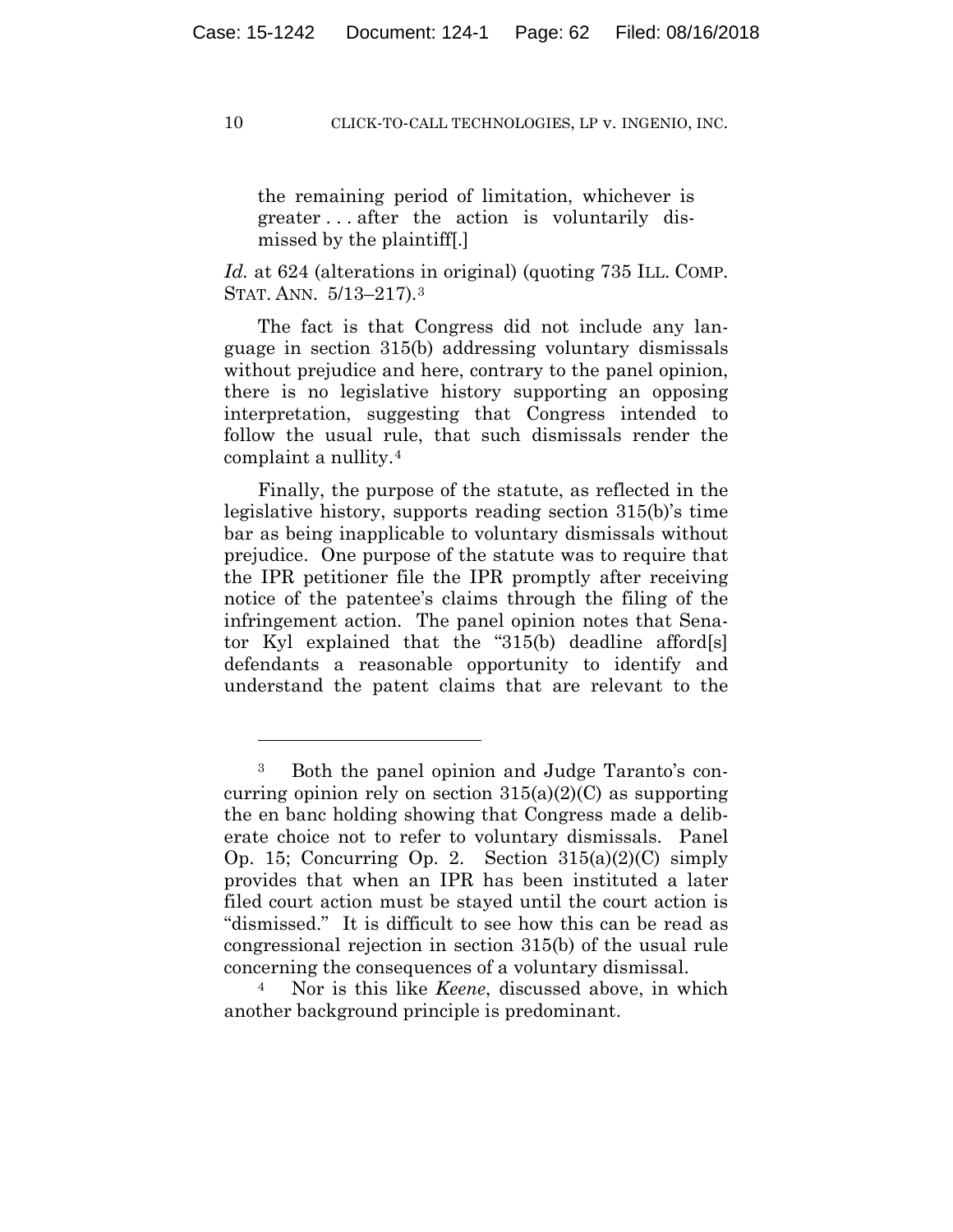litigation." 157 Cong. Rec. S5429 (daily ed. Sept. 8, 2011) (statement of Sen. Kyl).

While the panel opinion argues that the notice function supports their interpretation, in fact, the notice function would not be vindicated if the underlying complaint were voluntarily dismissed without prejudice. When an action is filed, and then later voluntarily dismissed, the accused infringer is led to think that the controversy has dissipated. In other words, the notice function of the filing is effectively eliminated by the dismissal without prejudice.

As discussed earlier, in the comparable situation involving statutes of limitations, while the original filing provides notice to the defendant,<sup>5</sup> that notice is nullified by a voluntary dismissal without prejudice, and the original filing does not toll the statute of limitations. *See*, *e.g.*, *Willard*, 164 U.S. at 523. Here, as in the limitations context, the underlying purpose of section 315(b) is not served by filing a complaint that is voluntary dismissed without prejudice.

The statute was designed to give the petitioner a full year after receiving notice of the filing of the action to file the IPR, so that the potential petitioner could be fully aware of the claims and products at issue in the infringement litigation. The one year time-bar was intended to go into effect only after the defendant knows "which claims will be relevant and how those claims are alleged to read on the defendant's products." 157 Cong. Rec. S5429 (daily ed. 2011) (statement of Sen. Kyl). Despite the assertions to the contrary (Panel Op. 15–17), this purpose is thwart-

<u>.</u>

<sup>5</sup> *See Crown, Cork & Seal Co. v. Parker*, 462 U.S. 345, 352 (1983) ("Limitations periods are intended to put defendants on notice of adverse claims and to prevent plaintiffs from sleeping on their rights  $\dots$ .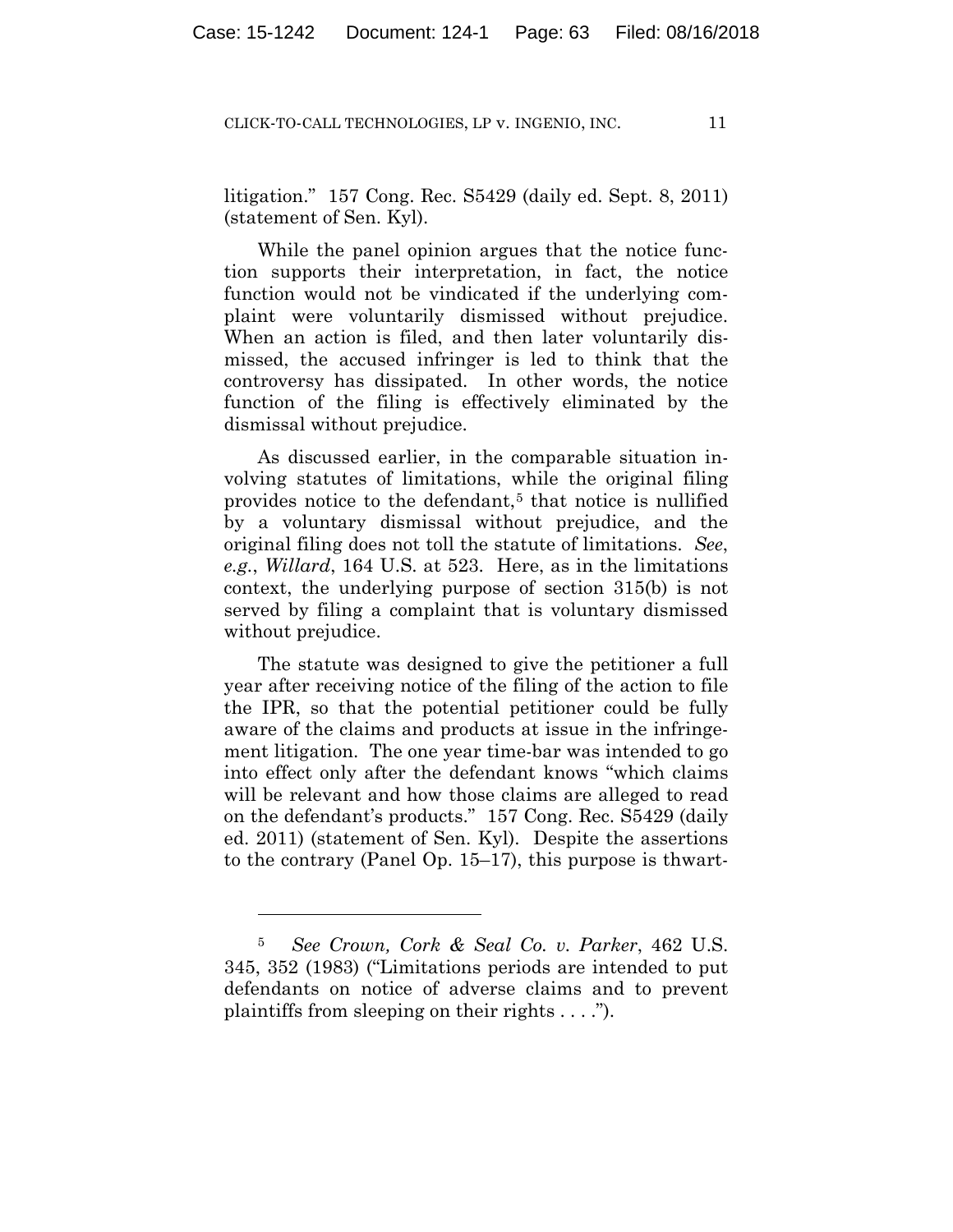ed by an early voluntary dismissal without prejudice. In that situation, the defendant is unlikely to have received the contemplated information, and that information will be of limited value, as the defendant has been led to believe that the underlying infringement action will no longer continue.

So too, one of the purposes of section 315(b) in setting a one year time period was to bar the filing of an IPR when, typically, the district court action would have already consumed the time and attention of the court and parties. We have pointed out that in the inter partes review context, the "legislative history confirms . . . 'Congress's desire to enhance the role of the PTO and limit the burden of litigation on courts and parties.'" *Murata Mach. USA, Ltd. v. Daifuku Co.*, 830 F.3d 1357, 1362 (Fed. Cir. 2016) (quoting *NFC Tech. LLC v. HTC Am., Inc.*, 2015 WL 1069111, at \*5 (E.D. Tex. 2015)) (discussing AIA legislative history). However, the situations that result in a voluntary dismissal without prejudice do not implicate these concerns. This is because voluntary dismissals usually come early in the case, typically before the answer is filed or by agreement from both parties.

Finally, the purposes of section 315(b) will be defeated if the patentee plaintiff is allowed to manipulate the filing of infringement actions in order to bar a future IPR challenge. Indeed, if dismissals without prejudice did not nullify the underlying complaint, patent owners would have an incentive to file suits alleging infringement and subsequently voluntarily dismiss these suits without prejudice after service of a complaint. Such actions would effectively begin the one year clock for the accused infringer to file an IPR, even when there was no longer an underlying infringement action. Congress could not have intended to provide a mechanism for such manipulation.

Thus, we conclude that, contrary to the en banc holding, the section 315(b) time-bar should not apply when the